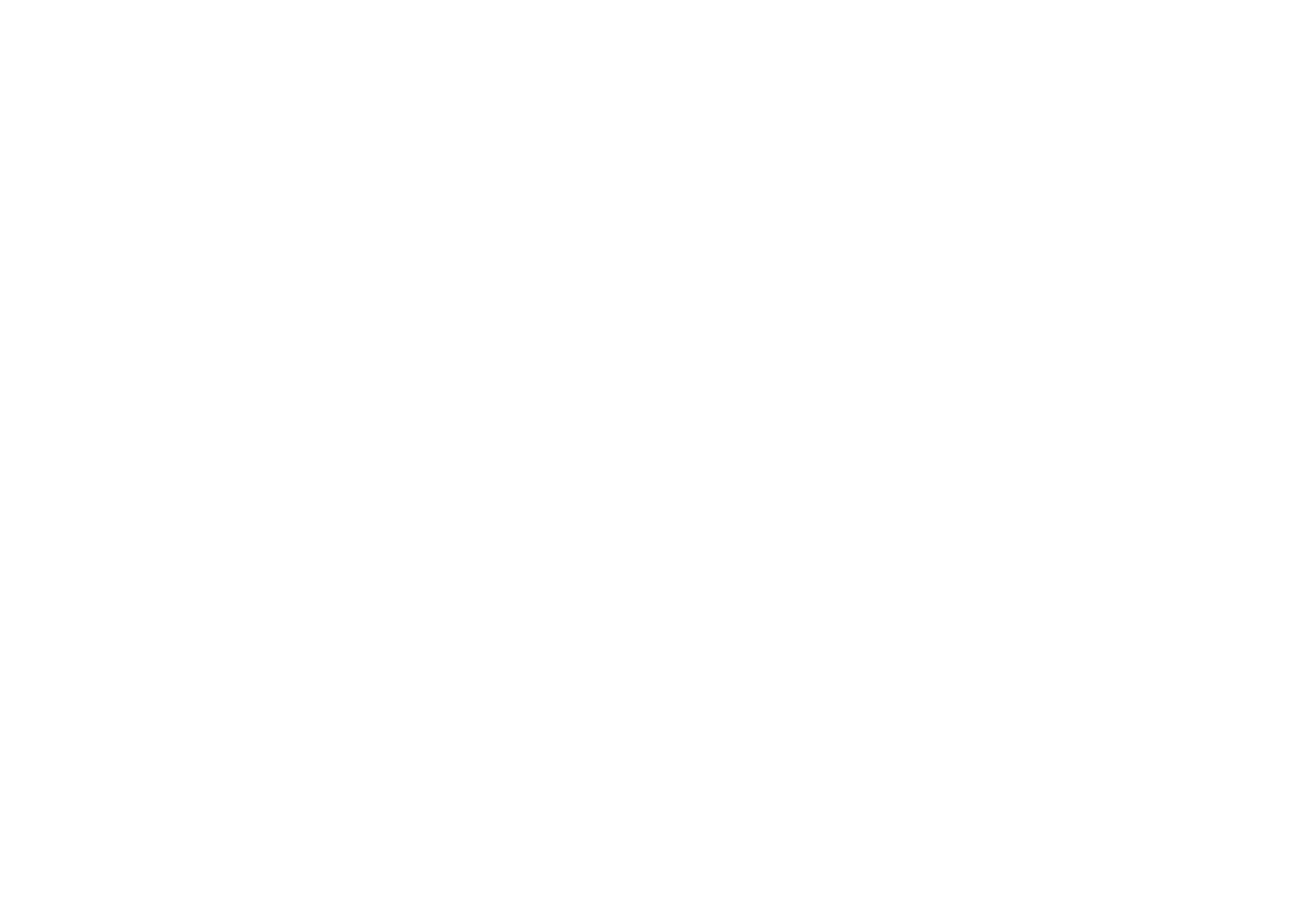#### **SOMMAIRE**

| $\bullet$ |  |
|-----------|--|
|           |  |
|           |  |
|           |  |
|           |  |
|           |  |
|           |  |
|           |  |
| $\bullet$ |  |
|           |  |
|           |  |
|           |  |
|           |  |
|           |  |

 $\mathbf{3}$ 

| $III$ $I$ |
|-----------|
|-----------|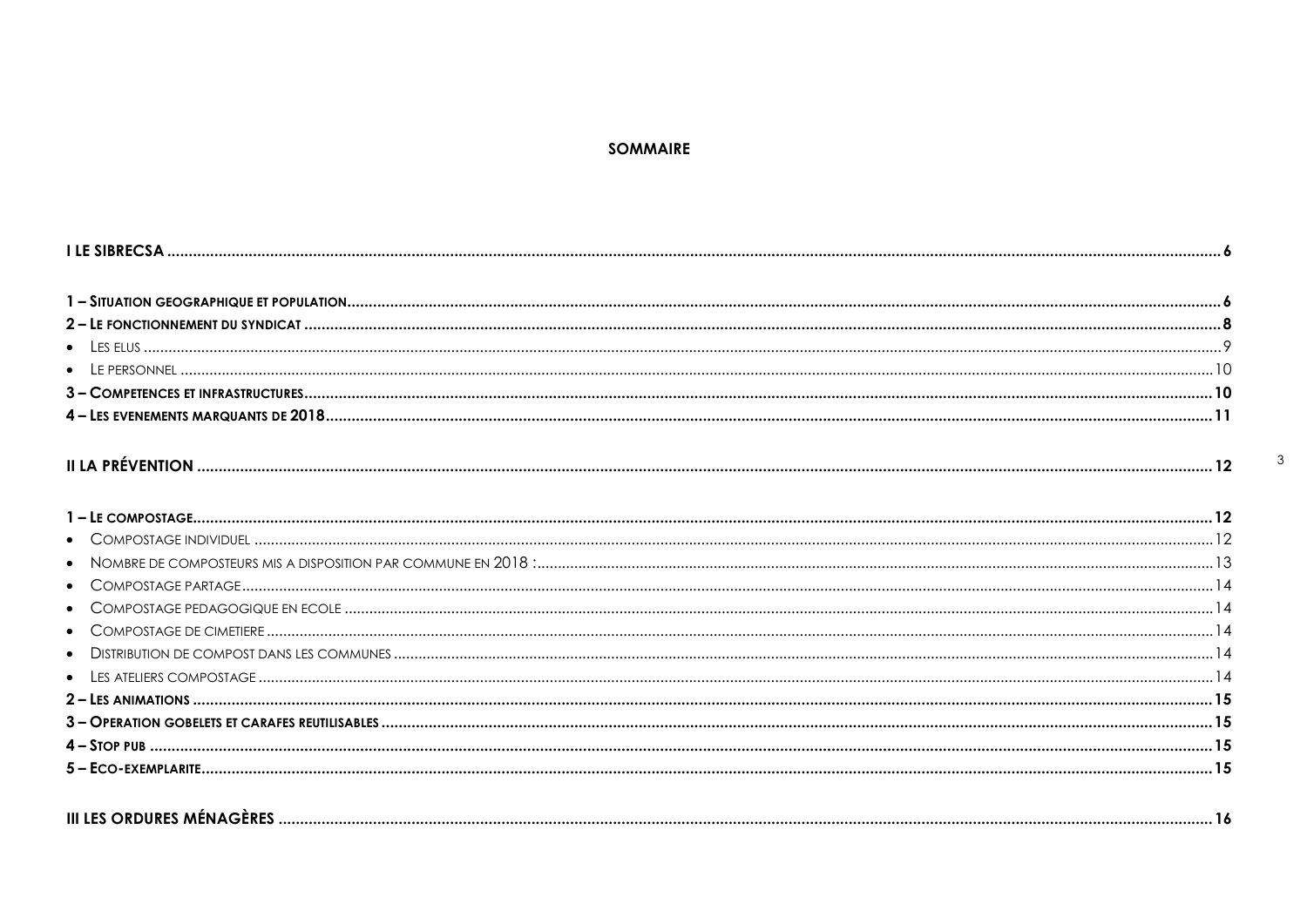|--|

 $\overline{4}$ 

| $\qquad \qquad \text{LE COUT DE LA COLIECTE} \label{eq:LECOUT} \qquad \qquad \text{LE COUT DE LA COLIECTE} \qquad \qquad \text{} \qquad \qquad \text{} \qquad \text{} \qquad \text{} \qquad \text{} \qquad \text{} \qquad \text{} \qquad \text{} \qquad \text{} \qquad \text{} \qquad \text{} \qquad \text{} \qquad \text{} \qquad \text{} \qquad \text{} \qquad \text{} \qquad \text{} \qquad \text{} \qquad \text{} \qquad \text{} \qquad \text$ |  |
|----------------------------------------------------------------------------------------------------------------------------------------------------------------------------------------------------------------------------------------------------------------------------------------------------------------------------------------------------------------------------------------------------------------------------------------------------|--|
|                                                                                                                                                                                                                                                                                                                                                                                                                                                    |  |
|                                                                                                                                                                                                                                                                                                                                                                                                                                                    |  |
|                                                                                                                                                                                                                                                                                                                                                                                                                                                    |  |
|                                                                                                                                                                                                                                                                                                                                                                                                                                                    |  |
|                                                                                                                                                                                                                                                                                                                                                                                                                                                    |  |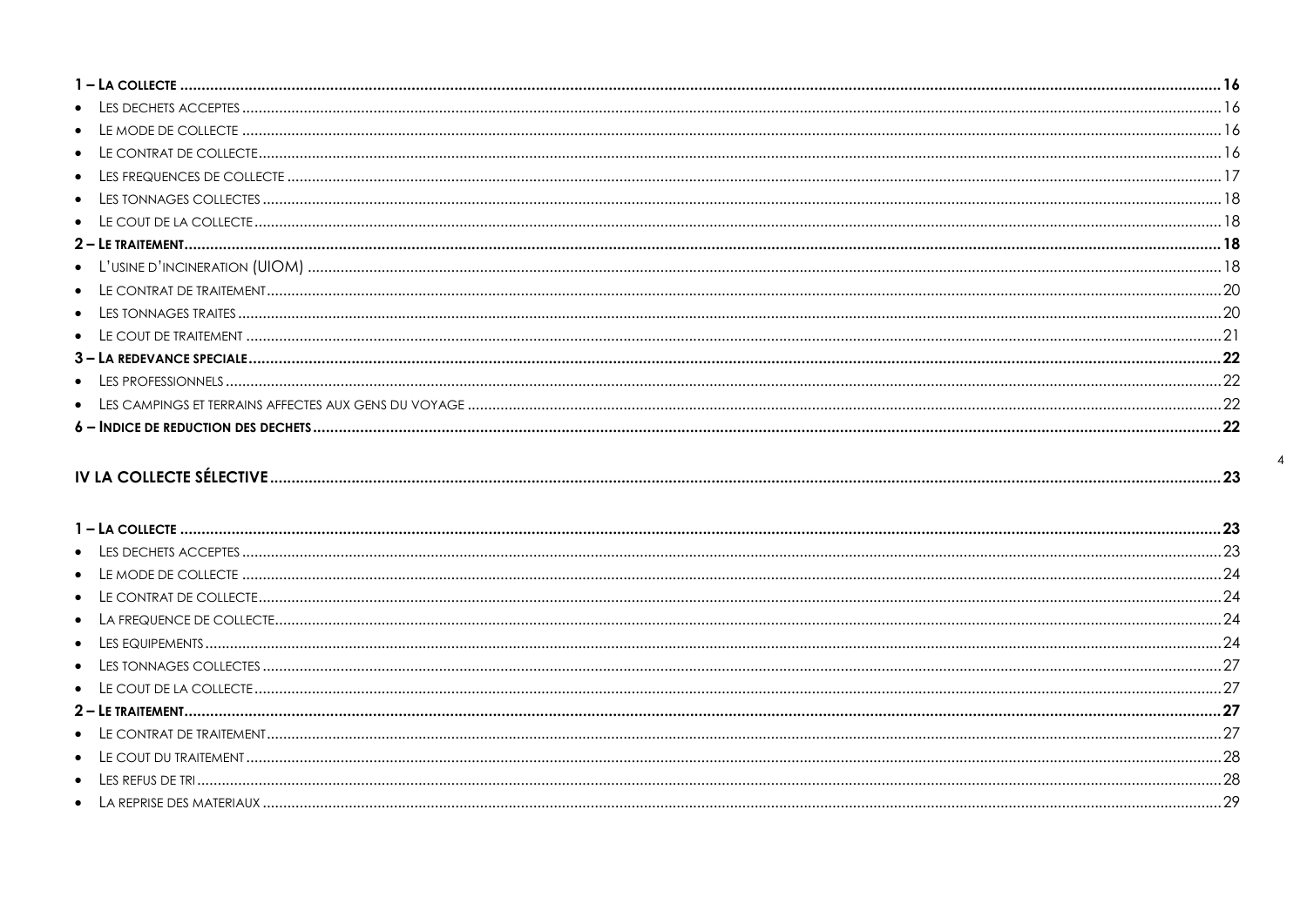$5\overline{)}$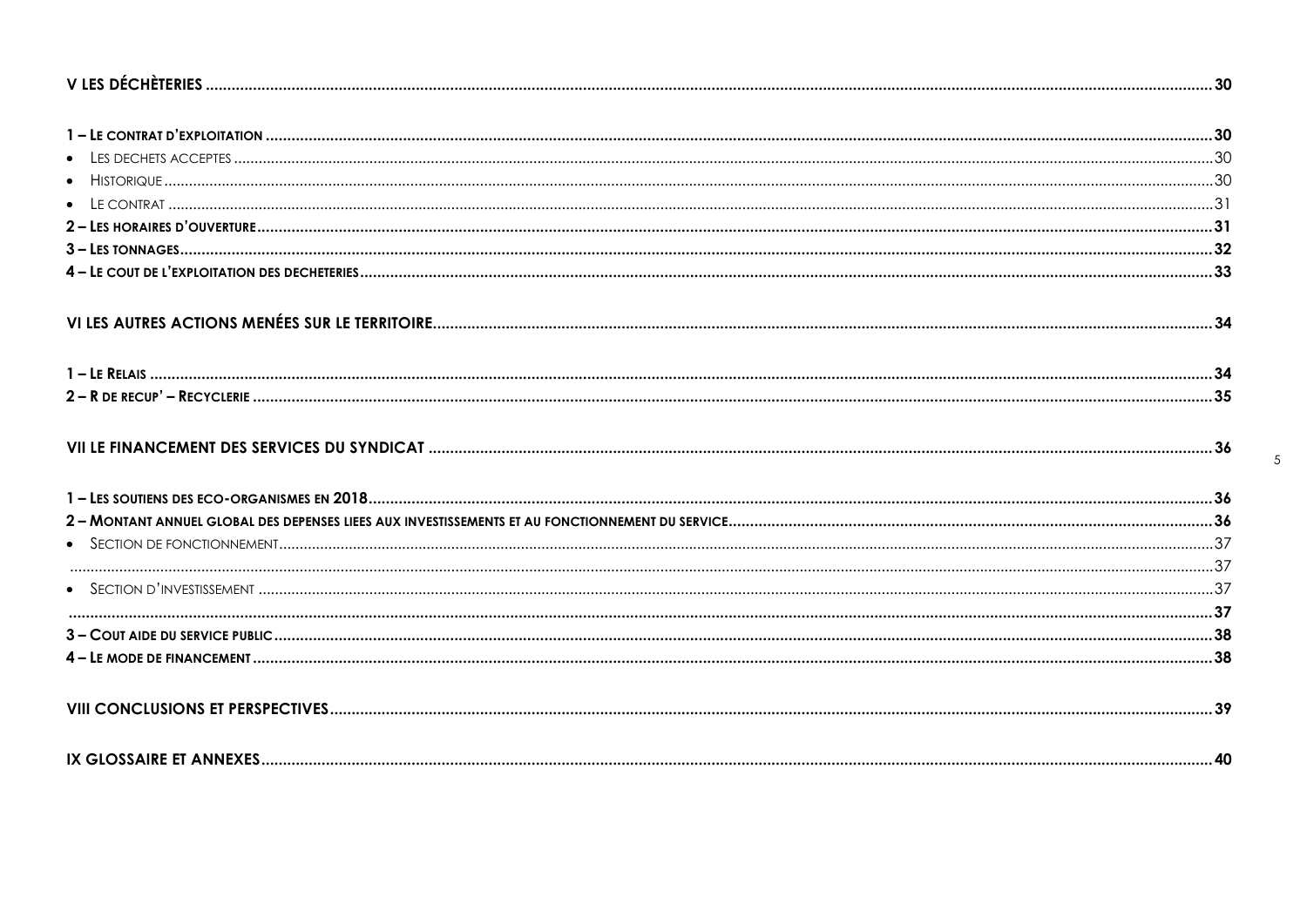## <span id="page-5-0"></span>I LE SIBRECSA

## <span id="page-5-1"></span>1 – Situation géographique et population

Créé en 1966, le SIBRECSA est composé de 2 communautés de communes adhérentes : la **Communauté de Communes Le Grésivaudan** et la **Communauté de Communes Cœur de Savoie**. Il regroupe ainsi 46 communes du sud de la Combe de Savoie, du nord du Grésivaudan, des vallées des Huiles, du Bréda et du Gelon sur les départements de l'Isère et de la Savoie.

En 2018 sa population municipale était de **54 874 habitants** (population INSEE 2018).



6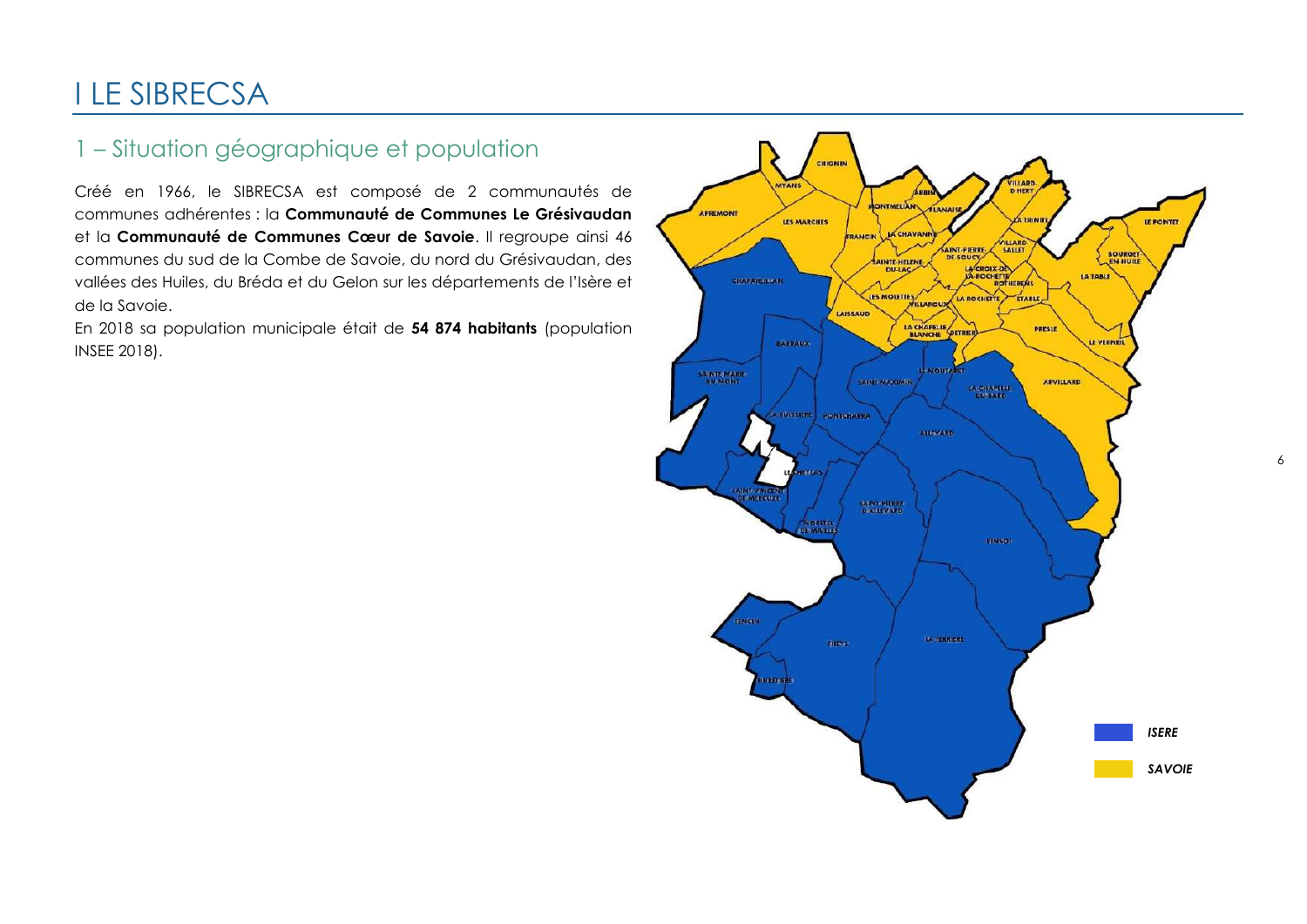*Tableau de la population pour l'ensemble des communes du SIBRECSA*

| DÉP.          | <b>COMMUNE</b>           | <b>POPULATION</b><br><b>MUNICIPALE</b> | <b>SUPERFICIE</b><br>km <sup>2</sup> | <b>DENSITÉ</b>  | <b>RÉSIDENCES</b><br><b>PRINCIPALES*</b> | <b>RÉSIDENCES</b><br><b>SECONDAIRES*</b> | <b>LOGEMENTS</b><br><b>VACANTS*</b> | <b>NOMBRE DE</b><br><b>MAISONS*</b> | <b>NOMBRES</b><br>D'APPARTEMENTS* |
|---------------|--------------------------|----------------------------------------|--------------------------------------|-----------------|------------------------------------------|------------------------------------------|-------------------------------------|-------------------------------------|-----------------------------------|
|               | Allevard                 | 4 1 2 4                                | 26                                   | 159             | 1774                                     | 983                                      | 245                                 | 1209                                | 1767                              |
|               | <b>Barraux</b>           | 1876                                   | 11                                   | 171             | 711                                      | 37                                       | 51                                  | 730                                 | 66                                |
|               | Chapareillan             | 2950                                   | 30                                   | 98              | 1182                                     | 59                                       | 105                                 | 1096                                | 244                               |
|               | Crêts en Belledonne      | 3419                                   | 34                                   | 101             | 1289                                     | 59                                       | 148                                 | 1255                                | 236                               |
|               | Hurtières                | 168                                    | $\mathfrak 3$                        | 56              | 70                                       | $\overline{2}$                           | 11                                  | 81                                  | $\mathbf{2}$                      |
|               | La Buissière             | 672                                    | $\,8\,$                              | 84              | 265                                      | $\overline{2}$                           | 27                                  | 270                                 | 24                                |
|               | La Chapelle-du-Bard      | 554                                    | 28                                   | 20              | 217                                      | 32                                       | 23                                  | 253                                 | 17                                |
|               | La Ferrière              | 231                                    | 54                                   | $\overline{4}$  | 104                                      | 779                                      | 40                                  | 337                                 | 576                               |
| <b>ISÈRE</b>  | Le Cheylas               | 2612                                   | 8                                    | 327             | 983                                      | $\sqrt{5}$                               | 44                                  | 755                                 | 275                               |
|               | Le Moutaret              | 253                                    | $\sqrt{5}$                           | 51              | 103                                      | 17                                       | 12                                  | 125                                 | $\overline{7}$                    |
|               | Pinsot                   | 178                                    | 24                                   | $\overline{7}$  | 87                                       | 95                                       | 17                                  | 177                                 | 21                                |
|               | Pontcharra               | 7 2 5 8                                | 16                                   | 454             | 1507                                     | 13                                       | 179                                 | 744                                 | 952                               |
|               | Sainte-Marie-du-Mont     | 237                                    | 24                                   | 10 <sup>°</sup> | 94                                       | 33                                       | 9                                   | 126                                 | 10                                |
|               | Saint-Maximin            | 643                                    | 10                                   | 64              | 267                                      | 18                                       | 21                                  | 289                                 | 16                                |
|               | Saint-Vincent-de-Mercuze | 1481                                   | $\,8\,$                              | 185             | 579                                      | 34                                       | 57                                  | 598                                 | 70                                |
|               | Tencin                   | 1984                                   | $\overline{7}$                       | 283             | 787                                      | 25                                       | 33                                  | 501                                 | 344                               |
|               | Theys                    | 1943                                   | 36                                   | 54              | 785                                      | 111                                      | 58                                  | 858                                 | 94                                |
|               | Apremont                 | 1017                                   | 18                                   | 57              | 183                                      | 13                                       | 25                                  | 213                                 | 8                                 |
|               | Arbin                    | 797                                    | $\overline{2}$                       | 399             | 354                                      | 11                                       | 24                                  | 311                                 | 77                                |
|               | Arvillard                | 846                                    | 29                                   | 29              | 347                                      | 55                                       | 56                                  | 408                                 | 48                                |
|               | Bourget-en-Huile         | 149                                    | $\overline{7}$                       | 21              | 62                                       | 63                                       | 15                                  | 132                                 | $\epsilon$                        |
|               | Chignin                  | 871                                    | 8                                    | 109             | 377                                      | 23                                       | 30                                  | 364                                 | 64                                |
| <b>SAVOIE</b> | Détrier                  | 422                                    | $\mathbf{2}$                         | 211             | 158                                      | 18                                       | 12                                  | 162                                 | 25                                |
|               | Étable                   | 388                                    | $\mathfrak 3$                        | 129             | 148                                      | 29                                       | 14                                  | 185                                 | 5                                 |
|               | Francin                  | 925                                    | $\overline{7}$                       | 132             | 367                                      | 12                                       | 20                                  | 308                                 | 88                                |
|               | La Chapelle-Blanche      | 556                                    | $\overline{4}$                       | 139             | 223                                      | 24                                       | 5                                   | 247                                 | 5                                 |
|               | La Chavanne              | 637                                    | 3                                    | 212             | 225                                      | 9                                        | 12                                  | 227                                 | 16                                |

7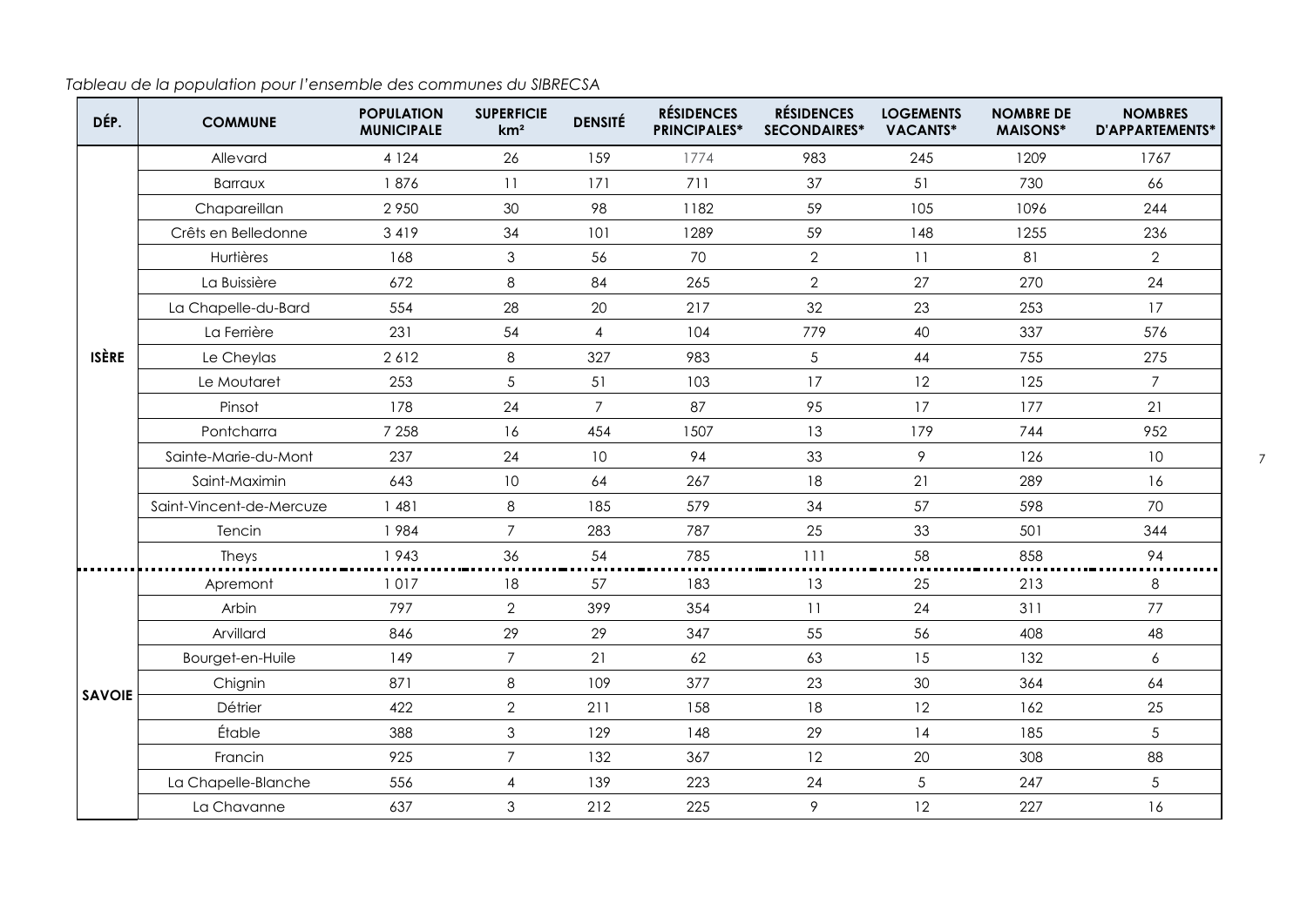| DÉP.          | <b>COMMUNE</b>          | <b>POPULATION</b><br><b>MUNICIPALE</b> | <b>SUPERFICIE</b><br>km <sup>2</sup> | <b>DENSITÉ</b> | <b>RÉSIDENCES</b><br><b>PRINCIPALES*</b> | <b>RÉSIDENCES</b><br><b>SECONDAIRES*</b> | <b>LOGEMENTS</b><br><b>VACANTS*</b> | <b>NOMBRE DE</b><br><b>MAISONS*</b> | <b>NOMBRES</b><br>D'APPARTEMENTS* |
|---------------|-------------------------|----------------------------------------|--------------------------------------|----------------|------------------------------------------|------------------------------------------|-------------------------------------|-------------------------------------|-----------------------------------|
|               | La Croix-de-la-Rochette | 340                                    | 3                                    | 113            | 127                                      | 11                                       | 22                                  | 139                                 | 20                                |
|               | La Rochette             | 3694                                   | $\sqrt{5}$                           | 739            | 1607                                     | 39                                       | 148                                 | 996                                 | 789                               |
|               | La Table                | 475                                    | 15                                   | 32             | 173                                      | 116                                      | 34                                  | 309                                 | 10                                |
|               | La Trinité              | 342                                    | $\sqrt{5}$                           | 68             | 137                                      | 21                                       | 9                                   | 157                                 | 9                                 |
|               | Laissaud                | 660                                    | $\overline{7}$                       | 94             | 259                                      | $\overline{7}$                           | 32                                  | 252                                 | 44                                |
|               | Le Pontet               | 131                                    | 9                                    | 15             | 63                                       | 67                                       | 9                                   | 138                                 | $\mathbf{1}$                      |
|               | Le Verneil              | 96                                     | 8                                    | 12             | 42                                       | 35                                       | $\overline{7}$                      | 82                                  | $\overline{2}$                    |
|               | Les Marches             | 2 5 5 9                                | 15                                   | 171            | 989                                      | 96                                       | 94                                  | 951                                 | 217                               |
|               | Les Mollettes           | 798                                    | $5\,$                                | 160            | 300                                      | $\overline{7}$                           | 15                                  | 274                                 | 48                                |
|               | Montmélian              | 4 1 1 2                                | 6                                    | 685            | 1807                                     | 28                                       | 127                                 | 336                                 | 1563                              |
| <b>SAVOIE</b> | Myans                   | 1 200                                  | $\overline{4}$                       | 300            | 489                                      | 28                                       | 28                                  | 472                                 | 69                                |
|               | Planaise                | 520                                    | $\overline{4}$                       | 130            | 206                                      | $\overline{2}$                           | 25                                  | 180                                 | 53                                |
|               | Presle                  | 419                                    | 12                                   | 35             | 187                                      | 92                                       | 9                                   | 278                                 | 10 <sup>°</sup>                   |
|               | Rotherens               | 367                                    | $\mathbf{2}$                         | 184            | 127                                      | $\overline{7}$                           | 6                                   | 125                                 | 15                                |
|               | Sainte-Hélène-du-Lac    | 767                                    | $\overline{7}$                       | 110            | 296                                      | 30                                       | $\overline{7}$                      | 316                                 | 17                                |
|               | Saint-Pierre-de-Soucy   | 434                                    | 9                                    | 48             | 176                                      | 39                                       | 10                                  | 221                                 | $\overline{4}$                    |
|               | Villard-d'Héry          | 264                                    | $5\,$                                | 53             | 101                                      | $\overline{7}$                           | 5                                   | 110                                 | $\mathfrak{S}$                    |
|               | Villard-Sallet          | 289                                    | $\mathfrak{S}$                       | 96             | 119                                      | $\boldsymbol{6}$                         | 20                                  | 130                                 | 15                                |
|               | Villaroux               | 216                                    | $\mathfrak{S}$                       | 72             | 83                                       | 8                                        | $\overline{4}$                      | 93                                  | $\overline{2}$                    |
|               | <b>Total 2018</b>       | 54 874                                 | 542                                  | 101            | 20409                                    | 3196                                     | 1882                                | 17381                               | 7933                              |
|               | <b>Total 2017</b>       | 54 653                                 | 542                                  | 101            | 22164                                    | 3166                                     | 1978                                | 18517                               | 8631                              |
|               | Évolution 2017 - 2018   | 0.40%                                  | 0,00%                                | 0,00%          | $-7.92%$                                 | 0.95%                                    | $-4.85%$                            | $-6.13%$                            | $-8.09%$                          |

<span id="page-7-0"></span>*\*Données INSEE 2015*

## 2 – Le fonctionnement du syndicat

Le SIBRECSA est un **syndicat mixte fermé**. Il est géré par un comité syndical composé de **60 membres** désignés par les conseils communautaires des communautés de communes adhérentes, à raison d'un délégué par commune de moins de 1 000 habitants, et de deux par commune de plus de 1 000 habitants. Les statuts du syndicat ne prévoient pas de délégués suppléants.

8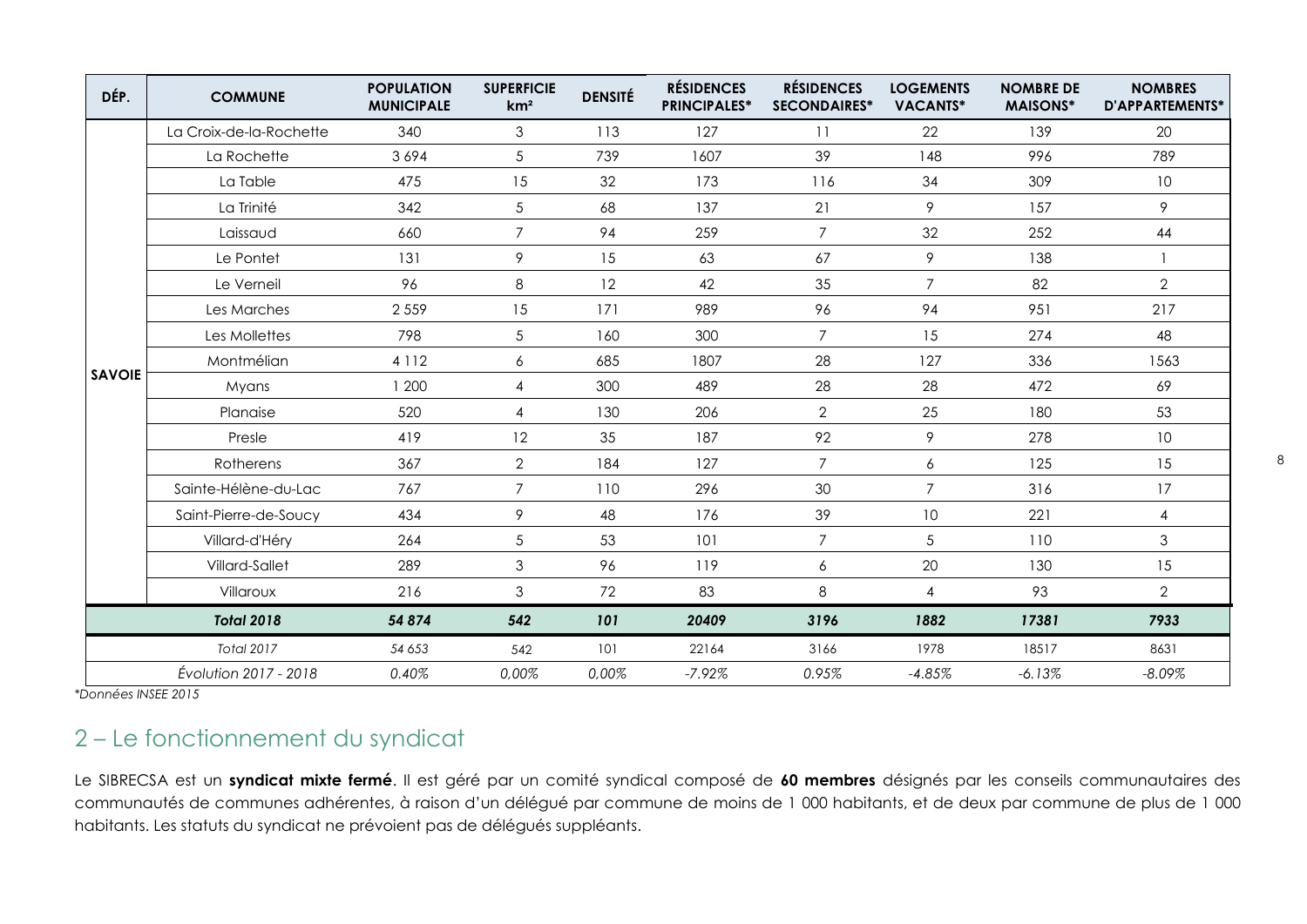#### <span id="page-8-0"></span>*Les élus*

Le comité syndical a élu le 28 mai 2014 son président et ses vice-présidents, ainsi que les 9 autres membres que comporte le bureau.

#### *Président du SIBRECSA* - **M. Christophe BORG** (maire de Pontcharra).

#### *Vice-Présidents* - **M. Bernard ROSSIGNOL** (élu de Myans) et **M. Alain SIBUÉ** (maire de Détrier)

*Le bureau* - 3 membres pour l'Isère : M. Michel BELIN-CROYAT (maire de La Chapelle du Bard), M. Yannick BOUCHET BERT PEILLARD (maire d'Hurtières) et M. Stéphane VAUSSENAT (maire de Pinsot) ; 3 membres pour la Savoie : M. Yves MANDRAY (élu d'Étable), M. Jean-François MOLLARD (élus de Les Marches) et Mme Béatrice SANTAIS (maire de Montmélian) ; 3 membres supplémentaires : M. Ludovic LAMBERT (élu de La Croix de la Rochette), Mme Régine MILLET (maire de Theys) et M. François PEILLEX (élu de La Rochette)

| Communauté de          | Communes et délégués                                                                                                             |
|------------------------|----------------------------------------------------------------------------------------------------------------------------------|
| <b>Communes</b>        |                                                                                                                                  |
| Le Grésivaudan         | Allevard: Mme Martine KHOLY - Barraux: M. Christophe ENGRAND - Chapareillan: Mme Martine VENTURINI-COCHET et M.                  |
|                        | Vincenzo SANZONE - Crêts-en-Belledonne : M. Michel CROUTEIX et M. Jean-Louis MARET - Hurtières : M. Yannick BOUCHET BERT         |
|                        | PEILLARD - La Buissière : M. André MAITRE - La Chapelle-du-Bard : M. Michel BELLIN-CROYAT - La Férrière : M. Gérard COHARD - Le  |
|                        | Cheylas : Mme Sophie HUYGUE et M. Roger COHARD - Le Moutaret : M. Alain GUILLUY - Pinsot : M. Stéphane VAUSSENAT -               |
|                        | Pontcharra : M. Christophe BORG, M. Eric PORTSCH et Mme Cécile ROBIN - Sainte-Marie-du-Mont : M. Robert MONNET - Saint-          |
|                        | Maximin: M. Jacques VIRET - Saint-Vincent-de-Mercuze: M. Philippe BAUDAIN et M. Gérard BURDET - Tencin: M. François STEFANI -    |
|                        | <b>Theys: Mme Régine MILLET et M. Bruno CARAGUEL</b>                                                                             |
|                        | Délégués de communes non adhérentes - Les Adrets : M. Jean PICCHIONI - Saint Jean Le Vieux : M. Franck REBUFFET GIRAUD -         |
|                        | Revel: Mme Coralie BOURDELAIN                                                                                                    |
| Cœur de Savoie         | Apremont : Mme Charlotte TESSANNE - Arbin : M. Carlo APPRATTI - Arvillard : M. Alain MERRANT - Bourget-en-huile : M. Hervé       |
|                        | SCHWARTZMANN - Chignin: M. Michel RAVIER - Détrier: M. Alain SIBUE - Étable: M. Yves MANDRAY - Francin: M. Pascal PAGET - La     |
|                        | Chapelle Blanche : M. Patrick CHAUTEMPS - La Chavanne : M. Richard DESCHAMP BERGER - La-Croix-de-la-Rochette : M. Ludovic        |
|                        | LAMBERT - La Rochette : M. Jean-Philippe MENEGHIN et M. François PEILLEX - La Table : Mme Michèle ROYBON - La Trinité : M.       |
| CPIIR<br><b>SAVOIE</b> | Pierre-Louis SAEZ - Laissaud : M. Pascal EXERTIER - Le Pontet : M. Yann BERGER - Le Verneil : M. Jean-François HALLOSSERIE - Les |
| de communes            | Marches : M. Serge JOLY et M. Jean-François MOLLARD - Les Molettes : Mme. Rejane SEAUVY - Montmélian : Mme Magali                |
|                        | GRANGEAT et Mme Béatrice SANTAIS - Myans : Jean-Pierre GUILLAUD et M. Bernard ROSSIGNOL - Planaise : M. Hubert RAFFOUX -         |
|                        | Presle: M. Jean-Claude CADOUX - Rotherens: M. Michel SYMANZIK - Sainte-Hélène-du-Lac: M. Daniel BERTHET - Saint-Pierre-de-       |
|                        | Soucy: M. Serge GRANIER - Villard-d'Héry: M. Luc BAHUREL - Villard-Sallet: M. Pierre COMTE - Villaroux: M. Gilles RAFFIN         |

Au cours de l'année, plusieurs changements de délégués ont eu lieu : Mme Jessica CAILLET a été remplacée par M. Alain MERRANT ; M. Jacques VIRET a été remplacé par M. Francis GIMBERT, président de la Communauté de Communes Le Grésivaudan (en attendant la désignation d'un nouveau délégué) ; M. Walter ROSSI a été remplacé par Mme Coralie BOURDELAIN ; Mme Dominique Jacquemet a été remplacée par Mme Cécile ROBIN.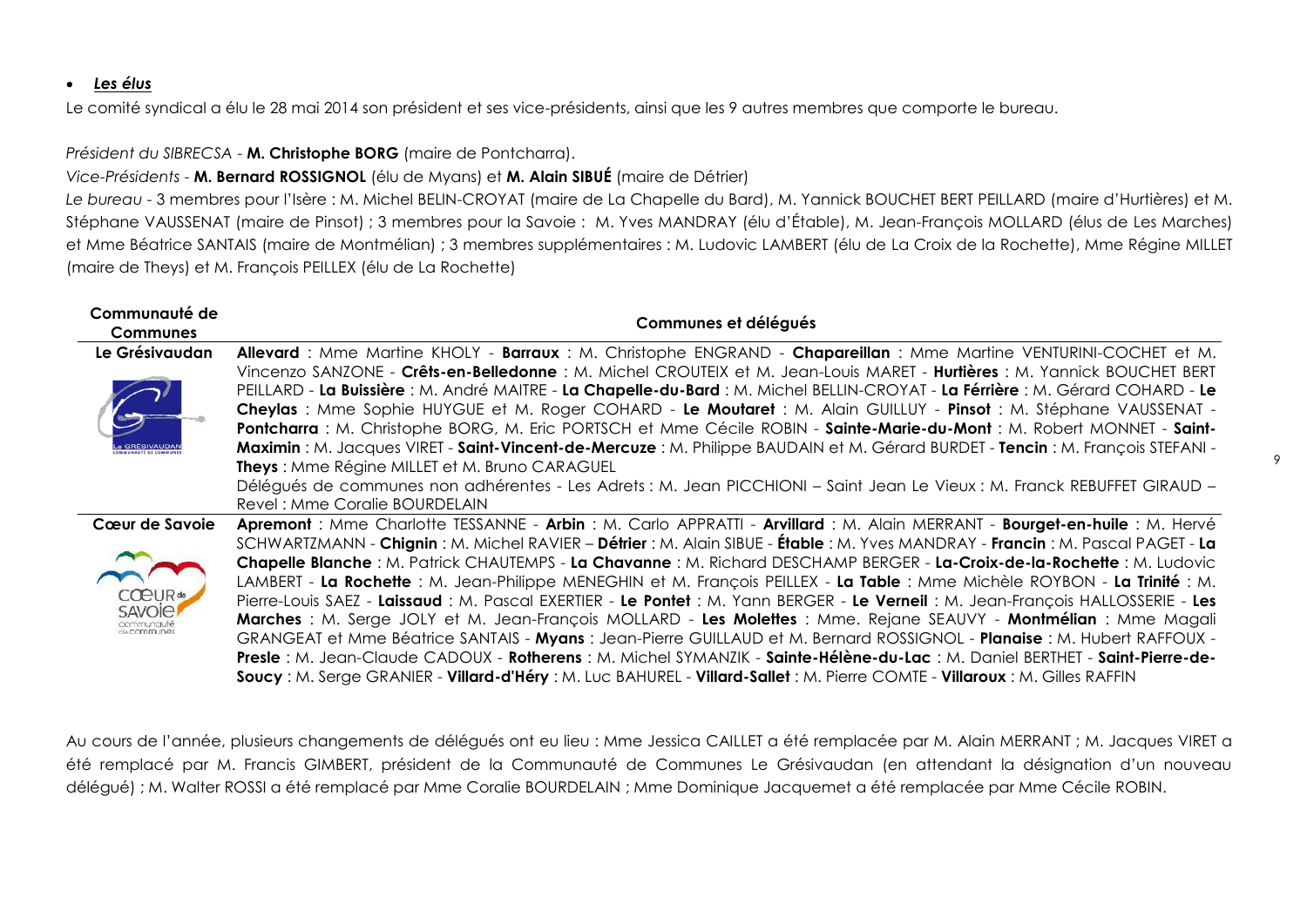#### <span id="page-9-0"></span>*Le personnel*

5 agents travaillent au SIBRECSA dont 1 poste en CDD.



## <span id="page-9-1"></span>3 – Compétences et infrastructures

Le SIBRECSA a pour compétences la collecte et le traitement des déchets ménagers et assimilés sur l'ensemble de son territoire, c'est-àdire :

**Les déchets ménagers** : collecte, traitement et valorisation **La collecte sélective** : collecte, tri et valorisation La gestion des **5 déchèteries** sur le territoire La gestion de l'Usine d'incinération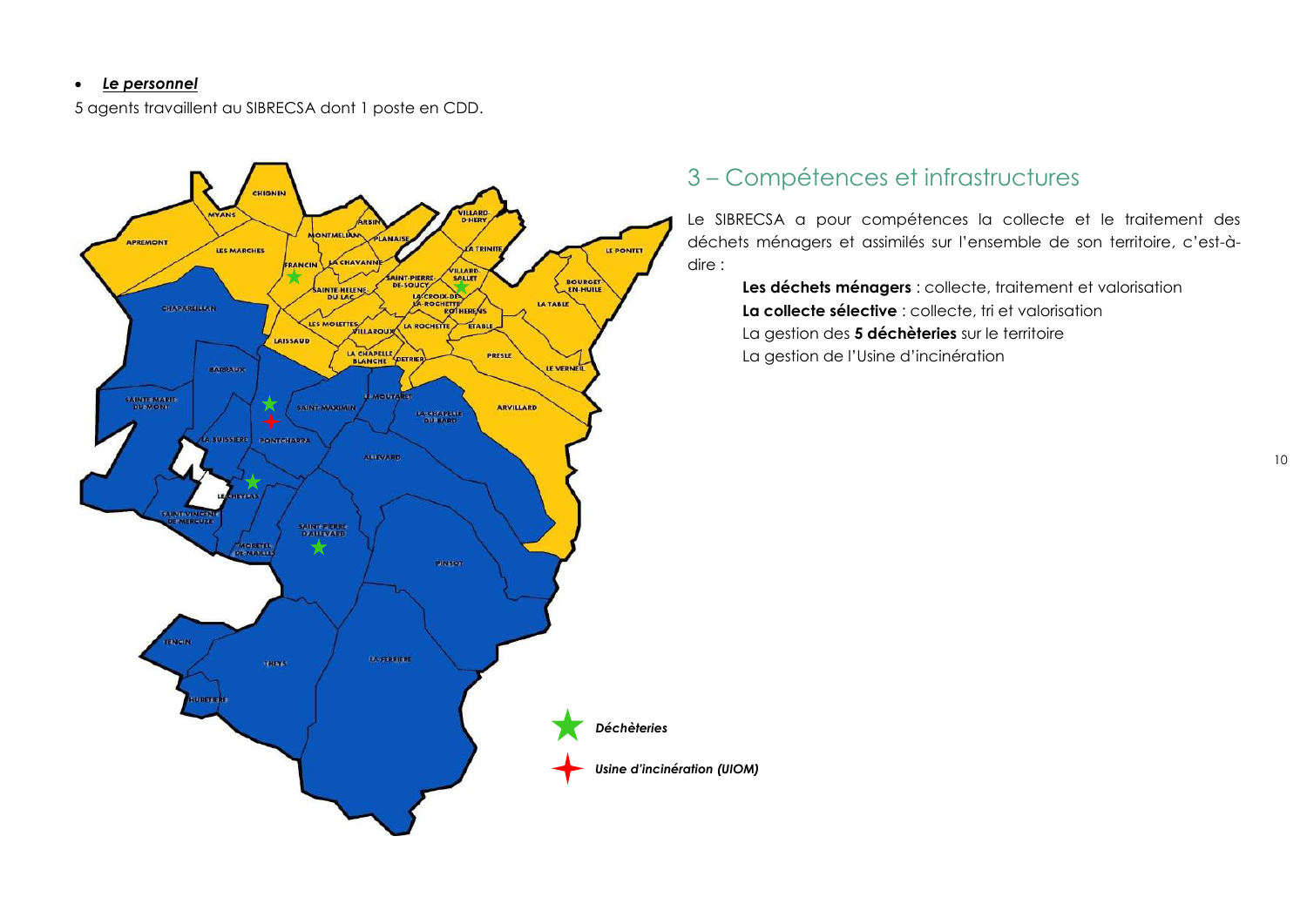|                                        | ménagères<br>Ordures | Emballages | Papiers | Verre | cartons<br>$\cup$ | verts<br><b>Déchets</b> | Encombrants | Métaux | Gravats | Bois | Plâtre | $\mathbf 0$<br>Polystyrèn | <b>SVC</b> | $D.E.E.E*$ | chimiques<br>échets | eus<br>Ě | diment<br>Huiles | $\frac{1}{\alpha}$<br>$\frac{\Theta}{\Theta}$<br>idany<br>Huiles | <b>Batteries</b> | Piles |
|----------------------------------------|----------------------|------------|---------|-------|-------------------|-------------------------|-------------|--------|---------|------|--------|---------------------------|------------|------------|---------------------|----------|------------------|------------------------------------------------------------------|------------------|-------|
| Collecte en porte<br>à porte           | ✦                    |            |         |       |                   |                         |             |        |         |      |        |                           |            |            |                     |          |                  |                                                                  |                  |       |
| Apport volontaire<br>(point recyclage) |                      |            |         |       |                   |                         |             |        |         |      |        |                           |            |            |                     |          |                  |                                                                  |                  |       |
| Apport en<br>déchèterie                |                      |            |         |       |                   |                         |             |        |         |      |        |                           |            |            |                     | ✦        |                  |                                                                  |                  |       |

*\*Déchets d'équipements électriques et électroniques*

Les bureaux du SIBRECSA, dont le syndicat est propriétaire se situent au 441, avenue Jean-François Champollion – 38530 PONTCHARRA. Le syndicat est également propriétaire de 2 véhicules.

## <span id="page-10-0"></span>4 – Les événements marquants de 2018

- Le SIBRECSA est lauréat de l'Appel à projet CITEO pour l'extension des consignes de tri : démarrage du projet en octobre 2018, nouvelles consignes applicables à partir du 1er janvier 2019

- Mise en place d'un système de contrôle d'accès en déchèterie : création d'un groupement de commande avec la Communauté de Communes Cœur de Savoie et choix de l'assistance à maitrise d'ouvrage

- Lancement de la collecte des huiles alimentaires en déchèteries : installation de 5 baraques à huile (une par déchèterie) et distribution de seaux de précollecte pour les particuliers.

- Réalisation d'un plan de formation sur le compostage de proximité soutenu par le Département de l'Isère : 5 sessions de formation « guide composteur pour les habitants, 2 sessions « déchets verts municipaux » pour les communes.

- Contractualisation avec Eco-mobilier pour la collecte des meubles usagés, identification des déchèteries pouvant accueillir des bennes dédiées.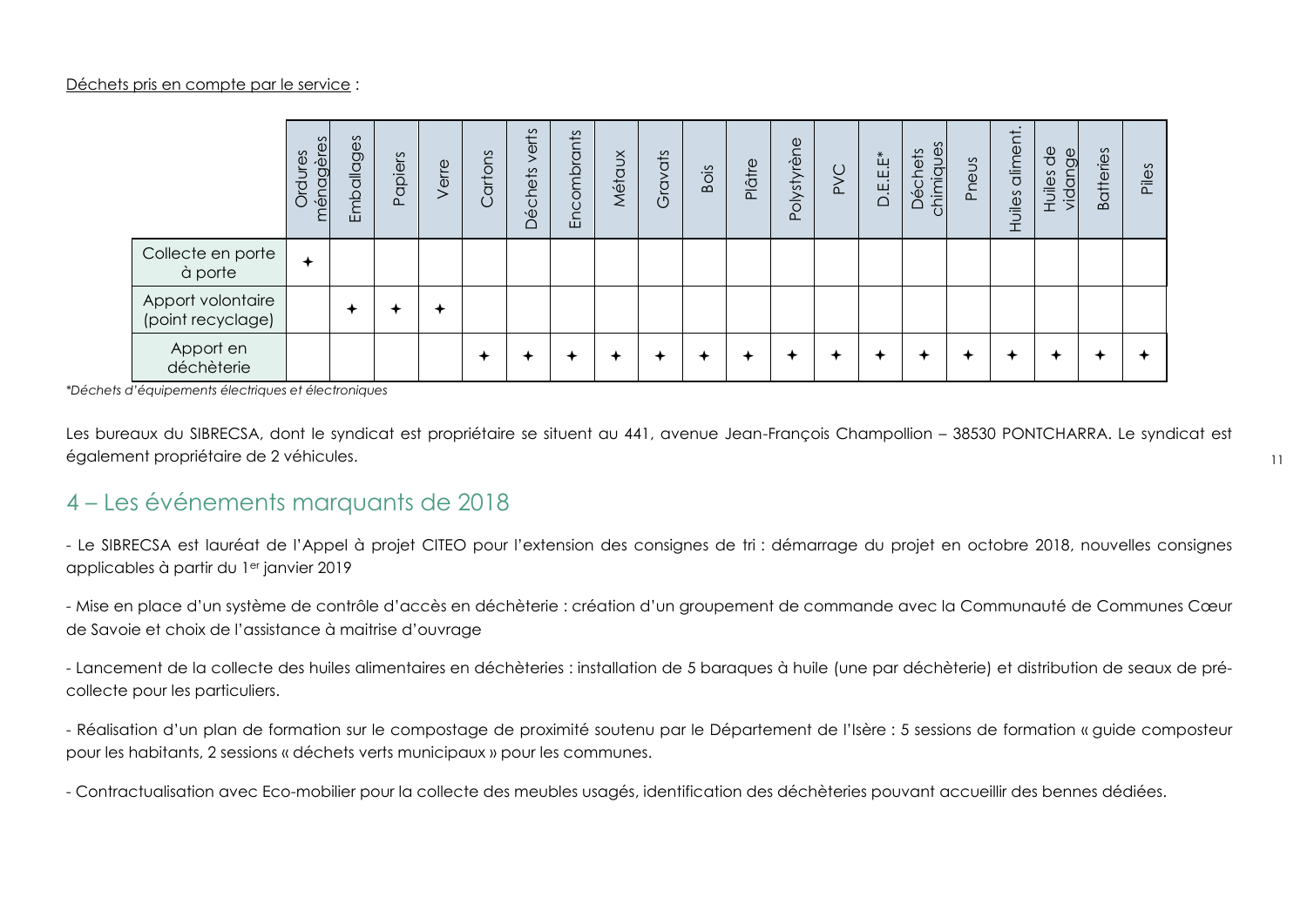# <span id="page-11-0"></span>II LA PRÉVENTION

## <span id="page-11-1"></span>1 – Le compostage

#### <span id="page-11-2"></span>*Compostage individuel*

Depuis 2003, le SIBRECSA promeut le compostage individuel en proposant des **composteurs en bois ou en plastique (15€ pour les 400 litres et 20 € pour les 600 litres)**. Un bioseau est offert pour chaque achat d'un composteur. Les **bioseaux** sont également vendus à l'unité pour un montant de **3.50 €**

Pour la période du 1<sup>er</sup> mars 2015 au 28 février 2019, le marché public pour la fourniture de composteurs et de bioseaux est attribué aux entreprises suivantes :

Emeraude ID – composteur en bois de 400 litres pour l'individuel (48.18 € TTC) ou de 600 litres pour le collectif (67.50 € TTC) Quadria – composteur en plastique de 450 litres pour l'individuel (41.08 € TTC) et le bioseau de 7 litres (2.34 € TTC)

En 2018, le syndicat a acheté 266 composteurs individuels en bois, 76 composteurs en plastique et 800 bioseaux.

Pour des raisons comptables et de responsabilisation, la fourniture des composteurs passe par une convention de mise à disposition entre les habitants et le SIBRECSA.

 **196 composteurs en bois 400 litres**, **1 composteur en bois 600 litres et 48 composteurs en plastique** ont été mis à disposition en 2018, soit un total de **245 foyers équipés**.

12

Fin 2018, **3 981 foyers** sont équipés de composteurs du SIBRECSA, soit 20.92 % des maisons individuelles. Il faut prendre en compte le fait que près d'1/10 des composteurs mis à disposition sont des renouvèlements (achat depuis plus de cinq ans) et que près de 20% des foyers compostaient avant de récupérer un composteur au SIBRECSA.

Selon la campagne de caractérisation des ordures ménagères de l'ADEME de 2007, 27 % des ordures ménagères des français peuvent être compostées. Le dernier MODECOM du SIBRECSA, effectué en janvier 2017, montre que la part des putrescibles sur le territoire est de 25.93 %.

C'est sur cette base que nous estimons ci-après, les tonnages compostés grâce aux opérations de promotion du compostage du SIBRECSA. Les tonnages « compostés » sont différents des tonnages « détournés » car une part des foyers qui se sont équipés en composteur du SIBRECSA compostaient déjà en tas. Pour calculer les tonnages « détournés », le SIBRECSA devrait faire une enquête détaillée sur la pratique du compostage sur son territoire.

245 nouveaux foyers, soit près de 45.6 tonnes de déchets compostés au total (théorique composté grâce aux composteurs distribués par le SIBRECSA en 2018).

Les tonnages cumulés théoriques détournés de l'incinération depuis le début de l'opération compostage en 2003 : **866.02 tonnes**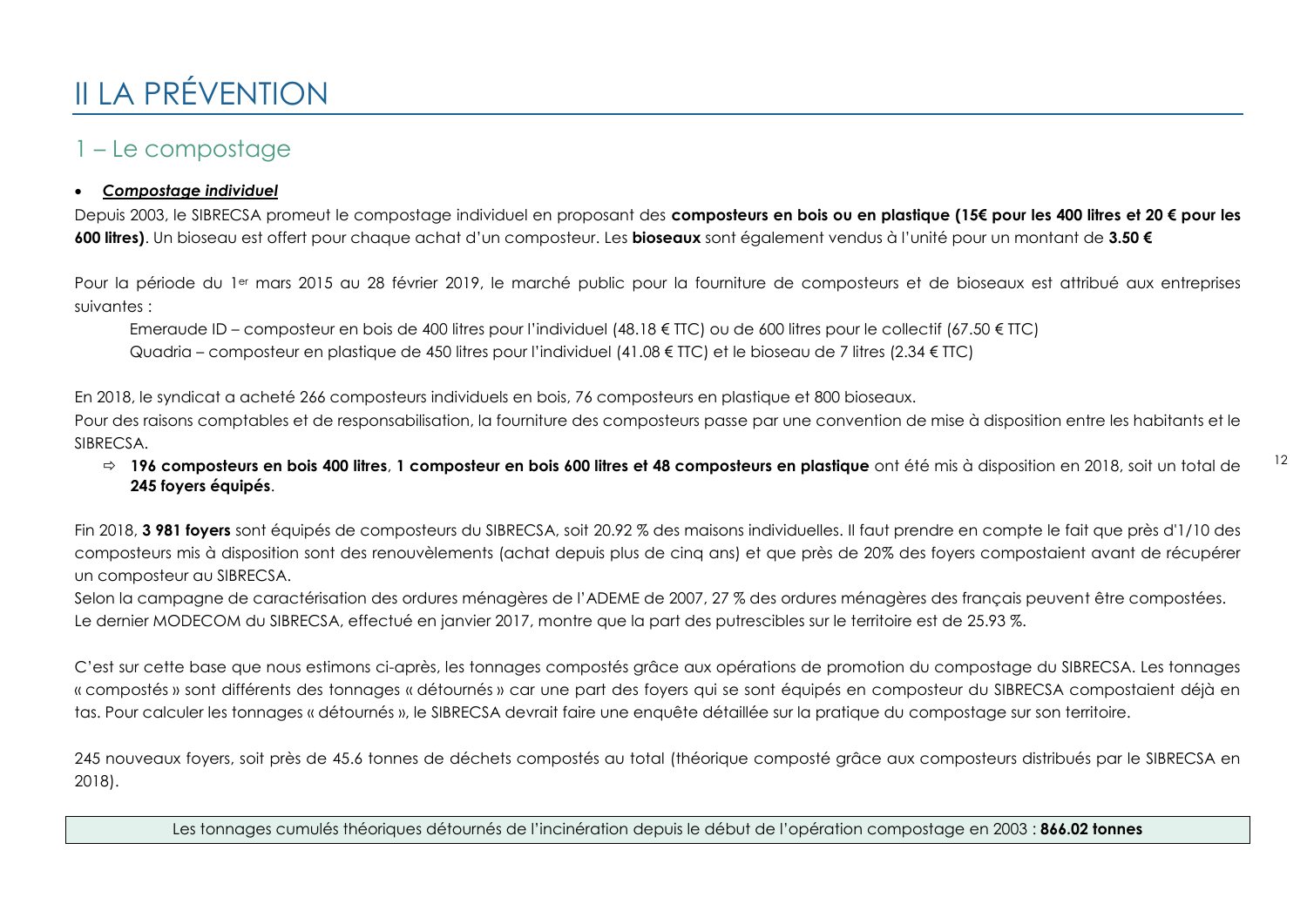#### <span id="page-12-0"></span>*Nombre de composteurs mis à disposition par commune en 2018 :*

| <b>COMMUNES</b>         | <b>Composteurs BOIS</b><br>400 litres | <b>Composteurs</b><br><b>BOIS 600 litres</b> | <b>Composteurs</b><br><b>PLASTIQUE</b> | <b>TOTAL</b>   |
|-------------------------|---------------------------------------|----------------------------------------------|----------------------------------------|----------------|
| ALLEVARD                | 17                                    |                                              | 2                                      | 19             |
| APREMONT                |                                       |                                              | 2                                      | $\overline{2}$ |
| ARBIN                   | 3                                     |                                              | 1                                      | 4              |
| ARVILLARD               | 3                                     |                                              | 3                                      | 6              |
| <b>BARRAUX</b>          | 12                                    |                                              | 4                                      | 16             |
| CHAPAREILLAN            | 13                                    |                                              | $\overline{2}$                         | 15             |
| <b>CHIGNIN</b>          | $\mathbf{1}$                          |                                              |                                        | $\mathbf 1$    |
| CRÊTS EN BELLEDONNE     | 11                                    |                                              | 5                                      | 16             |
| <b>DETRIER</b>          | $\overline{2}$                        |                                              |                                        | $\overline{2}$ |
| <b>ETABLE</b>           | 3                                     |                                              |                                        | 3              |
| <b>FRANCIN</b>          | 4                                     |                                              |                                        | 4              |
| <b>HURTIERES</b>        | $\mathbf{1}$                          |                                              | $\overline{2}$                         | 3              |
| <b>LA BUISSIERE</b>     | $\overline{2}$                        |                                              | $\mathbf{1}$                           | 3              |
| LA CHAPELLE BLANCHE     |                                       |                                              | $\mathbf{1}$                           | $\mathbf 1$    |
| LA CHAPELLE DU BARD     | 3                                     |                                              | 2                                      | 5              |
| LA CHAVANNE             | 4                                     |                                              | $\mathbf{1}$                           | 5              |
| LA CROIX DE LA ROCHETTE | $\mathbf 1$                           |                                              |                                        | $\mathbf 1$    |
| <b>LA FERRIERE</b>      | 4                                     |                                              |                                        | 4              |
| LA ROCHETTE             | $\overline{7}$                        |                                              | 4                                      | 11             |
| <b>LA TABLE</b>         |                                       |                                              | 1                                      | $\mathbf 1$    |
| LA TRINITE              | $\mathbf{1}$                          |                                              | $\mathbf{1}$                           | $\overline{2}$ |
| LAISSAUD                | 5                                     |                                              |                                        | 5              |
| LE BOURGET EN HUILE     | $\mathbf 1$                           |                                              |                                        | $\mathbf{1}$   |
| LE CHEYLAS              | 6                                     |                                              | $\overline{2}$                         | 8              |
| LE MOUTARET             | 4                                     |                                              |                                        | 4              |
| <b>LES MARCHES</b>      | 12                                    |                                              | $\overline{2}$                         | 14             |
| LES MOLLETTES           | $\mathbf 1$                           |                                              |                                        | $\mathbf 1$    |
| MONTMELIAN              | 5                                     |                                              |                                        | 5              |
| <b>MYANS</b>            | 5                                     |                                              | 1                                      | 6              |

| <b>COMMUNES</b>          | <b>Composteurs BOIS</b><br>400 litres | <b>Composteurs</b><br><b>BOIS 600 litres</b> | <b>Composteurs</b><br><b>PLASTIQUE</b> | <b>TOTAL</b>   |
|--------------------------|---------------------------------------|----------------------------------------------|----------------------------------------|----------------|
| <b>PINSOT</b>            | $\mathbf{1}$                          |                                              |                                        | $\mathbf{1}$   |
| <b>PLANAISE</b>          | 4                                     |                                              |                                        | 4              |
| <b>PONTCHARRA</b>        | 19                                    |                                              | $\overline{7}$                         | 26             |
| <b>PRESLE</b>            | 3                                     |                                              |                                        | 3              |
| <b>ROTHERENS</b>         | 4                                     | $\mathbf{1}$                                 |                                        | 5              |
| <b>SAINT MAXIMIN</b>     | 4                                     |                                              | $\mathbf{1}$                           | 5              |
| SAINT PIERRE DE SOUCY    | $\mathbf{1}$                          |                                              |                                        | $\mathbf{1}$   |
| SAINT VINCENT DE MERCUZE | 5                                     |                                              |                                        | 5              |
| SAINTE HELENE DU LAC     | 6                                     |                                              | $\mathbf{1}$                           | $\overline{7}$ |
| SAINTE MARIE DU MONT     | $\mathbf{1}$                          |                                              |                                        | $\mathbf{1}$   |
| <b>TENCIN</b>            | 5                                     |                                              | $\mathbf{1}$                           | 6              |
| <b>THEYS</b>             | 8                                     |                                              | $\mathbf{1}$                           | 9              |
| <b>VILLARD D'HERY</b>    | $\mathbf{1}$                          |                                              |                                        | $\mathbf{1}$   |
| <b>VILLARD SALLET</b>    |                                       |                                              | $\mathbf{1}$                           | $\mathbf{1}$   |
| <b>VILLAROUX</b>         | $\mathbf{1}$                          |                                              |                                        | $\mathbf{1}$   |
| <b>AUTRES</b>            | $\mathbf{1}$                          |                                              |                                        | $\mathbf{1}$   |
| <b>TOTAL</b>             | 196                                   | $\mathbf{1}$                                 | 48                                     | 245            |

| <b>Département</b> | <b>Composteurs BOIS</b> | <b>Composteurs</b><br><b>COLLECTIF</b> | <b>Composteurs</b><br><b>PLASTIQUE</b> | <b>TOTAL</b> |
|--------------------|-------------------------|----------------------------------------|----------------------------------------|--------------|
| <b>ISERE</b>       | 117                     |                                        | 30                                     | 147          |
| <b>SAVOIE</b>      | 79                      |                                        | 18                                     | 98           |
| <b>TOTAL</b>       | 196                     |                                        | 48                                     | 245          |

| Vente                              | <b>Composteurs BOIS</b> | <b>Composteurs</b><br><b>COLLECTIF</b> | <b>Composteurs</b><br><b>PLASTIQUE</b> | <b>TOTAL</b> |
|------------------------------------|-------------------------|----------------------------------------|----------------------------------------|--------------|
| <b>ACHAT</b>                       | 196                     |                                        |                                        | 244          |
| <b>GRATUIT</b> (école d'Arvillard) |                         |                                        |                                        |              |
| <b>TOTAL</b>                       | 196                     |                                        | 48                                     | 245          |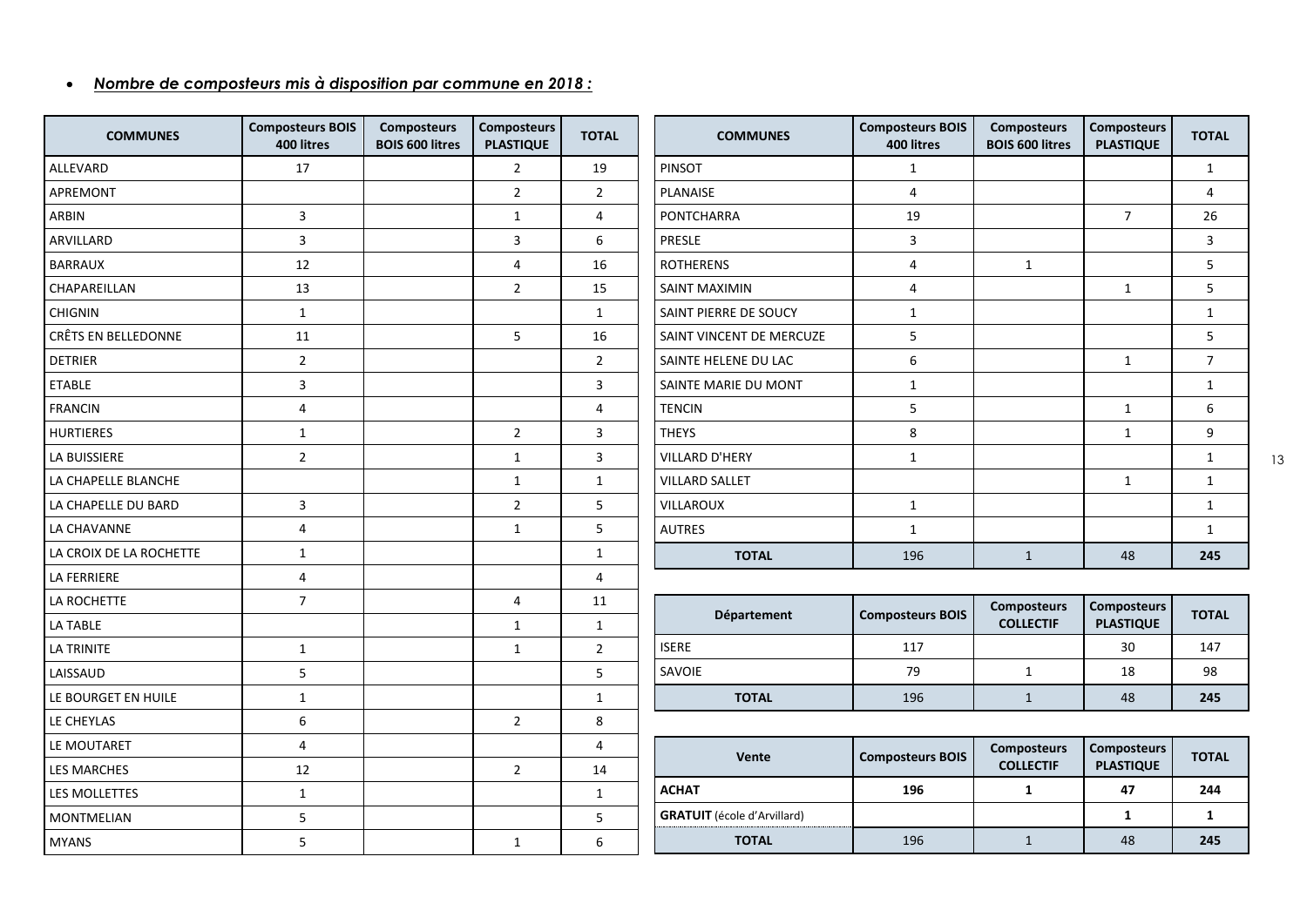#### <span id="page-13-0"></span>*Compostage partagé*

Compostage en pied d'immeuble

5 sites : Arbin, La Rochette, Montmélian (2) et Pontcharra

Compostage de cantine

4 sites : Allevard (collège), La Rochette (collège) et Theys (IME et cantine écoles primaires)

Compostage de quartier au SIBRECSA

Compostage divers

Camping à Sainte-Hélène du lac

CCAS de La Rochette

#### <span id="page-13-1"></span>*Compostage pédagogique en école*

A ce jour, **18 écoles** (maternelles et élémentaires) ont installé un composteur au sein de leur établissement. Le SIBRECSA propose une animation lors de sa mise en place et offre le composteur et un bioseau.

4 écoles ont également bénéficié d'un lombricomposteur lors de leur mise à disposition en 2012/2013.

Ce sont 8 classes qui ont été sensibilisées au compostage en 2018, soit 191 élèves. Ces animations concernent le compostage pour les jardins pédagogiques, le compostage de déchets crus des goûters ou le prêt d'un lombricomposteur pour une période donnée.

#### <span id="page-13-2"></span>*Compostage de cimetière*

En 2017, deux sites de compostage de cimetière ont été installés.

Un sur la commune de Les Marches.

Un sur la commune de Saint-Pierre de Soucy.

Des affiches spécialement conçues pour le compostage de cimetière sont données aux communes.

Sur les deux sites, environ 300 kg de déchets verts ont pu être détournés en 2017 (une partie, seulement depuis l'automne).

En 2018 il n'y a pas eu de nouveaux sites de compostage de cimetière installés.

#### <span id="page-13-3"></span>*Distribution de compost dans les communes*

Depuis 2012, le SIBRECSA propose à ses communes d'obtenir du **compost industriel gratuit** à disposition des habitants. En 2018, 37 communes ont répondu favorablement au projet, ce sont 70 bennes qui ont été distribuées pour un coût de 3 059€.

#### <span id="page-13-4"></span>*Les ateliers compostage*

En 2018, le SIBRECSA a organisé des formations pour guides composteurs. Au total une vingtaine de personnes sont donc devenues guides composteurs. Ces personnes sont des relais sur le territoire et permettent de diffuser les bonnes pratiques du compostage.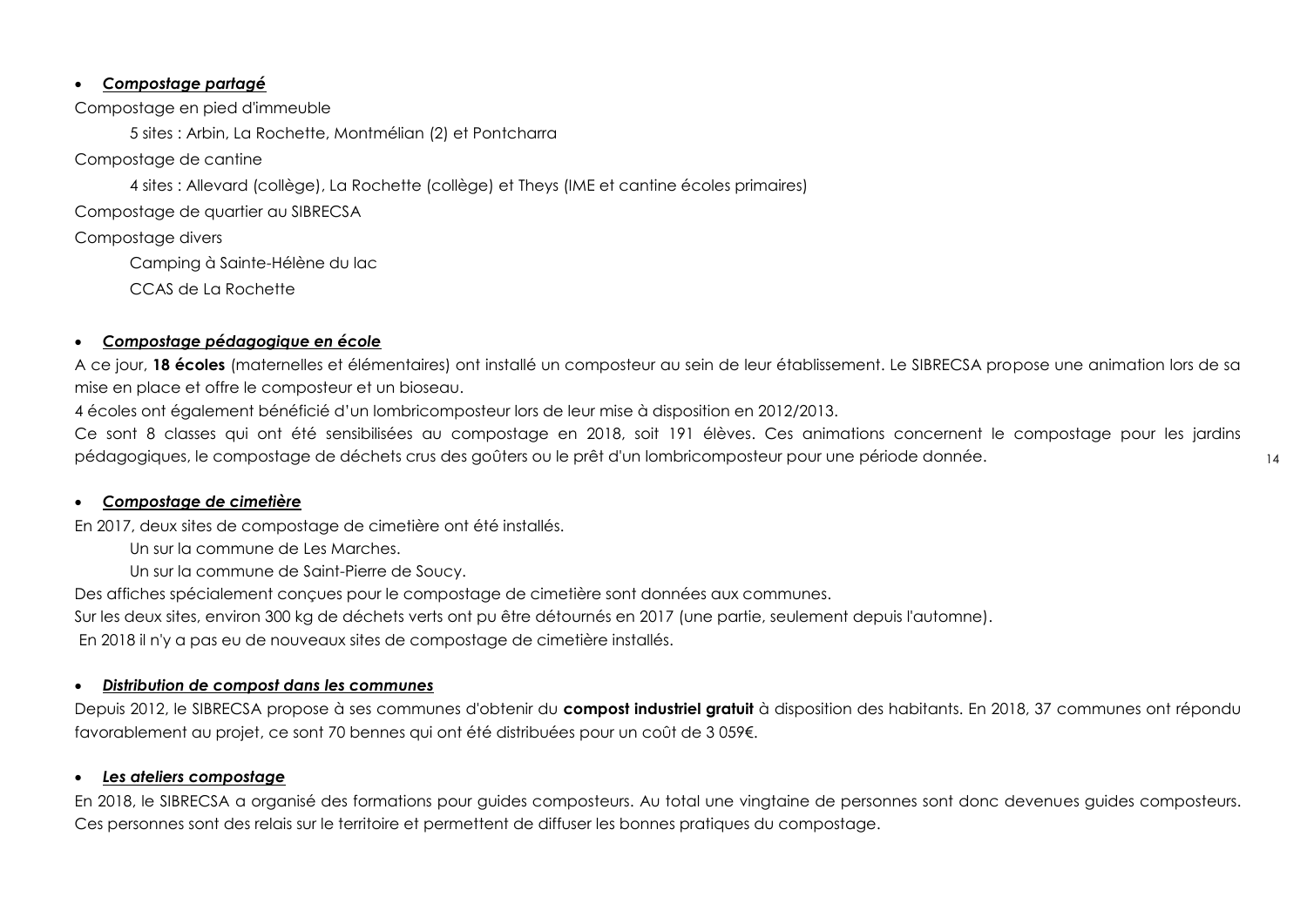## <span id="page-14-0"></span>2 – Les animations

Les animations scolaires se déroulent en deux temps :

- 1/2 journée sur le tri et la prévention des déchets, commune à toutes les classes, mais adaptée suivant le niveau ;

- 1/2 journée au choix de l'enseignant. Concernant la thématique prévention, ils peuvent choisir : la réduction des déchets à la source, le compostage ou le lombricompostage, l'atelier "Déchets Équipement Électrique et Électronique", la fabrication de papier recyclé. Des visites sont également organisées pour les élèves à partir du CE2 à la plateforme de compostage de Francin ou au centre de tri de La Tronche.

Les animateurs du SIBRECSA peuvent également intervenir auprès des élèves en dehors des cours lors d'événements précis.

L'ensemble des animations réalisées sur l'année est présenté en annexe. En 2018, plus de 3 000 habitants du SIBRECSA ont bénéficié d'animations, enfants et adultes confondus.

*Annexe 3 : Plan de communication 2018*

## <span id="page-14-1"></span>3 – Opération gobelets et carafes réutilisables

Par délibération du 27 juin 2014, le syndicat a reconduit l'opération « gobelets réutilisables » et a élargi la gamme avec des carafes réutilisables. Les communes, associations, habitants, etc. ont la possibilité d'acquérir ces gobelets (0.30 € TTC le gobelet de 20 cl ou 30 cl) et ces carafes (2 € TTC) à prix coutant.

**2 576 gobelets et 23 carafes ont été vendus en 2018**. Depuis 2014, ce sont 18 222 gobelets et 385 carafes qui ont été vendus.

Rappel : en 2010, à l'occasion des 10 ans de la collecte sélective, le SIBRECSA a offert à chaque commune des gobelets. Lors de nombreuses actions locales, les communes peuvent ainsi les prêter en faveur de la réduction des déchets.

## <span id="page-14-2"></span>4 – Stop pub

Le syndicat met à disposition des autocollants « STOP PUB », destinés à être collés sur les boîtes aux lettres. Ils permettent une réduction de 20 à 40 kg de COUNA (courriers non adressés) par foyer et par an. Ils sont distribués lors de manifestations ou d'animations et aux communes du SIBRECSA pour que les habitants puissent les obtenir plus facilement.

Environ **1 500 stops pub** ont été distribués (renouvèlement pour 1 personne sur 2) pour un tonnage de déchets évités d'approximativement 30 tonnes.

## <span id="page-14-3"></span>5 – Eco-exemplarité

Les agents du SIBRECSA trient systématiquement tous les déchets générés par le service : papiers, cartouches d'encre, cartons, palettes et films plastique, emballages et verre, et utilisent un lombricomposteur pour les déchets compostables (dosettes de café, déchets alimentaires…).

Le service a mis en place des gestes en faveur de la réduction des déchets, comme une consommation réduite de papier (impression que si nécessaire, impression resto-verso et en noir et blanc, utilisation des papiers imprimés non utilisés comme brouillon), et l'utilisation d'une police moins consommatrice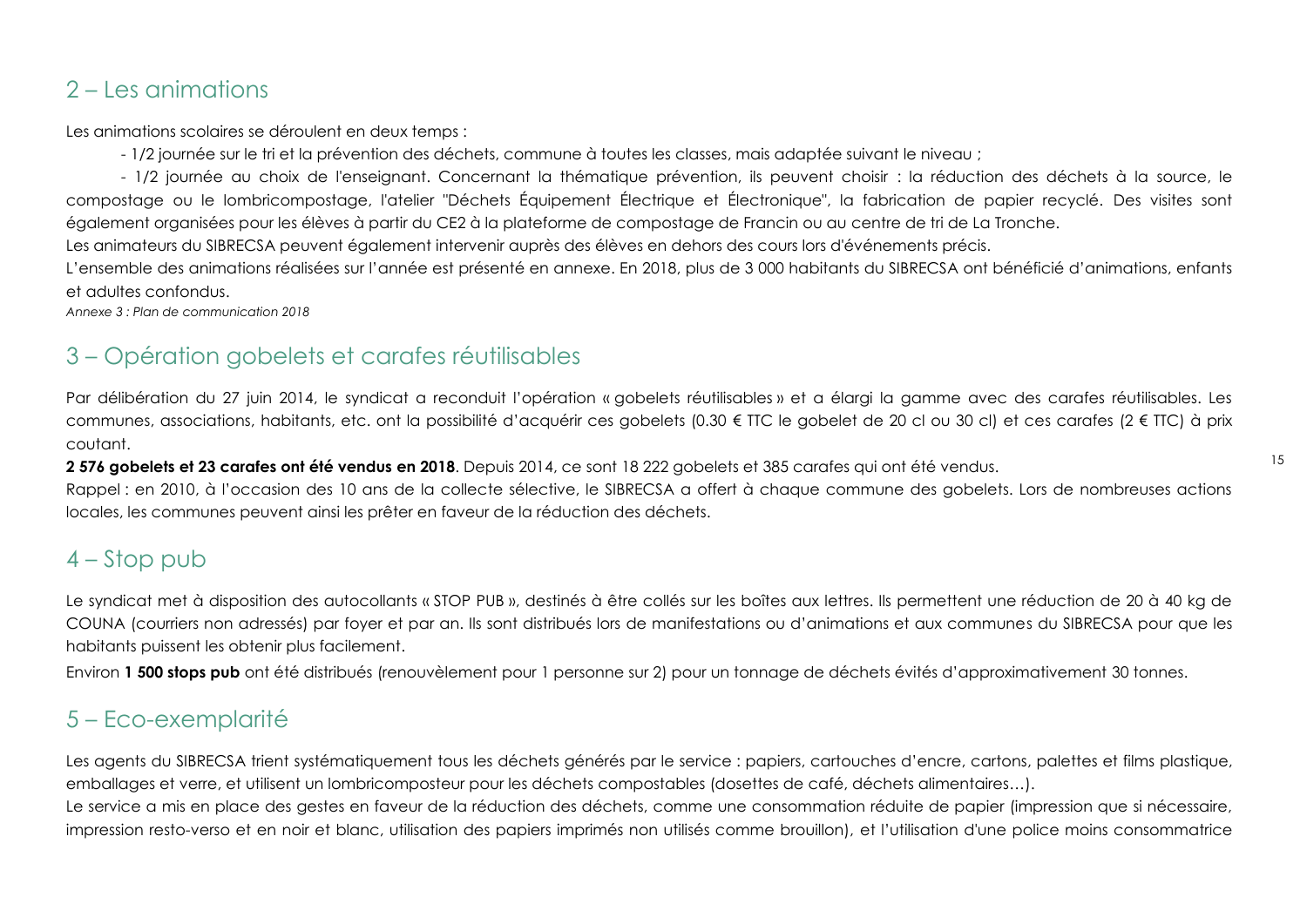d'encre. Au niveau des achats, le service utilise du papier 100% recyclé et éco labellisé, les goodies distribués sont des stylos et crayons en plastique recyclé.

Pour les prestations d'impression, l'utilisation d'encres végétales et de papier recyclé est privilégiée.

## <span id="page-15-0"></span>III LES ORDURES MÉNAGÈRES

## <span id="page-15-1"></span>1 – La collecte

<span id="page-15-2"></span>*Les déchets acceptés*





*Annexe 1 : Règlement de collecte*

#### <span id="page-15-3"></span>*Le mode de collecte*

Le SIBRECSA assure la collecte des déchets qui s'effectue soit en porte à porte, soit en points de regroupement. Le syndicat privilégie la mise en place de conteneurs collectifs pour les ensembles immobiliers, pour les hameaux ou les lotissements.

En revanche, une communication suivie auprès des habitants est nécessaire pour que ne se constituent pas des « mini-déchèteries » sur les points de regroupement.

Les ordures ménagères sont ensuite amenées directement à l'usine d'incinération de Pontcharra.

La mise en place de conteneurs semi-enterrés (CSE) ou enterrés (CE) se développe notamment pour les nouveaux ensembles immobiliers de plus de 30 logements. Le matériel est dans ce cas-là à la charge du promoteur. En 2018, il y avait **51 conteneurs enterrés ou semi-enterrés** pour les ordures ménagères sur le territoire du SIBRECSA.

#### <span id="page-15-4"></span>*Le contrat de collecte*

Le syndicat a confié la collecte des ordures ménagères à la société SIBUET, située Z.A 73390 Chamoux sur Gelon, par un marché de service qui couvre le territoire syndical et la période du 1er janvier 2017 au 31 décembre 2022.

Le syndicat a limité le nombre de collectes hebdomadaires à 2 pour les communes urbaines, et à 1 pour les autres communes afin d'optimiser le service de collecte tout en protégeant l'environnement en réduisant les transports et donc des émissions de CO2. Le contrat porte sur un service à assurer sur le territoire du syndicat comme prévu dans le règlement de collecte.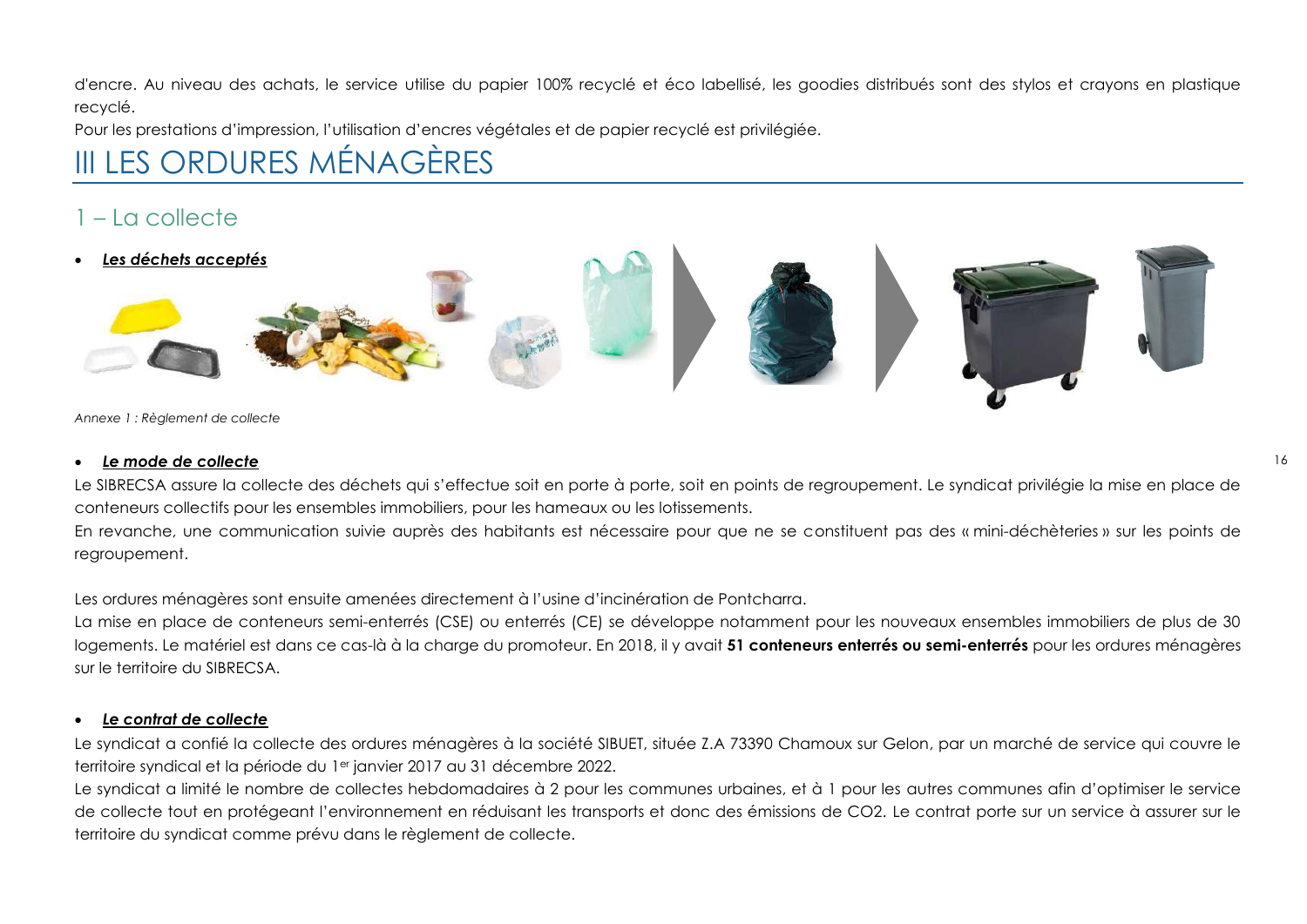#### <span id="page-16-0"></span>*Les fréquences de collecte*

| Dép.         | <b>Communes</b>                                           | Lundi      | Mardi                     | Mercredi | Jeudi      | Vendredi                  |  | Dé  |
|--------------|-----------------------------------------------------------|------------|---------------------------|----------|------------|---------------------------|--|-----|
|              | Allevard-les-Bains -<br>hameaux                           |            |                           | $\times$ |            |                           |  |     |
|              | Allevard-les-Bains - Le<br>Collet                         | $\times$ 1 |                           |          |            | $\pmb{\times}$            |  |     |
|              | Allevard-les-Bains -<br>ville                             | $\times$   |                           | $\times$ |            | $\boldsymbol{\mathsf{x}}$ |  |     |
|              | <b>Barraux</b>                                            |            |                           |          | ×          |                           |  |     |
|              | La Buissière                                              |            |                           |          | $\times$   |                           |  |     |
|              | Chapareillan                                              | $\times$   |                           |          |            |                           |  |     |
|              | La Chapelle du Bard                                       |            |                           | $\times$ |            |                           |  |     |
|              | Le Cheylas - hameaux                                      |            | $\times$                  |          |            |                           |  |     |
|              | Le Cheylas - ville                                        |            | $\pmb{\times}$            |          |            | $\pmb{\times}$            |  |     |
|              | La Ferrière                                               | ×          |                           |          | $\times 3$ |                           |  |     |
|              | La Ferrière - le Pleynet                                  | $\times$   |                           |          | $\times 4$ |                           |  |     |
|              | <b>Hurtières</b>                                          |            | $\times$                  |          |            |                           |  | Sav |
| <b>Isère</b> | Crêts-en-Belledonne:<br>Morêtel de Mailles                |            | $\times$                  |          |            |                           |  |     |
|              | Le Moutaret                                               | ×          |                           |          |            |                           |  |     |
|              | Pinsot                                                    | $\times$   |                           |          | $\times 5$ |                           |  |     |
|              | Pontcharra                                                |            | $\times$                  |          |            | $\times$                  |  |     |
|              | Saint-Maximin                                             |            |                           |          |            | $\boldsymbol{\mathsf{x}}$ |  |     |
|              | Crêts-en-Belledonne:<br>St-Pierre d'Allevard -<br>hameaux |            | $\boldsymbol{\mathsf{x}}$ |          |            |                           |  |     |
|              | Crêts-en-Belledonne:<br>St-Pierre d'Allevard -<br>ville   |            | $\times$                  |          |            | $\boldsymbol{\times}$     |  |     |
|              | Saint-Vincent-de-<br>Mercuze                              | $\times$   |                           |          | $\times 6$ |                           |  |     |
|              | Sainte-Marie-du-Mont                                      | $\times$   |                           |          |            |                           |  |     |
|              | Tencin                                                    |            |                           | $\times$ |            |                           |  |     |
|              | <b>Theys</b>                                              |            | $\pmb{\times}$            |          |            |                           |  |     |

| Dép.  | Communes                | Lundi          | Mardi      | Mercredi                                        | Jeudi    | Vendredi |
|-------|-------------------------|----------------|------------|-------------------------------------------------|----------|----------|
|       | Apremont                |                |            | $\times$                                        |          |          |
|       | Arbin                   | $\times$       | $\times 2$ |                                                 |          |          |
|       | <b>Arvillard</b>        |                |            | $\times$                                        |          |          |
|       | <b>Bourget en Huile</b> |                |            | $\boldsymbol{\mathsf{x}}$                       |          |          |
|       | La Chapelle Blanche     |                |            |                                                 | $\times$ |          |
|       | La Chavanne             | $\times$       |            |                                                 |          |          |
|       | Chignin                 |                |            |                                                 |          | $\times$ |
|       | La Croix de la Rochette |                |            | $\pmb{\times}$                                  |          |          |
|       | Détrier                 | $\times$       |            |                                                 |          |          |
|       | Étable                  |                |            | $\times$                                        |          |          |
|       | <b>Francin</b>          | $\times$       |            |                                                 |          |          |
|       | Laissaud                |                |            |                                                 | $\times$ |          |
|       | <b>Les Marches</b>      |                |            | $\pmb{\times}$                                  |          |          |
|       | Les Mollettes           |                |            |                                                 | $\times$ |          |
| avoie | Montmélian              |                | $\times$   |                                                 |          | $\times$ |
|       | Myans                   |                |            | $\times$                                        |          |          |
|       | Planaise                | $\pmb{\times}$ |            |                                                 |          |          |
|       | Le Pontet               |                |            | $\pmb{\times}$                                  |          |          |
|       | Presle                  |                |            | $\times$                                        |          |          |
|       | La Rochette             | $\times$       |            |                                                 | $\times$ |          |
|       | <b>Rotherens</b>        |                |            | $\times$                                        |          |          |
|       | Saint Pierre de Soucy   |                |            |                                                 | $\times$ |          |
|       | Sainte-Hélène-du-Lac    | $\times$       |            |                                                 |          |          |
|       | La Table                |                |            | $\times$                                        |          |          |
|       | La Trinité              |                |            | ×                                               |          |          |
|       | Le Verneil              |                |            | $\times$                                        |          |          |
|       | Villard d'Héry          |                |            |                                                 | $\times$ |          |
|       | <b>Villard-Sallet</b>   |                |            | $\boldsymbol{\times}$                           |          |          |
|       | Villaroux               |                |            |                                                 | $\times$ |          |
|       | ×1: du 15/12 au 31/03   |                |            | ×3 et ×5 : RD525 pendant les vacances scolaires |          |          |

×2 : zone industrielle

×4 : 15/12 au 15/04 ×6 : juillet et août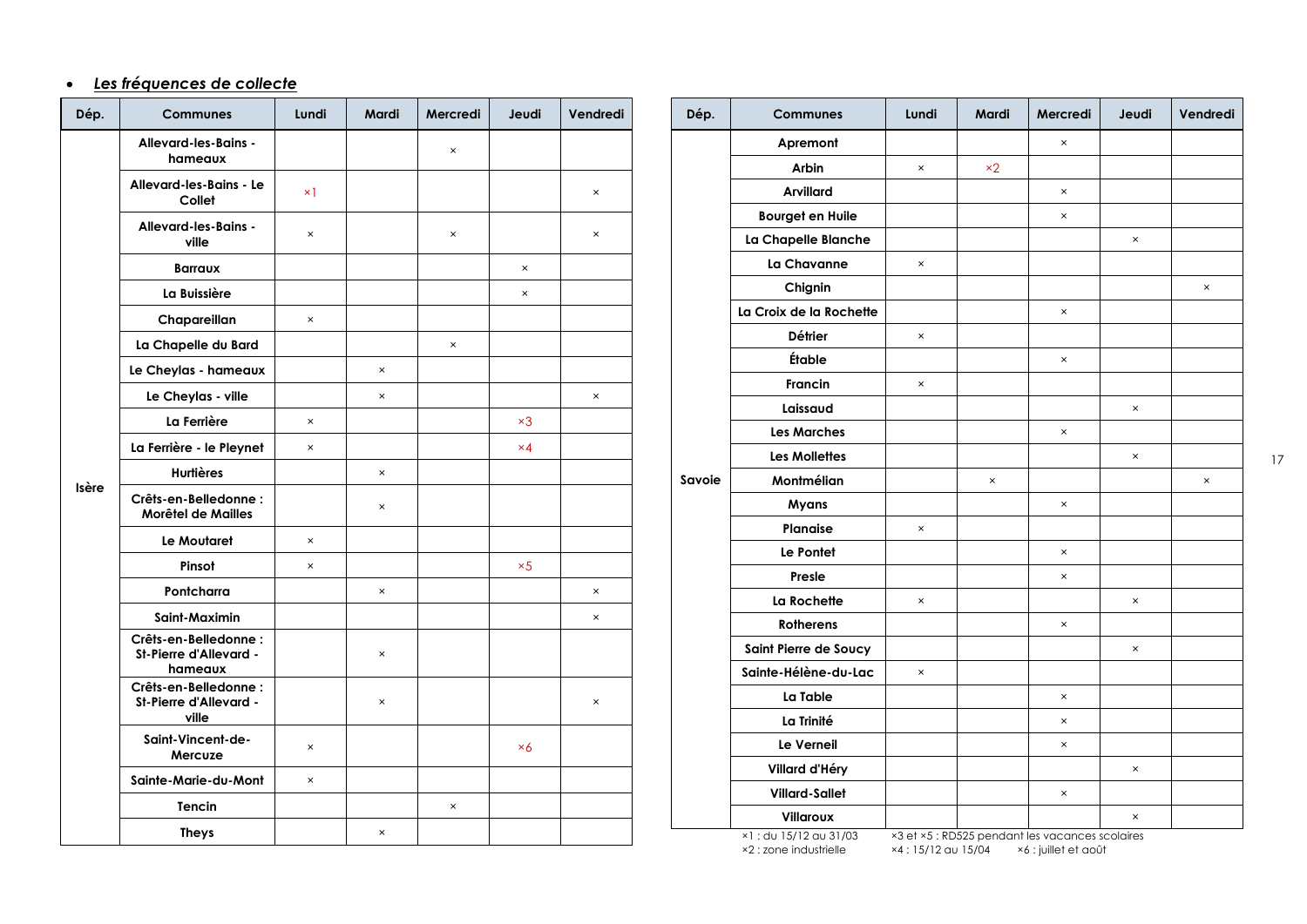#### <span id="page-17-0"></span>*Les tonnages collectés*

|                     | Tonnage - Porte à Porte | <b>Tonnage CSE ou CE</b>     | <b>Tonnage TOTAL</b> | Tonnage par habitant |
|---------------------|-------------------------|------------------------------|----------------------|----------------------|
| 2017                | 13 502.14 t             | 469.64 t                     | 13 971.78 t          | 255,65 kg/hab/an     |
| 2018                | 12 472.88 t             | $553.54 \text{ }^{\text{+}}$ | 13025.52 t           | 237.37 kg/hab/an     |
| Évolution 2017/2018 | -7.62%                  | $+17.67\%$                   | -6.77%               | -7.15%               |

 *\*Dont 850.96 t d'ordures ménagères des professionnels*

Les moyennes régionale et nationale sont respectivement de 243 kg/hab./an et de 269 kg/hab./an (source SINOE données 2015 connues).

#### <span id="page-17-1"></span>*Le coût de la collecte*

| Mode de collecte              | <b>CSE OU CE</b>  |                    |              | Porte à Porte         | <b>TOTAL</b>   |              | <b>Évolution</b><br>2017/2018 |
|-------------------------------|-------------------|--------------------|--------------|-----------------------|----------------|--------------|-------------------------------|
| Année                         | 2017              | 2018               | 2017         | 2018                  | 2017           | 2018         | $\overline{\phantom{0}}$      |
| <b>Tonnages</b>               | 469.64 t          | $553.54 \text{ t}$ | 13502.14 t   | 12472.88 t            | 13971.78 t     | 13025.52 t   | -6.77%                        |
| Coûts HT                      | 40 858.68 €       | 48 909.77 €        | 959 369.04 € | 974 862.84 $\epsilon$ | 1 000 227.72 € | 023 772.61 € | $+2.35%$                      |
| Coût HT à la tonne collectée* | 87.00€/†          | $88.36 \text{€/}1$ | 71.05 €/f    | 78.16 €/†             | 71.59 €/†      | 78.60 €/t    | $+9.79%$                      |
| Coûts HT/habitant*            | $0.75\varepsilon$ | 0.89€              | $17.55 \in$  | 17.77 €               | $18.30 \in$    | 18.66€       | $+1.97\%$                     |

*\*données financières prises sur l'année civile*

### <span id="page-17-2"></span>2 – Le traitement

#### <span id="page-17-3"></span>*L'usine d'incinération (UIOM)*

Le SIBRECSA a fait construire en 1976 une usine d'incinération à Pontcharra située à l'extrémité sud de la zone industrielle de pré brun, 1293, avenue Jean-François Champollion. Dotée d'un four à grilles d'une capacité de 3 t/h, l'usine a été mise en service en février 1977.

La séparation des cendres volantes des mâchefers a été réalisée en 1996. Le traitement des fumées et des dioxines, un hall de déchargement en dépression et l'aire de maturation des mâchefers ont été construits en 2001. L'installation d'un brûleur de « montée » en température, avec la cuve à fuel et son bac de rétention, le creusage d'un bassin de récupération des eaux d'incendie, l'adaptation des réseaux de canalisation et la pose d'un portail de détection de la radioactivité ont été effectués en 2005. Les investissements de 2001 et de 2005 totalisent 5 980 745,27 euros. Le département de la Savoie a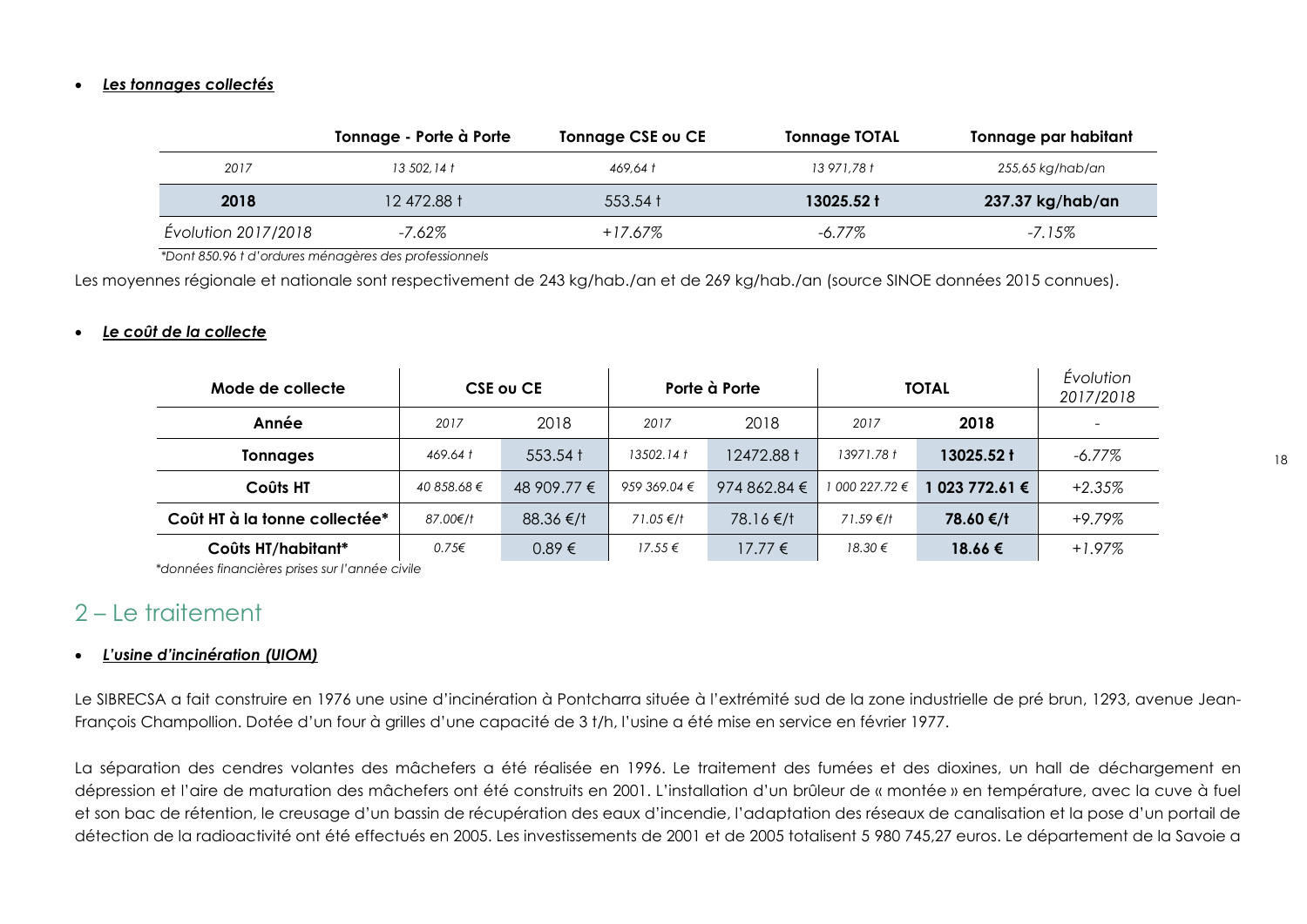octroyé une subvention de 161 214,84 € qui a été versée en annuités de 16 121,48 € pendant 10 ans. L'ADEME a versé une aide de 196 796 €. Le reste a été emprunté ou autofinancé.

Le traitement des fumées a été mis en place dès 2003, et inauguré les 23 et 24 avril 2004. Il a anticipé l'application de l'arrêté ministériel du 20 septembre 2002 qui fixait l'échéance de conformité au 28 décembre 2005 concernant le traitement des dioxines et furanes. Un système de mesures des dioxines et des furanes en semicontinu est installé en 2013, par anticipation de l'échéance de juillet 2014.

Le projet de valorisation de l'énergie perdue issue des fumées d'incinération, sur la base d'un système ORC (Organic Rankine Cycle), a vu le jour après une étude débutée en 2011. L'objectif est triple : valoriser la chaleur perdue issue des fumées

de l'incinération dans une optique environnementale et de pérennisation de l'outil de traitement des ordures ménagères maîtrisé par le SIBRECSA, cela sans engager de surcoût à la tonne. La production d'électricité attendue est de 4 200 MWh / an, soit l'équivalent de la consommation d'énergie annuelle de 1500 foyers. Le coût de cette installation s'élève à 3 100 000 € et est financé à 93.3% par le SIBRECSA et à 6.7% (200 000 €) par le Conseil Régional via le programme Pilote 2012.



Le site peut traiter **19 000 t de déchets par an**. La combustion s'effectue à 950 °C environ. L'usine a produit en 2018 :

- des produits solides valorisables : 3428.51 t de mâchefers et 166 t de ferrailles
- des cendres volantes (REFIOM) : 396 t
- des gaz, refroidis à 150 °C et traités

- de l'électricité : 2 903.74 MWh (509.22 MWh autoconsommée et l'autre partie est vendue)

Les mâchefers ont été enlevés et valorisés par la société Lély Environnement, le coût des enlèvements s'élève à 171 768.37 € HT. Les ferrailles issues des mâchefers sont recyclées par PREFERNORD - site de Fretin (59273).

Les REFIOM sont gérés par l'exploitant de l'usine, ils sont évacués en centre de stockage de classe 1 à Vaivre chez Sita FD Environnement. L'acceptation préalable de ces déchets sur ce site est validée par une analyse annuelle. Les rejets gazeux font l'objet d'un contrôle

permanent et de mesures ponctuelles. L'impact sur le milieu environnant est également vérifié annuellement par le SIBRECSA. Des analyses sur les sols, les lichens ont été réalisées en 2018 par G Environnement pour un coût de 3 712.40 € HT.

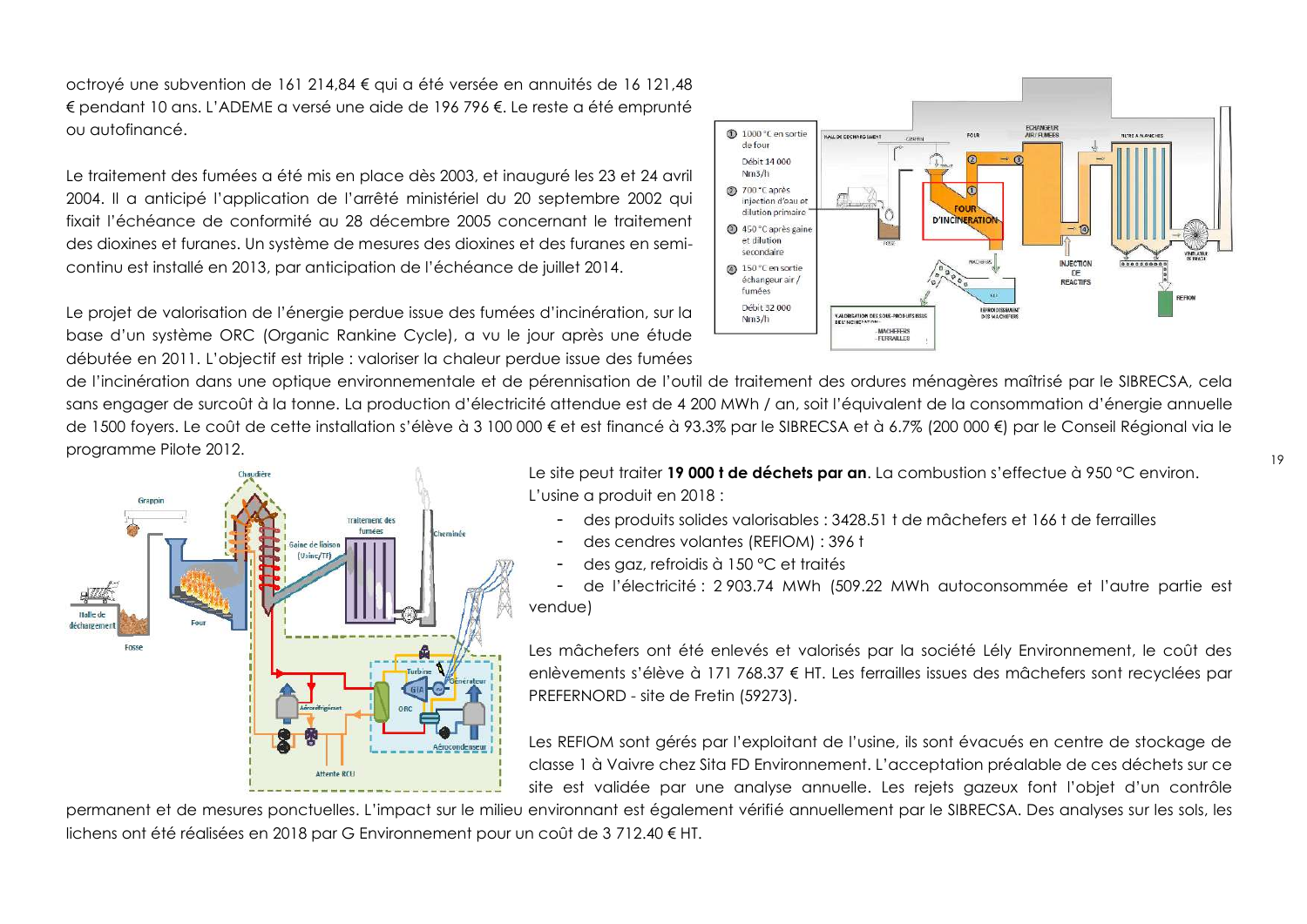La Commission de suivi de site (CSS) : le SIBRECSA y est représenté par 4 membres titulaires (dont un représentant de la société d'exploitation de l'usine d'incinération) : M. Ludovic LAMBERT, M. Stéphane VAUSSENAT, M. Michel BELLIN-CROYAT et M. Jean-Jacques GRUET (Idex Environnement); de 4 membres suppléants (dont un représentant de la société d'exploitation) : M. Jean-Philippe MENEGHIN, M. Alain SIBUÉ, M. Bernard ROSSIGNOL et M. Yan CHARBONNEL (Idex Environnement). Cette commission de suivi qui est constituée et réunie par la préfecture, a pour objet de promouvoir l'information du public sur les problèmes posés par la gestion des déchets dans sa zone géographique de compétence, en ce qui concerne l'environnement et la santé humaine.

#### <span id="page-19-0"></span>*Le contrat de traitement*

Le syndicat a confié l'exploitation de l'usine d'incinération à la société IDEX Environnement (8 bis, rue Escudier 92513 Boulogne Billancourt cedex) par un marché de service qui court du 1er janvier 2017 au 31 décembre 2024.

L'usine incinère les ordures ménagères (OM) collectées sur le territoire du syndicat ainsi que celles provenant de divers clients. Les capacités résiduelles peuvent être commercialisées par l'exploitant.

#### <span id="page-19-1"></span>*Les tonnages traités*

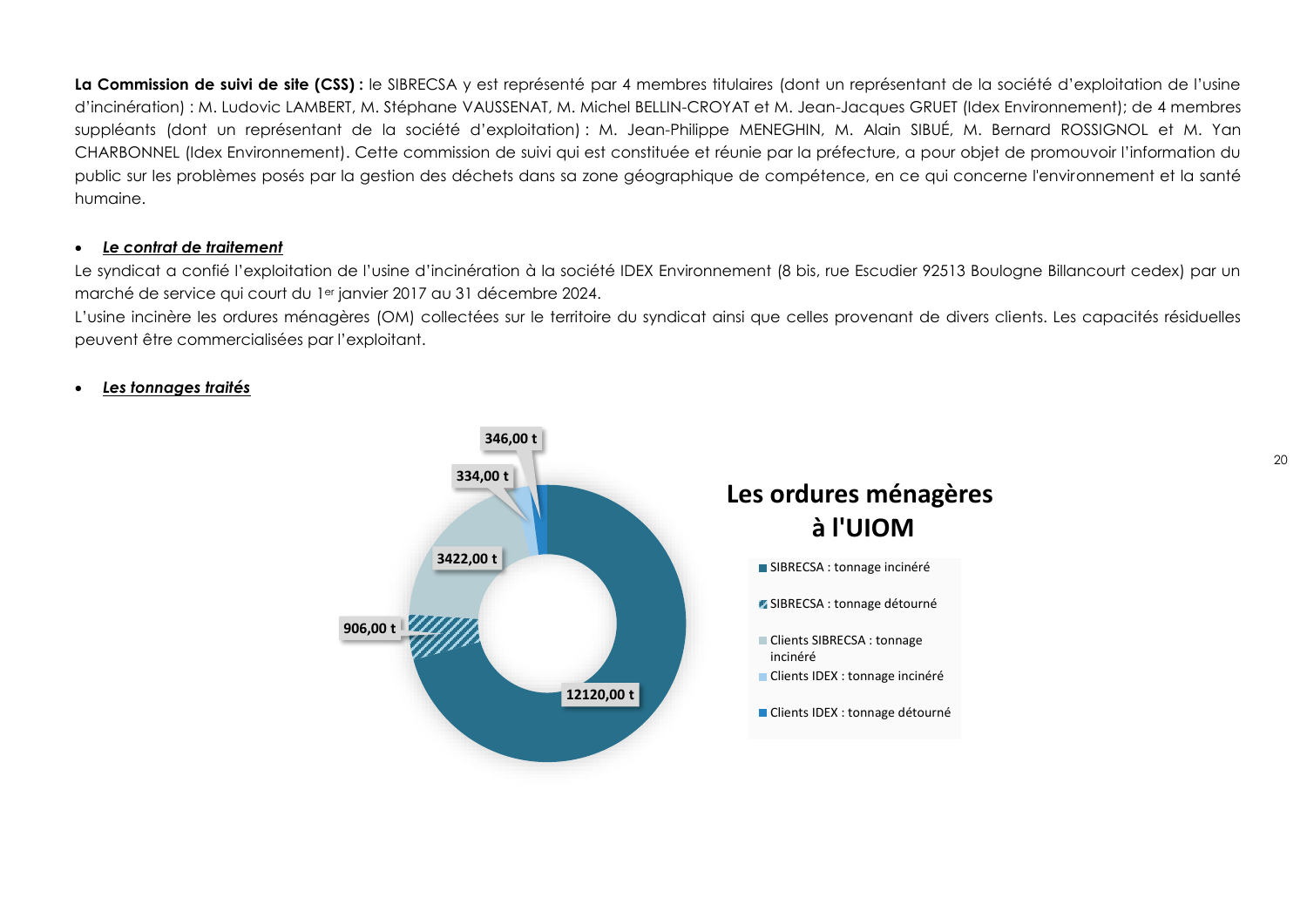Des détournements ont eu lieu durant l'année lors des arrêts du four (pour maintenance, travaux, panne…). Les déchets ont été pris en charge par l'exploitant de l'usine qui les envoie sur d'autres sites de traitement. En 2018, **1252 tonnes** de déchets ont été ainsi détournées sur l'ensemble des ordures ménagères traitées par l'UIOM, dont 906 tonnes pour le SIBRECSA (sur les sites d'Athanor ou Chatuzange).

#### <span id="page-20-0"></span>*Le coût de traitement*

| Année               | Coût du traitement<br>$(explotitant)*$ | TGAP**    | Consommation<br>électrique de l'ORC | Enlèvement des<br>mâchefers | <b>Anglyses</b><br>environnementales | <b>TOTAL DEPENSES</b> |
|---------------------|----------------------------------------|-----------|-------------------------------------|-----------------------------|--------------------------------------|-----------------------|
| 2017                | 1 592 888.21 €                         | 185 352 € |                                     | 184 000 €                   | $3712.40 \in$                        | $1965952.61 \in$      |
| 2018                | l 610 262.55 €                         | 189 096 € | 4 238.18 €                          | 171 768.37 €                | 3 712.40 €                           | 1 979 077.50 €        |
| Evolution 2017/2018 | $+1.09\%$                              | $+2.02%$  | $\overline{\phantom{a}}$            | $-6.65\%$                   |                                      | +0.67%                |

*\*données financières prises sur l'année civile*

 *\*\* TGAP : Taxe Générale sur les Activités Polluantes*

 *Tous les coûts sont en HT*

#### Les recettes :

| Année               | Recettes clients | Recettes redevance<br>spéciale* | Reprise des aciers<br>de mâchefers | <b>Recettes</b><br>électriques | <b>Remboursements TGAP</b><br>exploitant | <b>TOTAL</b><br><b>RECETTES</b> |
|---------------------|------------------|---------------------------------|------------------------------------|--------------------------------|------------------------------------------|---------------------------------|
| 2017                | $343774.21 \in$  | 131 195.87 $\epsilon$           | $10.313.89 \in$                    | 156 153.88 €                   | 3 753.60 €                               | 645 191.45 €                    |
| 2018                | 417 062.38       | $133253.38 \t∈$                 | 6093.07€                           | 155 722.54 €                   | 4 0 23.09                                | 716 154.46                      |
| Évolution 2017/2018 | $+21.32\%$       | + 1.57%                         | -40.92%                            | $-0.28\%$                      | $+7.18%$                                 | $+11.00\%$                      |

*Données financières prises sur l'année civile*

*\*professionnels + camping + aires des gens du voyage Tous les coûts sont en HT*

#### Le prix de revient du traitement :

| Année               | Dépenses - Recettes | Nombre d'habitants | Coût € HT par<br>habitant | Tonnes traitées* | Coût $\epsilon$ HT par tonne<br>traitée |
|---------------------|---------------------|--------------------|---------------------------|------------------|-----------------------------------------|
| 2017                | $320761.16 \in$     | 54 653             | 24.17 €                   | 16 720.20 t      | 78.99 €                                 |
| 2018                | 1 262 923.04 €      | 54 874             | $23.01 \in$               | 16 448 t         | 76.78€                                  |
| Evolution 2017/2018 | $-4.38\%$           | $+0.40\%$          | $-4.78\%$                 | $-1.63\%$        | $-2.80\%$                               |

*\*OM SIBRECSA + clients / Tous les coûts sont en HT*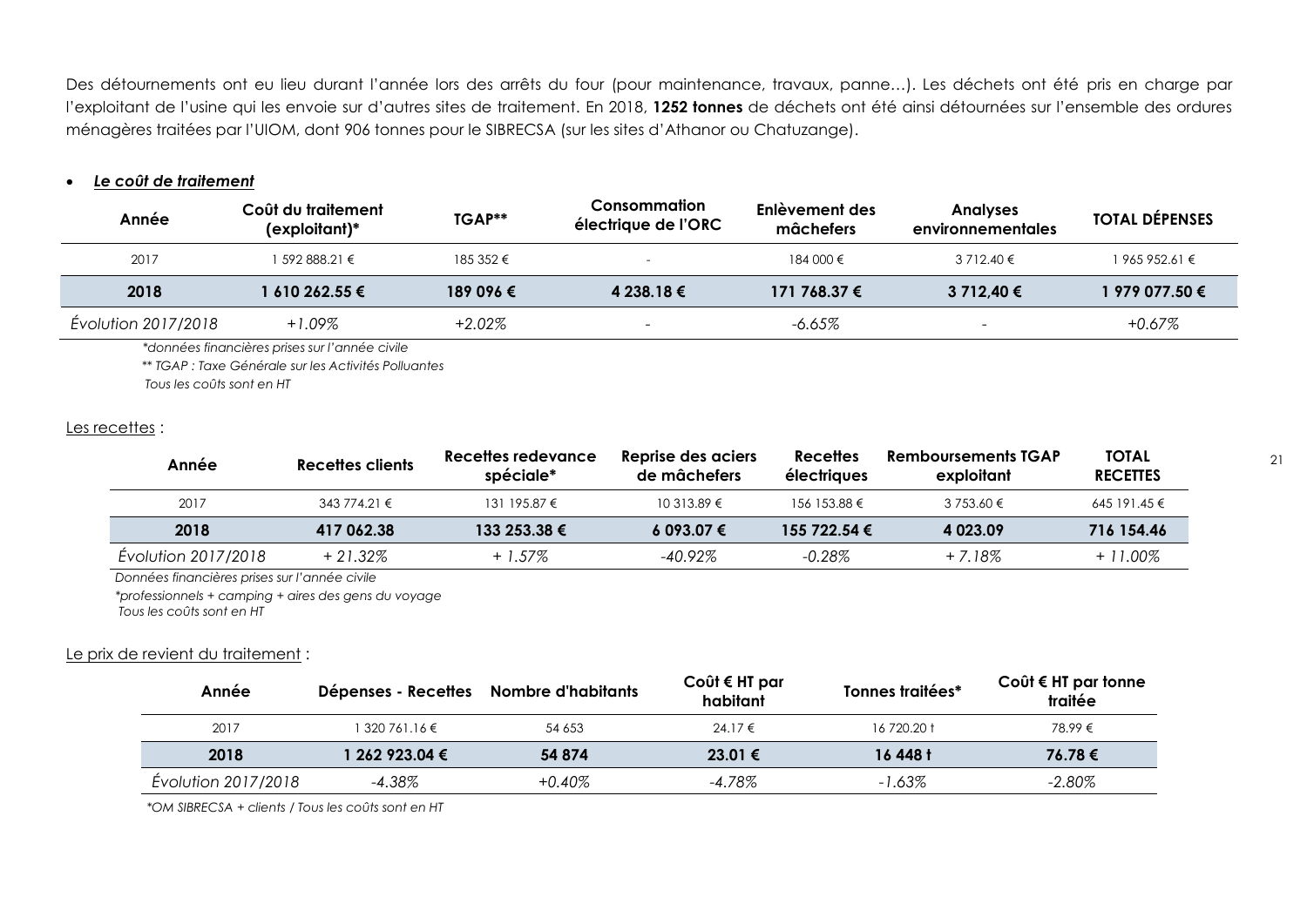## <span id="page-21-0"></span>3 – La redevance spéciale

#### <span id="page-21-1"></span>*Les professionnels*

Selon la loi du 15 juillet 1975, les maires - donc le SIBRECSA auquel les communes ont transféré leur compétence, sont compétents pour traiter les déchets produits par les ménages. Les autres déchets, produits à titre professionnel : agriculture, commerce, industrie, activités tertiaires, sont pour leur traitement de la compétence de ceux qui les produisent (même si les déchets sont de nature ménagère).

Dans le but de rendre service à ces producteurs de déchets à titre professionnel, le SIBRECSA propose la collecte et l'incinération moyennant une redevance spéciale (instaurée par la délibération du 12 décembre 1997), dans le cadre d'un contrat bipartite = producteur et syndicat. Le prix de la tonne incinérée est de 186 € (dont 12.02€ de TGAP).

Pour l'année 2018, les tonnages incinérés s'élèvent à **705.21**. Les recettes pour 2018 s'élèvent à **124 641.03 €**.

#### <span id="page-21-2"></span>*Les campings et terrains affectés aux gens du voyage*

La redevance a été instituée en même temps que la redevance spéciale et s'applique aux terrains de camping selon leur nombre d'emplacements. En 2018, la redevance est de 15.47 € par emplacement, ou de 12.38 € par emplacement si la pratique du compostage est mise en place. Cette redevance est appliquée aux terrains affectés aux gens du voyage depuis le 1<sup>er</sup> janvier 2010 (délibération du 11 décembre 2009).

#### Recettes 2018 :

Terrains de campings : 633 emplacements au total soit une recette de **8 349.36 €**. Aires des gens du voyage : moyenne de 17 emplacements au total soit une recette de **262.99 €**.

## <span id="page-21-3"></span>6 – Indice de réduction des déchets

Le tonnage des DMA (déchets ménagers et assimilés) produits en 2010 correspond à l'indice 100. Indice 2018 = tonnage 2018 x 100 / tonnage 2010 = 13 025.52 x 100 / 14 787 = **88.09.** (94.49 en 2017)

Depuis 2010, les tonnages collectés et traités pour l'ensemble du territoire du SIBRECSA sont en baisse.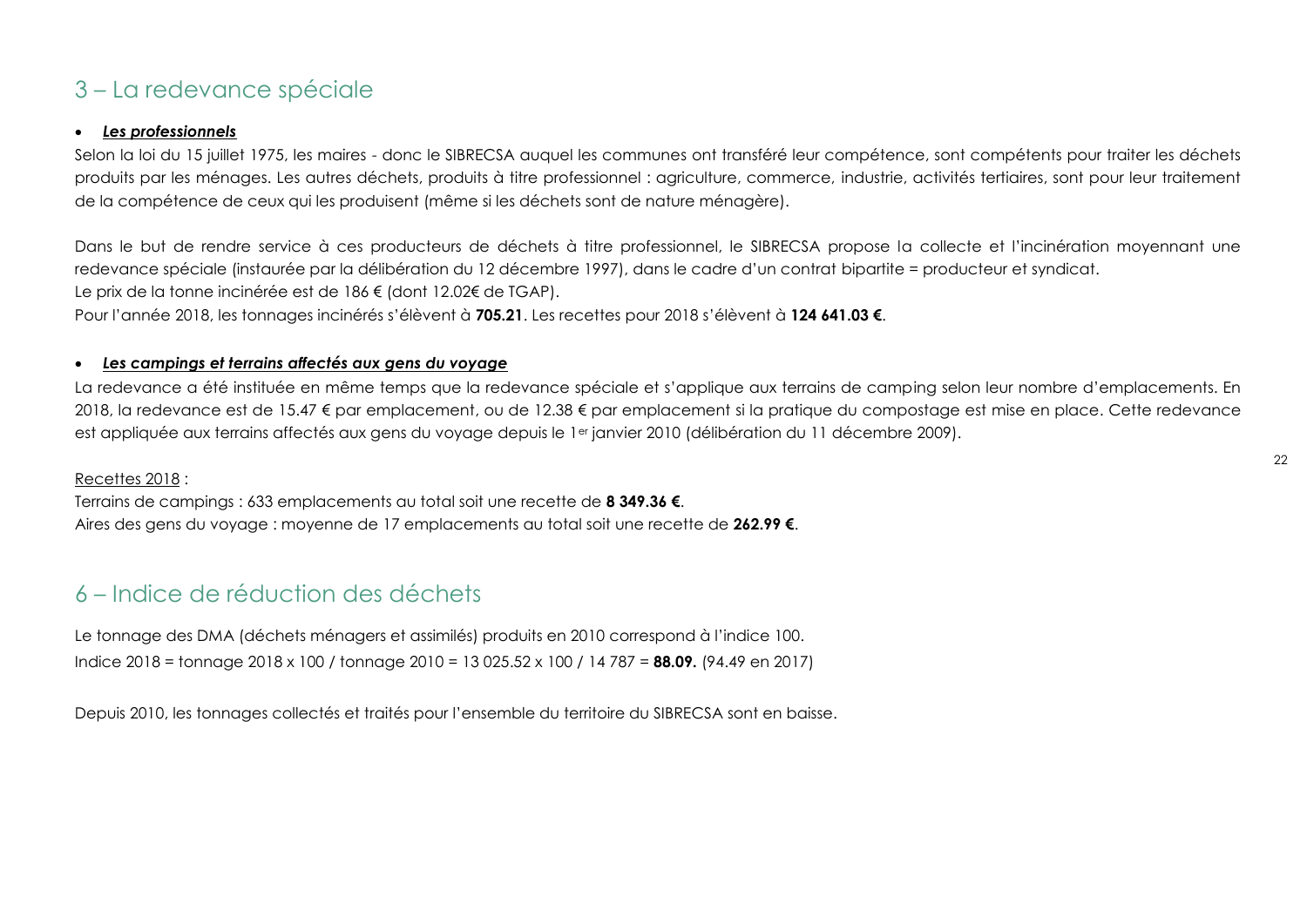# <span id="page-22-0"></span>IV LA COLLECTE SÉLECTIVE

## <span id="page-22-1"></span>1 – La collecte

<span id="page-22-2"></span>*Les déchets acceptés*











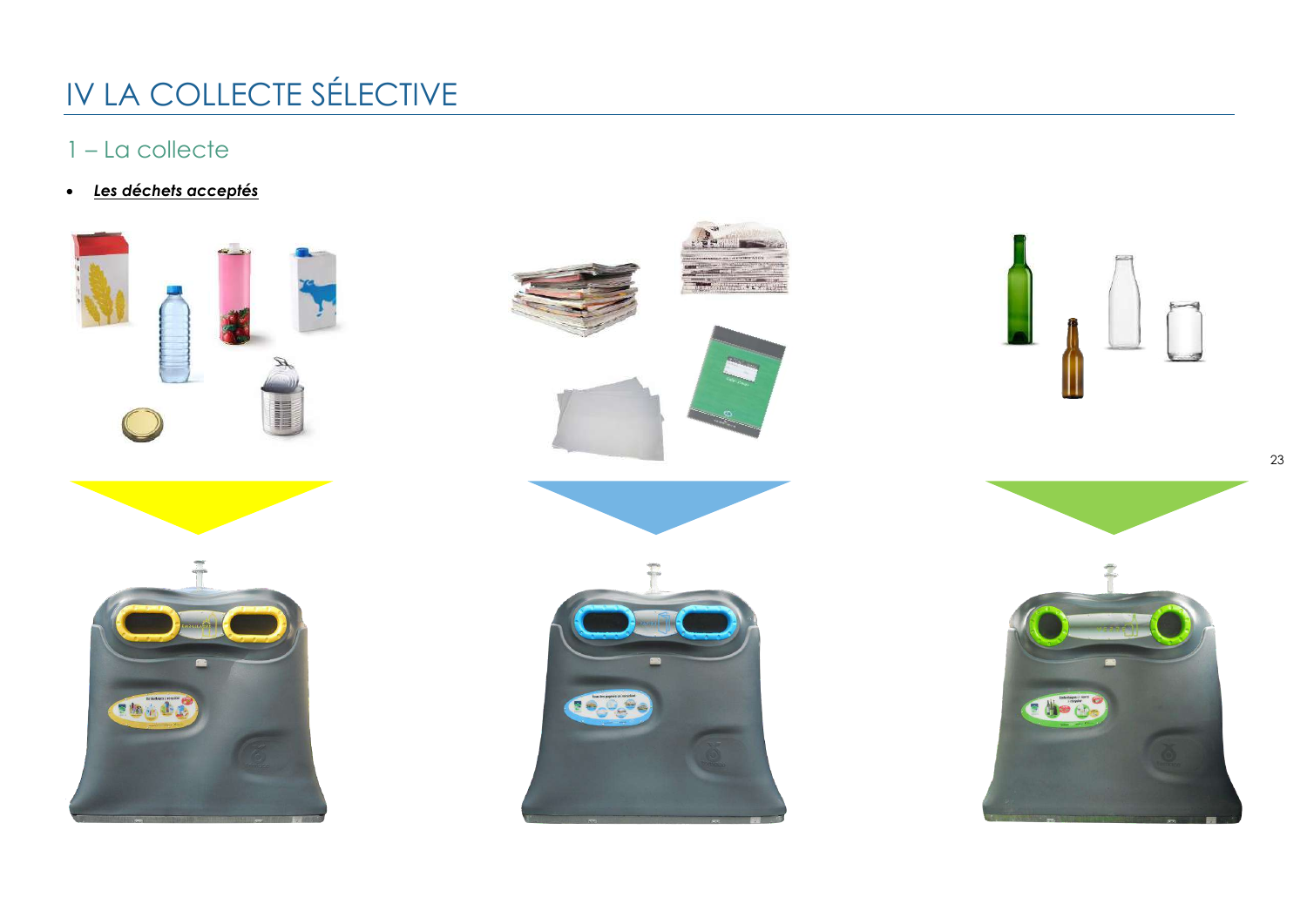#### <span id="page-23-0"></span>*Le mode de collecte*

Le SIBRECSA assure la collecte sélective qui s'effectue en **point d'apport volontaire**. Il existe 3 types de conteneurs, pour les 3 flux distincts : les **emballages**, les **papiers** et le **verre**. Un point recyclage « complet » dispose de 3 conteneurs.

Les déchets sont ensuite amenés directement au centre de tri d'Athanor, à La Tronche.

La mise en place de conteneurs semi-enterrés (CSE) ou enterrés (CE) se développe notamment pour les nouveaux ensembles immobiliers de plus de 30 logements. Le matériel est dans ce cas-là à la charge du promoteur.

#### <span id="page-23-1"></span>*Le contrat de collecte*

Le syndicat a confié la collecte des conteneurs de tri à la société SIBUET Environnement, située à Chamoux sur Gelon, par un marché de service qui couvre le territoire syndical et la période du 1er janvier 2016 au 31 décembre 2017, renouvelable 2 fois 1 an (soit jusqu'au 31 décembre 2019). Ce marché concerne la collecte des conteneurs et l'acheminement des déchets jusqu'au centre de tri.

#### <span id="page-23-2"></span>*La fréquence de collecte*

La fréquence de collecte dépend du niveau de remplissage des conteneurs. L'objectif visé est de collecter au maximum une fois par semaine les conteneurs emballages, c'est pourquoi certains points recyclage très fréquentés ont deux conteneurs emballages.

#### <span id="page-23-3"></span>*Les équipements*



Le SIBRECSA distribue des sacs de pré-collecte afin d'accompagner les usagers dans leur geste de tri. En 2018, **3 000 sacs qui ont été distribués** (1000 pour les emballages, 1000 pour les papiers et 1000 pour le verre).

En 2018, **238 points d'apport volontaire** (dont 187 complets) étaient recensés sur l'ensemble du territoire du SIBRECSA :

- $\bullet$  225 points équipés de conteneurs gériens,
- 13 points équipés de conteneurs enterrés ou semi-enterrés.

**9 nouveaux emplacements de points** d'appoint volontaire ont été installés au cours de l'année.

La création de nouveaux points nécessite le plus souvent un aménagement de l'emplacement (nivelage, minéralisation). Cet aménagement est à la charge de la commune ou du propriétaire privé du terrain mis à disposition.

L'entretien régulier de l'emplacement est à la charge du gestionnaire du terrain (commune, propriétaire…). Un nettoyage extérieur des conteneurs de tri est organisé par le SIBRECSA lors de 2 campagnes annuelles : au printemps et à l'automne.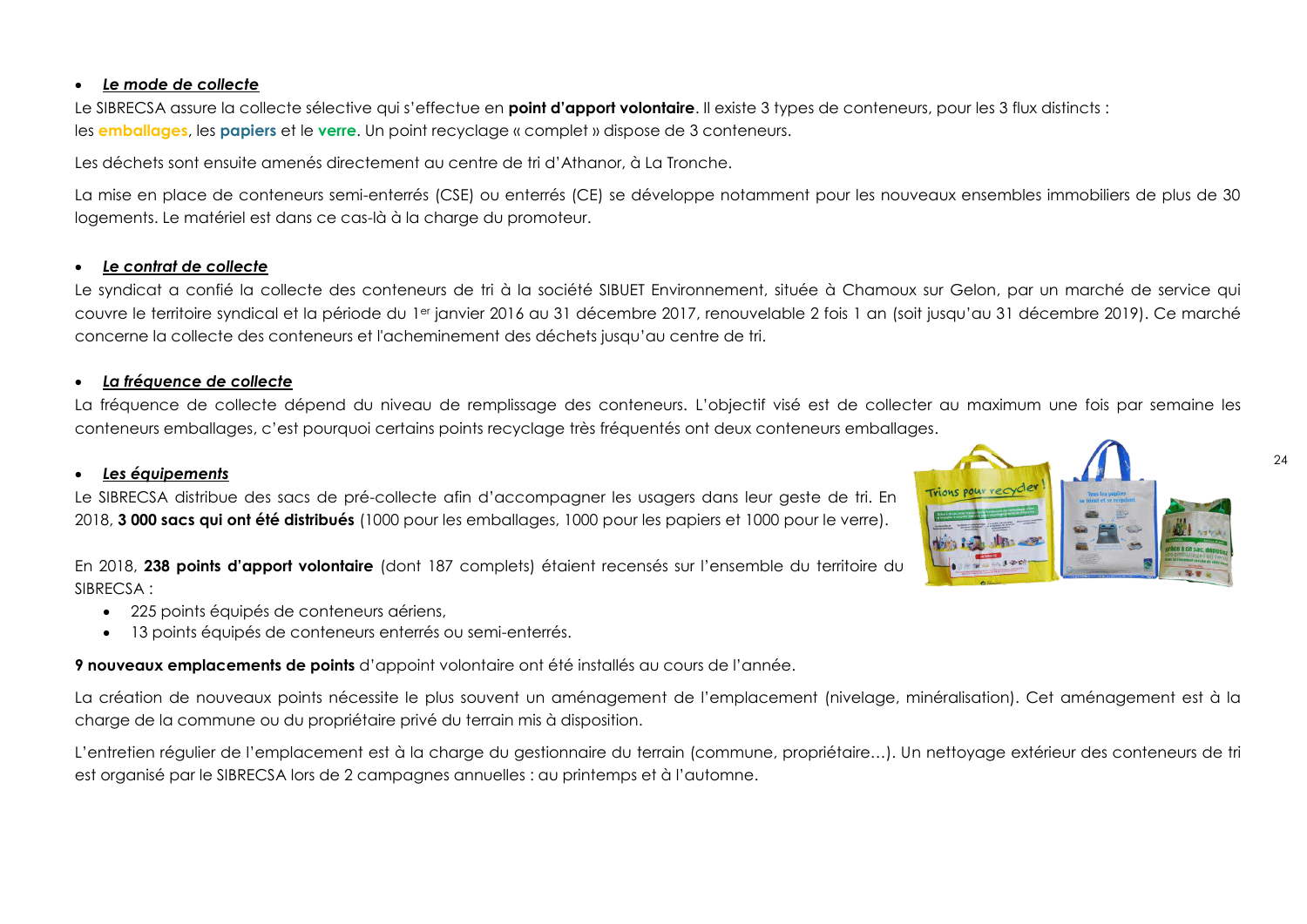Nombre de conteneurs par flux et par commune :

|               |                          |                   | <b>EMBALLAGES</b>                    |                       | <b>PAPIERS</b>                       |                       | <b>VERRE</b>                         |                        |                           |                  |  | <b>POINTS RECYCLAGE</b><br><b>COMPLETS</b> |
|---------------|--------------------------|-------------------|--------------------------------------|-----------------------|--------------------------------------|-----------------------|--------------------------------------|------------------------|---------------------------|------------------|--|--------------------------------------------|
| DÉP.          | <b>COMMUNE</b>           | <b>POPULATION</b> | <b>Nb</b><br>conteneurs<br>installés | Nb hab./<br>conteneur | <b>Nb</b><br>conteneurs<br>installés | Nb hab./<br>conteneur | <b>Nb</b><br>conteneurs<br>installés | Nb hab. /<br>conteneur | <b>Nb PAV</b><br>complets | Nb hab. /<br>PAV |  |                                            |
|               | Allevard                 | 4 1 2 4           | 22                                   | 187                   | 17                                   | 243                   | 19                                   | 217                    | 15                        | 275              |  |                                            |
|               | <b>Barraux</b>           | 1876              | 8                                    | 235                   | 6                                    | 313                   | 8                                    | 235                    | 6                         | 313              |  |                                            |
|               | Chapareillan             | 2950              | 10                                   | 295                   | 9                                    | 328                   | $10\,$                               | 295                    | 8                         | 369              |  |                                            |
|               | Crêts en Belledonne      | 3419              | 14                                   | 244                   | 9                                    | 380                   | 13                                   | 263                    | 9                         | 380              |  |                                            |
|               | Hurtières                | 168               | $\overline{1}$                       | 168                   |                                      | 168                   |                                      | 168                    | $\mathbf{1}$              | 168              |  |                                            |
|               | La Buissière             | 672               | $\mathbf{2}$                         | 336                   |                                      | 672                   |                                      | 672                    | $\mathbf{1}$              | 672              |  |                                            |
|               | La Chapelle-du-Bard      | 554               | 4                                    | 139                   | 3                                    | 185                   | $\overline{4}$                       | 139                    | $\mathbf{3}$              | 185              |  |                                            |
| <b>ISÈRE</b>  | La Ferrière              | 231               | 10                                   | 23                    | 8                                    | 29                    | 8                                    | 29                     | 8                         | 29               |  |                                            |
|               | Le Cheylas               | 2612              | $\,8\,$                              | 327                   | $\overline{7}$                       | 373                   | 12                                   | 218                    | 6                         | 435              |  |                                            |
|               | Le Moutaret              | 253               | $\overline{1}$                       | 253                   | $\mathbf{1}$                         | 253                   |                                      | 253                    | $\mathbf{1}$              | 253              |  |                                            |
|               | Pinsot                   | 178               | 3                                    | 59                    |                                      | 178                   |                                      | 178                    | $\mathbf{1}$              | 178              |  |                                            |
|               | Pontcharra               | 7 2 5 8           | 29                                   | 250                   | 23                                   | 316                   | 25                                   | 290                    | 21                        | 346              |  |                                            |
|               | Sainte-Marie-du-Mont     | 237               | $\overline{2}$                       | 119                   | $\mathbf{1}$                         | 237                   | $\overline{2}$                       | 119                    | $\mathbf{1}$              | 237              |  |                                            |
|               | Saint-Maximin            | 643               | $\overline{4}$                       | 161                   | 3                                    | 214                   | $\mathfrak{Z}$                       | 214                    | $\mathbf{3}$              | 214              |  |                                            |
|               | Saint-Vincent-de-Mercuze | 1481              | 5                                    | 296                   | $\overline{4}$                       | 370                   | $\overline{4}$                       | 370                    | 4                         | 370              |  |                                            |
|               | Tencin                   | 1984              | $\overline{7}$                       | 283                   | $\overline{7}$                       | 283                   | 9                                    | 220                    | $\overline{7}$            | 283              |  |                                            |
|               | Theys                    | 1943              | 10                                   | 194                   | 8                                    | 243                   | $10\,$                               | 194                    | $\overline{\mathbf{z}}$   | 278              |  |                                            |
|               | Apremont                 | 1017              | $\mathfrak{Z}$                       | 339                   | $\overline{2}$                       | 509                   | $\overline{4}$                       | 254                    | $\mathbf{2}$              | 509              |  |                                            |
|               | Arbin                    | 797               | $\overline{2}$                       | 399                   | $\mathbf{1}$                         | 797                   | $\overline{2}$                       | 399                    | $\mathbf{1}$              | 797              |  |                                            |
| <b>SAVOIE</b> | Arvillard                | 846               | 4                                    | 212                   | 5                                    | 169                   | $5\phantom{.0}$                      | 169                    | 4                         | 212              |  |                                            |
|               | Bourget-en-Huile         | 149               | $\overline{2}$                       | 75                    | $\overline{2}$                       | 75                    | $\overline{2}$                       | 75                     | $\mathbf{2}$              | 75               |  |                                            |
|               | Chignin                  | 871               | $\mathbf{2}$                         | 436                   | $\overline{2}$                       | 436                   | 3                                    | 290                    | $\mathbf{2}$              | 436              |  |                                            |
|               | Détrier                  | 422               | 3                                    | 141                   | $\overline{2}$                       | 211                   | $\overline{4}$                       | 106                    | $\mathbf{2}$              | 211              |  |                                            |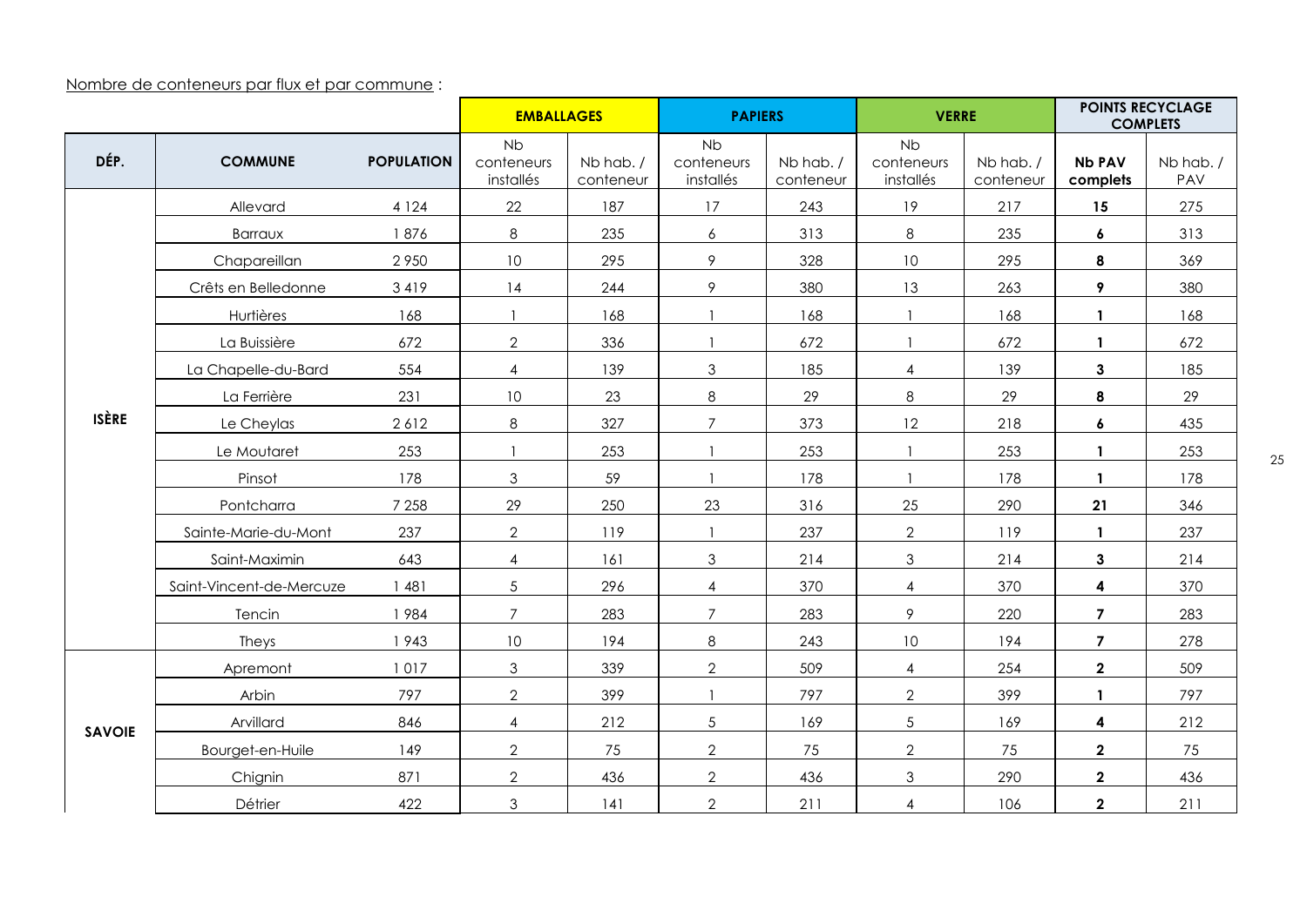|               |                         |                   | <b>EMBALLAGES</b>                    |                       | <b>PAPIERS</b>                |                       | <b>VERRE</b>                         |                       | <b>POINTS RECYCLAGE</b><br><b>COMPLETS</b> |                 |
|---------------|-------------------------|-------------------|--------------------------------------|-----------------------|-------------------------------|-----------------------|--------------------------------------|-----------------------|--------------------------------------------|-----------------|
| DÉP.          | <b>COMMUNE</b>          | <b>POPULATION</b> | <b>Nb</b><br>conteneurs<br>installés | Nb hab./<br>conteneur | Nb<br>conteneurs<br>installés | Nb hab./<br>conteneur | <b>Nb</b><br>conteneurs<br>installés | Nb hab./<br>conteneur | <b>Nb PAV</b><br>complets                  | Nb hab./<br>PAV |
|               | Étable                  | 388               | $\mathfrak 3$                        | 129                   | $\overline{2}$                | 194                   | $\overline{2}$                       | 194                   | $\mathbf{2}$                               | 194             |
|               | Francin                 | 925               | 5                                    | 185                   | $\overline{4}$                | 231                   | $\epsilon$                           | 154                   | $\boldsymbol{4}$                           | 231             |
|               | La Chapelle-Blanche     | 556               | $\mathbf{1}$                         | 556                   |                               | 556                   | $\mathfrak{Z}$                       | 185                   | $\mathbf{1}$                               | 556             |
|               | La Chavanne             | 637               | 4                                    | 159                   | $\mathfrak{S}$                | 212                   | $\mathfrak{S}$                       | 212                   | $\mathbf{3}$                               | 212             |
|               | La Croix-de-la-Rochette | 340               | $\overline{2}$                       | 170                   | $\overline{2}$                | 170                   | $\overline{2}$                       | 170                   | $\overline{2}$                             | 170             |
|               | La Rochette             | 3694              | 14                                   | 264                   | 15                            | 246                   | 15                                   | 246                   | 10                                         | 369             |
|               | La Table                | 475               | $\overline{2}$                       | 238                   | $\overline{2}$                | 238                   | $\overline{2}$                       | 238                   | $\overline{2}$                             | 238             |
|               | La Trinité              | 342               | $\overline{2}$                       | 171                   | $\mathbf{1}$                  | 342                   | $\overline{1}$                       | 342                   | $\mathbf{1}$                               | 342             |
|               | Laissaud                | 660               | 3                                    | 220                   | 3                             | 220                   | $\overline{4}$                       | 165                   | $\mathbf{3}$                               | 220             |
|               | Le Pontet               | 131               | 3                                    | 44                    | $\overline{2}$                | 66                    | $\overline{4}$                       | 33                    | $\overline{\mathbf{2}}$                    | 66              |
|               | Le Verneil              | 96                | $\mathbf{1}$                         | 96                    |                               | 96                    |                                      | 96                    | $\mathbf{1}$                               | 96              |
| <b>SAVOIE</b> | Les Marches             | 2 5 5 9           | 10                                   | 256                   | 8                             | 320                   | 9                                    | 284                   | 8                                          | 320             |
|               | Les Mollettes           | 798               | $\overline{4}$                       | 200                   | $\overline{4}$                | 200                   | $\sqrt{5}$                           | 160                   | 4                                          | 200             |
|               | Montmélian              | 4 1 1 2           | 19                                   | 216                   | 14                            | 294                   | 14                                   | 294                   | 13                                         | 316             |
|               | Myans                   | 1 200             | 6                                    | 200                   | $\overline{4}$                | 300                   | 6                                    | 200                   | $\overline{\mathbf{4}}$                    | 300             |
|               | Planaise                | 520               | $\overline{1}$                       | 520                   |                               | 520                   |                                      | 520                   | $\mathbf{1}$                               | 520             |
|               | Presle                  | 419               | $\overline{2}$                       | 210                   |                               | 419                   | $\overline{1}$                       | 419                   | $\mathbf{1}$                               | 419             |
|               | Rotherens               | 367               | $\overline{2}$                       | 184                   |                               | 367                   |                                      | 367                   | $\mathbf{1}$                               | 367             |
|               | Sainte-Hélène-du-Lac    | 767               | 5                                    | 153                   | 5                             | 153                   | $\overline{7}$                       | 110                   | $\overline{\mathbf{4}}$                    | 192             |
|               | Saint-Pierre-de-Soucy   | 434               | $\mathbf{1}$                         | 434                   |                               | 434                   | $\overline{2}$                       | 217                   | $\mathbf{1}$                               | 434             |
|               | Villard-d'Héry          | 264               | $\mathbf{1}$                         | 264                   | $\mathbf{1}$                  | 264                   | $\overline{\phantom{a}}$             | 264                   | $\mathbf{1}$                               | 264             |
|               | Villard-Sallet          | 289               | $\overline{2}$                       | 145                   | $\mathfrak{S}$                | 96                    | $\overline{2}$                       | 145                   | $\mathbf{2}$                               | 145             |
|               | Villaroux               | 216               | $\mathbf{1}$                         | 216                   |                               | 216                   |                                      | 216                   | $\mathbf{1}$                               | 216             |
|               | <b>Total 2018</b>       | 54 874            | 250                                  | 219                   | 203                           | 270                   | 244                                  | 225                   | 187                                        | 293             |

En 2018, **16 conteneurs supplémentaires ont été installés** : 7 pour les emballages, 6 pour les papiers et 3 pour le verre.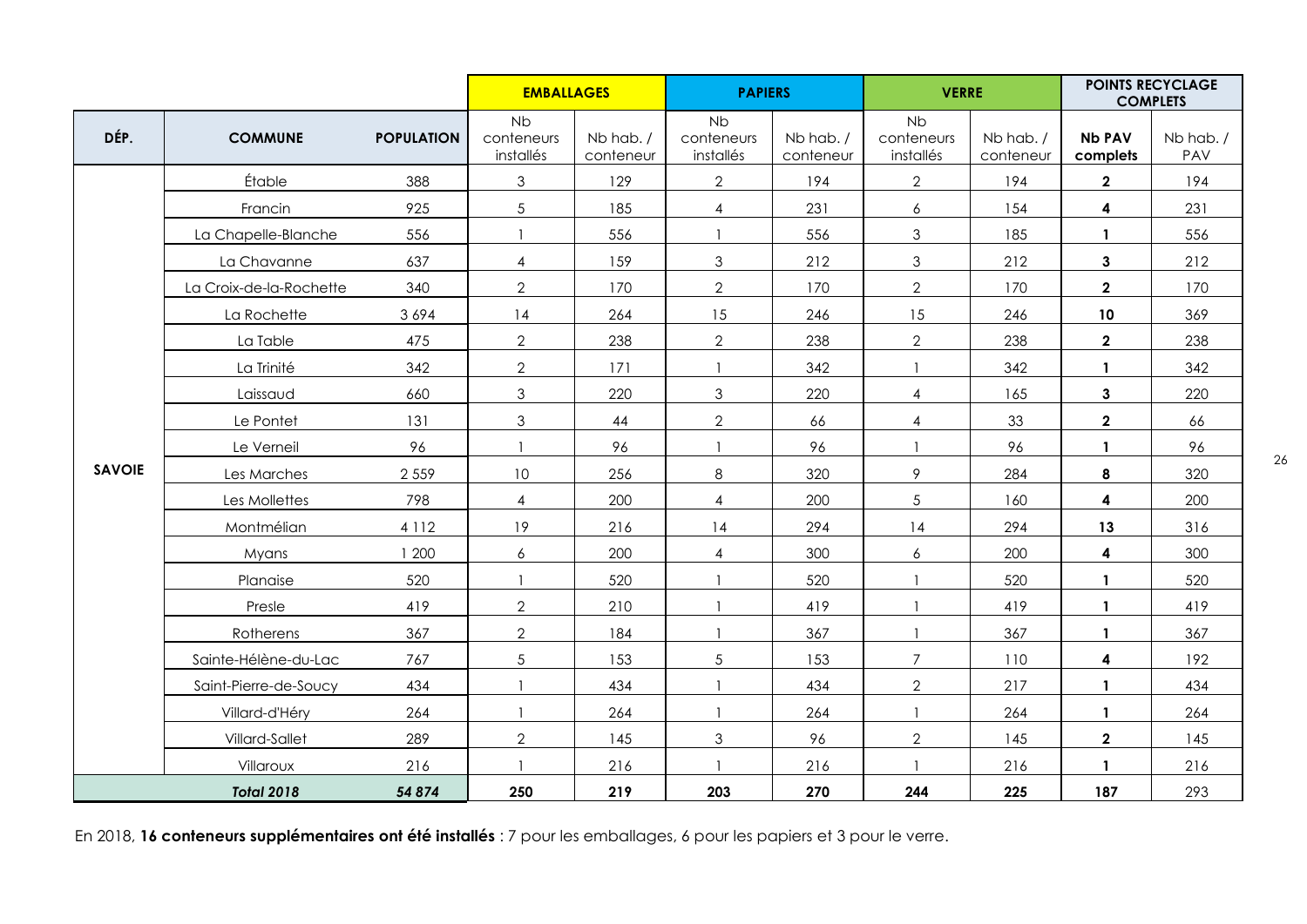Au cours de l'année, **21 conteneurs ont été incendiés** (contre 12 en 2017). Le coût moyen du remplacement de ces conteneurs pour la collectivité s'élève à **23 100€.**

De nombreuses incivilités sont également constatées : tags, dépôts des déchets au pied des PAV… Dans ce cas, le maire de la commune concernée peut faire valoir son pouvoir de police.

#### <span id="page-26-0"></span>*Les tonnages collectés*

|                           | <b>EMBALLAGES</b> |           | <b>PAPIERS</b> |          | <b>VERRE</b> |        | <b>TOTAL</b> |          |
|---------------------------|-------------------|-----------|----------------|----------|--------------|--------|--------------|----------|
| <b>Tonnages collectés</b> | Tonnage           | kg/hab    | Tonnage        | kg/hab   | Tonnage      | kg/hab | Tonnage      | kg/hab   |
| 2017                      | 697.30 t          | 12,76     | 937.00 t       | 17.14    | 831.25 t     | 33,51  | 3465.551     | 63,41    |
| 2018                      | 779,04 t          | 14,20     | 949,48 t       | 17,30    | 947,08 t     | 35,48  | 3675,60t     | 66,98    |
| Évolution 2017/2018       | $+11,72%$         | $+11,26%$ | $+1,33%$       | $+0.95%$ | $+6,33\%$    | +5,89% | +6,06%       | $+5,63%$ |

#### <span id="page-26-1"></span>*Le coût de la collecte*

|                              |              | <b>EMBALLAGES</b> | <b>PAPIERS</b> |             | <b>VERRE</b> |              | <b>TOTAL</b> |              | Evolution |
|------------------------------|--------------|-------------------|----------------|-------------|--------------|--------------|--------------|--------------|-----------|
| Année                        | 2017         | 2018              | 2017           | 2018        | 2017         | 2018         | 2017         | 2018         | 2017/2018 |
| Tonnage                      | 697,31       | 779,04 t          | 937 t          | 949,48 t    | 1 831,25 t   | 947,08 t     | 3465,551     | 3675,60 t    | $+6.06%$  |
| $Coûts \in HT$               | 191 896,58 € | 223 081,10€       | 49 852.01 €    | 52 546,34€  | 114 282,26 € | 126 432,26 € | 356 030,85 € | 402 059,70 € | $+12,93%$ |
| Coût € HT / tonne collectée* | $275.2 \in$  | 286,35€           | 53,20 €        | $55,34 \in$ | 62.41€       | $64,93 \in$  | $102,73 \in$ | 109,39€      | $+6.48\%$ |
| Coût HT / habitant*          | 3.51€        | 4,07 €            | 0,91€          | 0,96€       | 2,09€        | 2,30 €       | 6.51€        | 7,33 €       | $+12,55%$ |

<span id="page-26-2"></span> *données financières prises sur l'année civile*

## 2 – Le traitement

#### <span id="page-26-3"></span>*Le contrat de traitement*

Le syndicat a confié le tri des matériaux à la société de Tri Athanor situé à La Tronche par un marché qui couvre la période du 1<sup>er</sup> janvier 2016 au 31 décembre 2017, renouvelable 2 fois 1 an (soit jusqu'au 31 décembre 2019). Le tri porte sur les papiers et les emballages, le verre étant directement acheminé dans les usines de recyclage.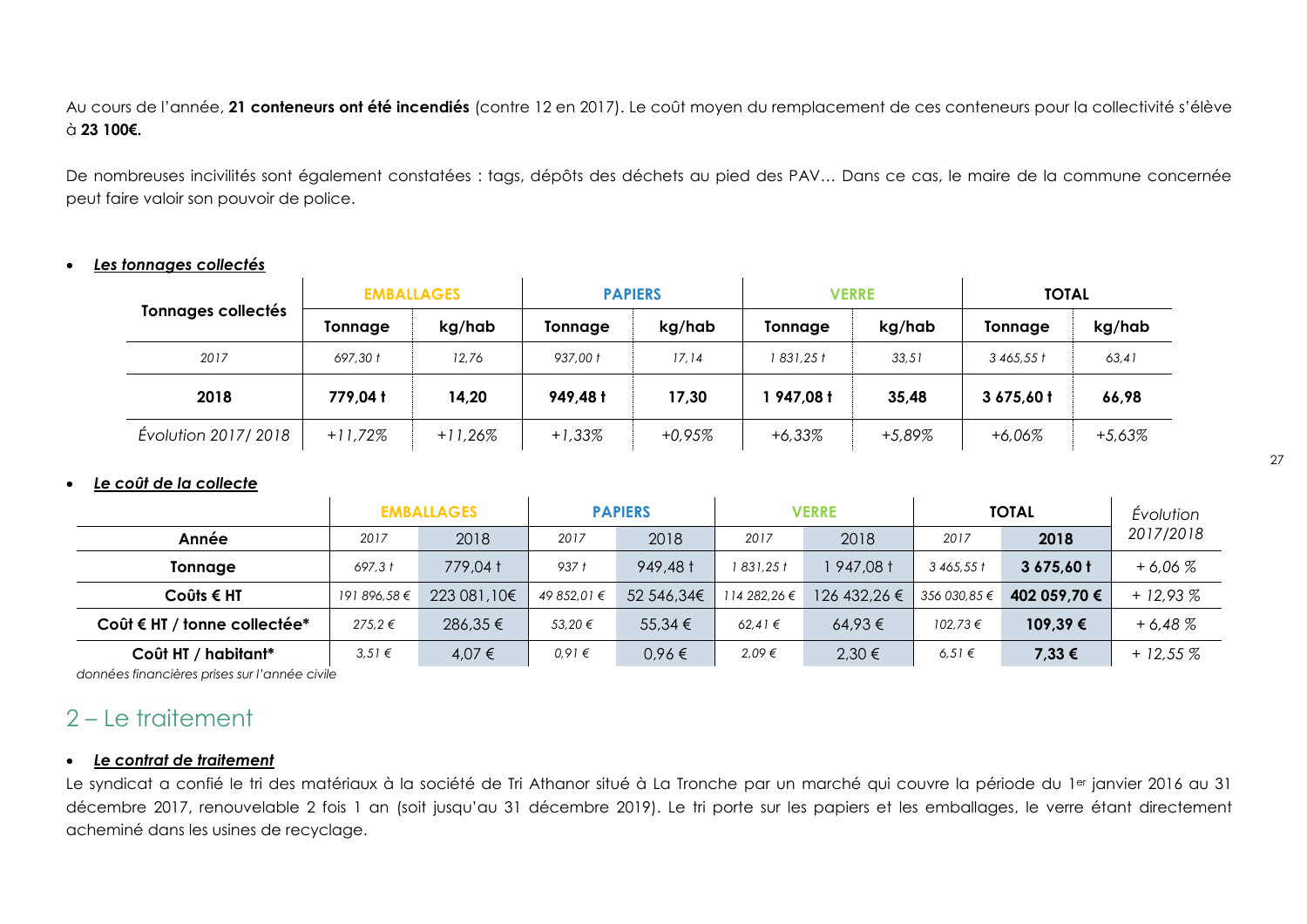#### <span id="page-27-0"></span>*Le coût du traitement*

Le coût du tri porte sur les emballages et les papiers.

Un tri mécanique, optique et manuel est effectué suivant les propriétés des matériaux à séparer (différents métaux, différentes résines plastiques, papiers…). Des caractérisations manuelles sont effectuées chaque mois sur des échantillons de collecte. Celles-ci permettent d'évaluer les proportions de chacun des matériaux et d'identifier les erreurs de tri, appelées refus de tri. Ces analyses servent de base à la facturation du tri réalisé sur les tonnages entrants du SIBRECSA.  $\mathbf{L}$ the control of the control of the control of the control of the control of  $\mathbf{u}$  $\mathbf{I}$  and  $\mathbf{I}$  are the set of  $\mathbf{I}$ 

| TRI                           | <b>Emballages*</b><br>(prix initial /tonne<br>triée : 210 €) | * dont Refus<br>emballages | Papiers* (prix<br>initial / tonne<br>triée : 42 €) | * dont Refus<br>papiers | <b>TOTAL 2018</b> | <b>Total 2017</b> | Évolution<br>2017/2018 |
|-------------------------------|--------------------------------------------------------------|----------------------------|----------------------------------------------------|-------------------------|-------------------|-------------------|------------------------|
| <b>Tonnages collectés</b>     | 779,04 t                                                     | 120,74 t                   | 949,48 t                                           | $24,36$ $t$             | 1 728,52 t        | 1 634,30 t        | $+5.77\%$              |
| $Coûts \in HT$                | 154 740,72 €                                                 | 23 982,59 €                | 37 722,84 €                                        | 967.82 €                | 192 463,56 €      | 173 945,97 €      | $+10,65%$              |
| Coût € HT / tonne triée       | 198.63€                                                      | 198,63€                    | 39,73€                                             | 39,73€                  | $111,35 \in$      | $106,43 \in$      | $+4.62%$               |
| Coût $\epsilon$ HT / habitant | 2,82 €                                                       | $0.44 \in$                 | 0.69€                                              | $0.02 \in$              | $3,51 \in$        | 3,18€             | $+10.29%$              |

 *données financières prises sur l'année civile*

#### <span id="page-27-1"></span>*Les refus de tri*

Les refus de tri au SIBRECSA représentent **15,5 % des emballages** et **2,6 % des papiers**.

| <b>REFUS</b>                      | <b>Emballages</b> | <b>Papiers</b>    | <b>TOTAL</b> | <b>TOTAL 2017</b> | Evolution<br>2017/2018 |
|-----------------------------------|-------------------|-------------------|--------------|-------------------|------------------------|
| Tonnage                           | 120,74†           | $24,36$ $\dagger$ | $145,10$ t   | $107.24 \; t$     | $+35,30%$              |
| Coûts $\epsilon$ HT de collecte   | 34 574,36 €       | 348,14€           | 35 922,50 €  | 23 189,95€        | $+54.91%$              |
| Coûts € HT de tri                 | 23 982,59 €       | 967,82€           | 24 950,41 €  | 16 605,63 €       | $+50.25%$              |
| Coûts $\epsilon$ HT de traitement | 14 758,05 €       | 2 977,55 €        | 17 735,60 €  | 12 976.02 €       | $+36,68%$              |
| <b>TOTAL € HT</b>                 | 73 315,00 €       | 5 293,51 €        | 78 608,51 €  | 52 771,60 €       | $+48,96%$              |
| Coût $\epsilon$ HT / tonne        | 607,21 €          | 217,30 €          | 541,75€      | 492.09€           | $+10.09%$              |
| Coût $\epsilon$ HT / habitant     | 1,34 €            | 0,10€             | $1,43 \in$   | 0.97€             | $+47,68%$              |

*données financières prises sur l'année civile*

Ces déchets non recyclables sont **les plus chers** pour la collectivité. Ils supportent les coûts de collecte, de tri et de traitement par incinération. En 2018, le prix d'une tonne de refus était de 541,75 € HT contre 153,55 € si ces déchets avaient bien été mis dans la poubelle ordures ménagères.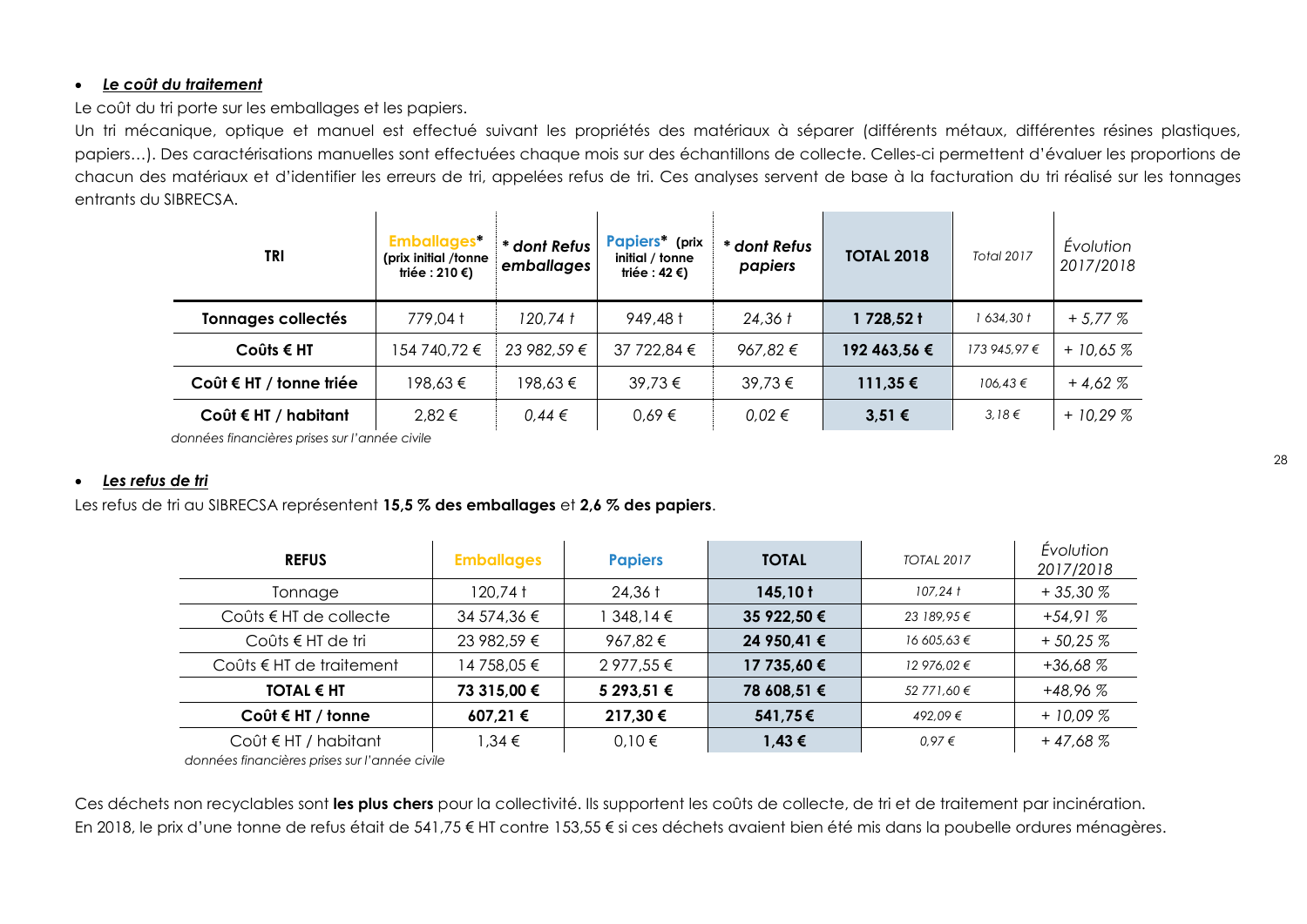|                             | Matériaux             |                | <b>TOTAL 2018</b> |                | <b>TOTAL 2017</b> |            | Evolution 2017 / 2018 |  |
|-----------------------------|-----------------------|----------------|-------------------|----------------|-------------------|------------|-----------------------|--|
|                             | Repreneurs            | <b>Tonnage</b> | Reprise           | <b>Tonnage</b> | Reprise           | Tonnage    | Reprise               |  |
| Verre                       | O-I Manufacturing     | 887,09         | 66 484,99 €       | 1833,76        | $67$ 115,62 €     | 2,91%      | $-0.94%$              |  |
| <b>Journaux, Magazines</b>  | Norske Skog<br>Golbey | 786,45         | 79 408,65 €       | 742,55         | 86 533,75 €       | 5,91%      | $-8,23%$              |  |
| Gros de Mag                 | <b>EPR</b>            | 154,91         | 10 069,15 €       | 143,76         | 12 576,00 €       | 7,76%      | $-19,93\%$            |  |
| <b>EMR/PCNC</b>             | <b>EPR</b>            | 380,90         | 30 734,72 €       | 303,76         | 29 875,97 €       | 25,40%     | 2,87%                 |  |
| <b>Bonus au tonnage EPR</b> | <b>EPR</b>            |                | 4 018,89 €        |                |                   |            |                       |  |
| Acier                       | <b>ARCELOR</b>        | 78,22          | 11 258,58 €       | 96,92          | 10 182, 16 €      | $-19,29%$  | 10,57%                |  |
| <b>Aluminium</b>            | <b>AFFIMET</b>        | 5,66           | 2 835,66 €        | 8,34           | 2 807,24 €        | $-32,13%$  | 1,01%                 |  |
| <b>Briques (ELA/PCNC)</b>   | <b>REVIPAC</b>        | 25,72          | 257,15€           | 34,29          | $342.91 \in$      | $-25,01%$  | $-25,01%$             |  |
| <b>MIX PET clair</b>        | VALORPLAST            | 67,66          | 19 304,85 €       | 109,54         | 21 263,66 €       | -38,23%    | $-9,21%$              |  |
| <b>MIX PET foncé</b>        | <b>VALORPLAST</b>     | 33,67          | 1 620,53 €        | 43,60          | $3672,92 \in$     | $-22,78\%$ | $-55,88\%$            |  |
| MIX PEHD/PP/PS              | <b>VALORPLAST</b>     | 50,82          | 4 502,76 €        | 84,08          | 7815,24€          | $-39,56%$  | $-42,38%$             |  |
| <b>FILM PE</b>              | <b>VALORPLAST</b>     | 3,00           | $0,00 \in$        |                |                   |            |                       |  |
| <b>TOTAL</b>                |                       | 3 474,10       | 230 495,93 €      | 3400,60 t      | 242 185,47 €      | 2,16%      | $-4,83%$              |  |

#### <span id="page-28-0"></span>*La reprise des matériaux*

Recette moyenne par tonne : **66,35 €** (-6,9 % par rapport à 2017).

Recette moyenne par habitant : **4,20 €** (-5,4 % par rapport à 2017).

*La différence entre les tonnages collectés et les tonnages recyclés provient des stocks non encore expédiés par le centre de tri, du taux de refus de tri ainsi que de décotes sur certains matériaux expédiés dans les usines de recyclage (pour cause d'humidité excessive sur les papiers par exemple).*

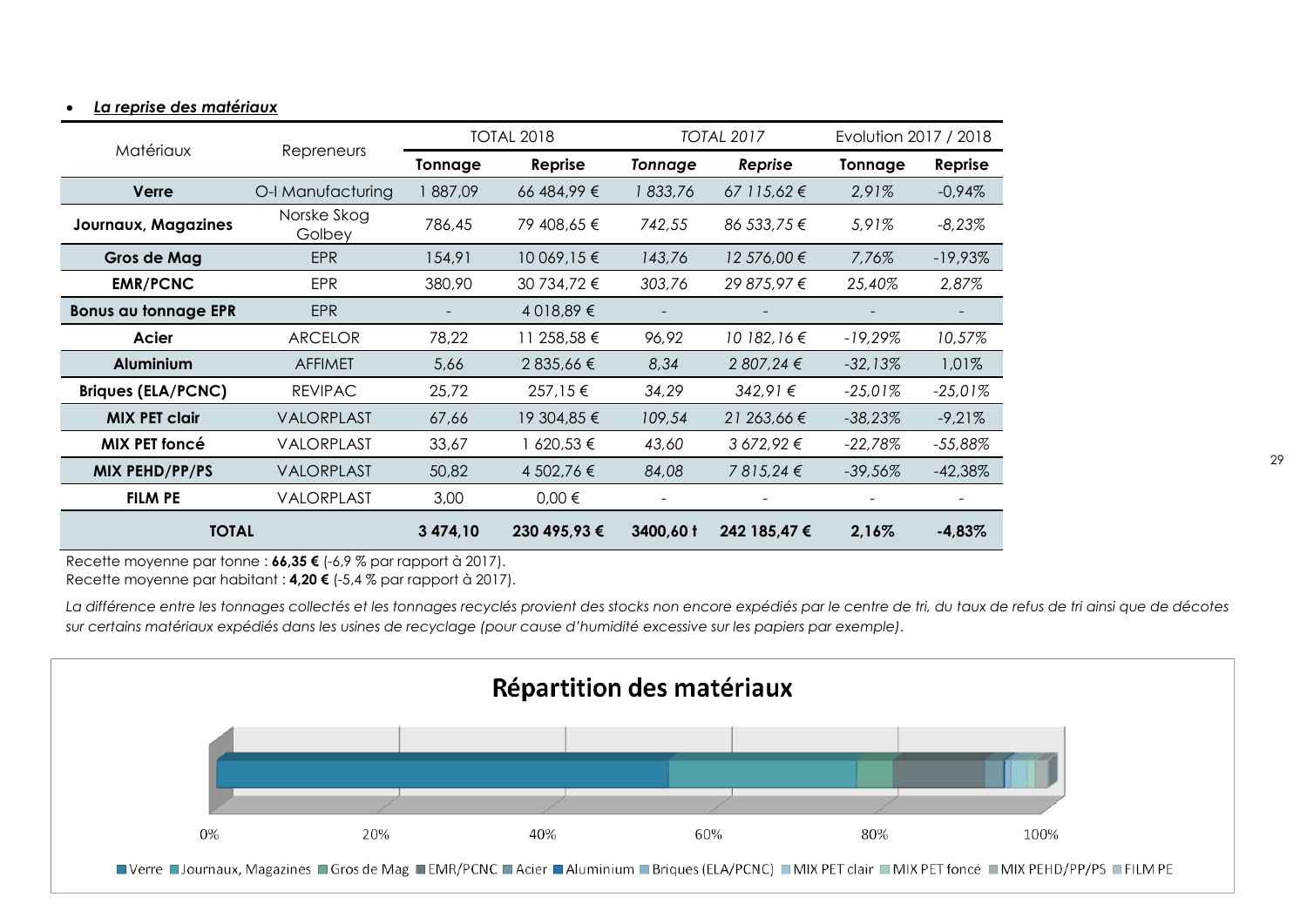# <span id="page-29-0"></span>V LES DÉCHÈTERIES

## <span id="page-29-1"></span>1 – Le contrat d'exploitation

#### <span id="page-29-2"></span>*Les déchets acceptés*

Les déchèteries acceptent gratuitement les dépôts des ménages :

| Déchets verts<br>Tailles, tontes, feuilles        | Cartons                                                  | <b>Huiles alimentaires</b> |
|---------------------------------------------------|----------------------------------------------------------|----------------------------|
| <b>Gravats</b><br>Pierre, béton, terre            | Déchets chimiques (DDS)<br>De bricolage, jardin, piscine | Huile de vidange           |
| <b>Encombrants</b><br>Volumineux, non recyclables | Appareils électriques et électroniques (D3E)             | <b>Batterie</b>            |
| <b>Bois</b><br>Palettes, cagettes                 | Lampes<br>Ampoules et néons                              | Radiographie               |
| <b>Métaux</b><br>Ferrailles, tôle, vélo           | Plâtre<br>En plaque, en poudre                           | <b>Piles</b>               |
| Pneus<br>Sans jante, de voiture et moto           | <b>PVC</b>                                               |                            |

Sont également acceptés les dépôts de professionnels, sous conditions de nature, de quantité, et contre paiement.

*Annexe 2 : Règlement des déchèteries*

#### <span id="page-29-3"></span>*Historique*

Les déchèteries, construites en 1990 (Pontcharra, St Pierre d'Allevard) et 1993 (Francin, Villard-Sallet) ont été aménagées et mises aux normes entre 1990 et 2000. La déchèterie partielle du Cheylas, construite en 2003 par la commune, est devenue déchèterie à part entière à la suite de son agrandissement en octobre 2008 par le SIBRECSA. Une campagne de rénovation et de sécurisation a débuté en 2013 pour les déchèteries savoyardes puis en 2015 pour les déchèteries iséroises. Chaque habitant du syndicat peut effectuer ses dépôts dans les 5 déchèteries, à son choix. La mise en place du contrôle d'accès sur les déchèteries du SIBRECSA a débuté en 2018, en partenariat avec la Communauté de Communes Cœur de Savoie, par le choix de l'assistance à maitrise d'ouvrage.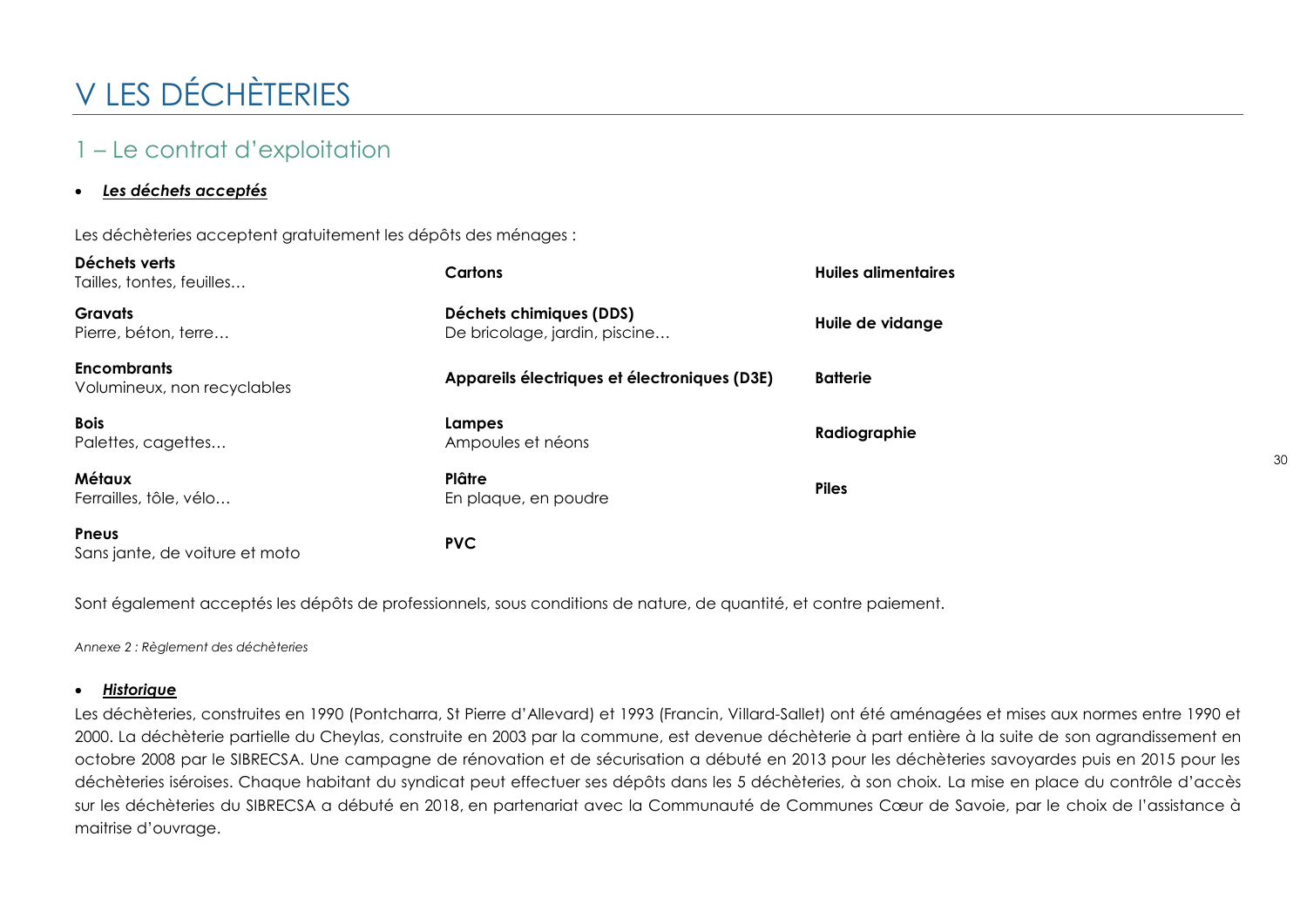#### <span id="page-30-0"></span>*Le contrat*

L'exploitation est confiée à la Société SIBUET ENVIRONNEMENT - ZA à 73390 Chamoux Sur Gelon - par un marché de service forfaitaire du 1/10/2016 au 30/09/2021.

Tous les matériaux, produits et objets déposés deviennent la propriété de l'exploitant qui est astreint à un taux de recyclage, selon leur nature.

### <span id="page-30-1"></span>2 – Les horaires d'ouverture

| Horaires d'ouverture<br><sup>*</sup> 18h en hiver, 19h en été | <b>LUNDI</b> | <b>MARDI</b> | <b>MERCREDI</b> | <b>JEUDI</b> | <b>VENDREDI</b> | <b>SAMEDI</b> |
|---------------------------------------------------------------|--------------|--------------|-----------------|--------------|-----------------|---------------|
| <b>PONTCHARRA</b>                                             | $8h-12h$     | 14h-18h*     | 8h-12h          | $14h-18h*$   | 8h-12h          | 8h-12h        |
| ZI de Pré Brun - Impasse Denis Papin                          | 14h-18h*     |              | $14h-18h*$      |              | 14h-18h*        | 14h-18h*      |
| <b>FRANCIN</b>                                                | 14h-18h*     | 14h-18h*     | $14h-18h*$      | $8h-12h$     | 14h-18h*        | 8h-12h        |
| ZI de Francin -Lieu-dit Île Besson                            |              |              |                 |              |                 | 14h-18h*      |
| LE CHEYLAS                                                    | 14h-18h*     | $8h-12h$     |                 | $8h-12h$     |                 | 8h-12h        |
| La Rolande                                                    |              |              |                 |              |                 | 14h-18h*      |
| <b>SAINT PIERRE D'ALLEVARD</b>                                | 8h-12h       |              | $14h-18h*$      |              | 14h-18h*        | 8h-12h        |
| La Ronzière                                                   | 14h-18h*     |              |                 |              |                 | 14h-18h*      |
| <b>VILLARD-SALLET</b>                                         | 14h-18h*     |              | $14h-18h*$      |              | $8h-12h$        | 8h-12h        |
| Route départementale 925                                      |              |              |                 |              | 14h-18h*        | 14h-18h*      |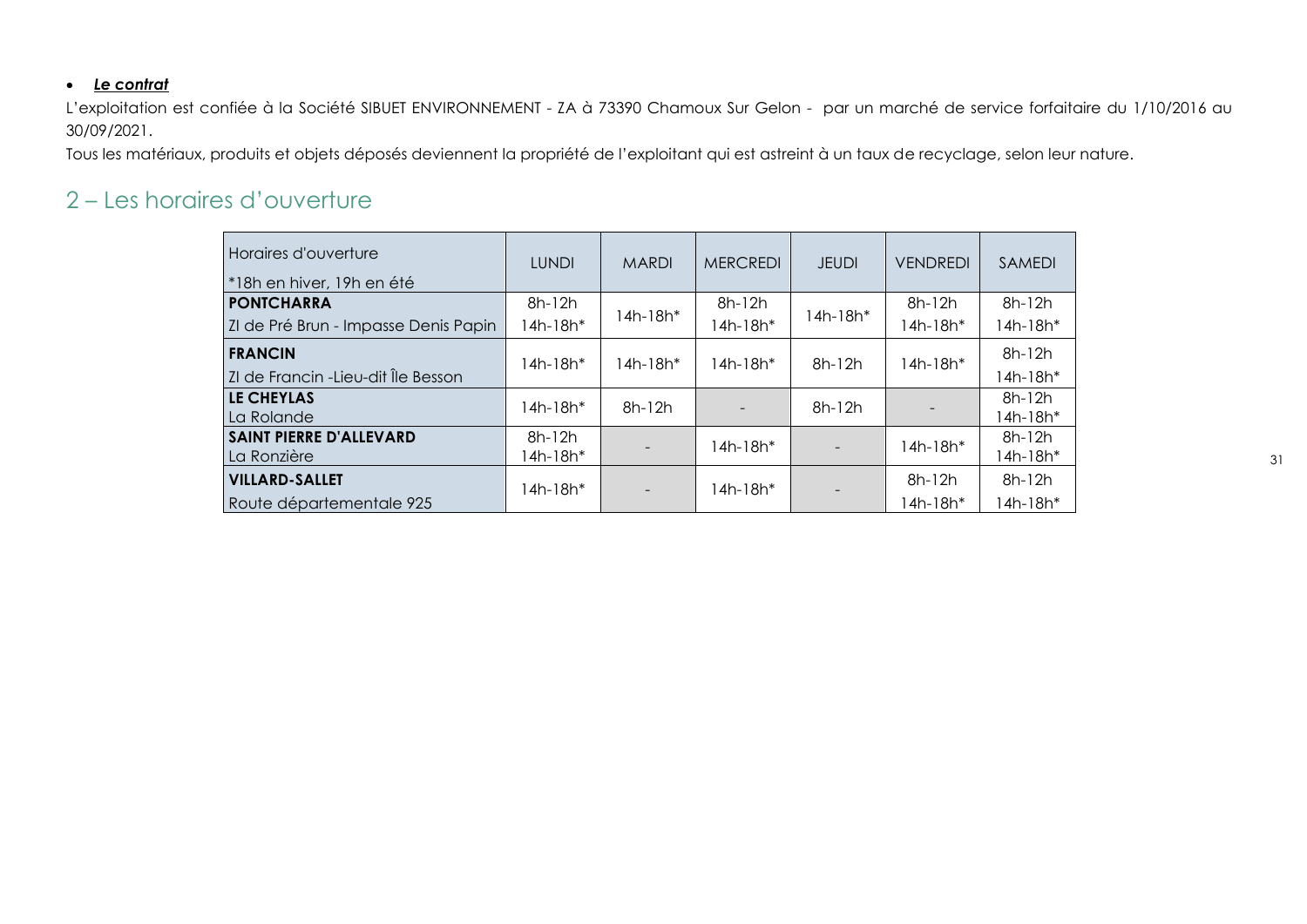## <span id="page-31-0"></span>3 – Les tonnages

| <b>TYPE DE</b><br><b>DÉCHETS</b>   | <b>DESTINATION</b>                                         | Pontcharr<br>a    | <b>St Pierre</b><br>d'Allevard | Villard-<br><b>Sallet</b> | <b>Francin</b>     | Le<br>Cheylas     | <b>TOTAL 2018*</b><br>(en tonnes) | <b>TOTAL 2017</b> | <b>Évolution</b><br>2017/2018 |
|------------------------------------|------------------------------------------------------------|-------------------|--------------------------------|---------------------------|--------------------|-------------------|-----------------------------------|-------------------|-------------------------------|
| <b>MÉTAUX</b>                      | VMA - Pontcharra (38)                                      | 179.226 t         | 101.375 t                      | 116.790 t                 | 142.936 t          | 31.742 t          | 572.069 t                         | 672.239 t         | $-14.90\%$                    |
| <b>GRAVATS</b>                     | ISDI - Chamoux sur Gelon (73)                              | 1 245.660 t       | 543.470 t                      | 540.270 t                 | 761.730 t          | 238.580 t         | 3 329.710 t                       | 3 24 1.000 t      | $+2.74%$                      |
| <b>PAPIER</b><br><b>CARTON</b>     | EXCOFFIER - St Alban Leysse (73)                           | 162.320 t         | 120.690 t                      | 89.310 t                  | 169.670 t          | 44.000 t          | 585.990 t                         | 534.110 t         | $+9.71%$                      |
| <b>BOIS</b>                        | Centre Valo. & Recyclage SIBUET<br>- Chamoux s/ Gelon (73) | 869.200 t         | 395.790 t                      | 396.780 t                 | 572.080 t          | 155.210 t         | 2 389.060 t                       | 2 101.380 f       | $+13.69%$                     |
| <b>ENCOMBRANT</b><br>S.            | Centre Valo. & Recyclage SIBUET<br>- Chamoux s/ Gelon (73) | 752.330 t         | 369.190 t                      | 401.280 t                 | 584.020 t          | 150.900 t         | 1956.410 t                        | 2 072.300 t       | $-5.59%$                      |
| <b>VÉGÉTAUX</b>                    | Plateforme Sibuet AXIA - Francin<br>(73)                   | 1 173.370 f       | 586.760 t                      | 572.220 t                 | 755.820 t          | 334.920 t         | 2850.870 t                        | 3618.912 t        | $-21.22%$                     |
| <b>PLÂTRES</b>                     | NANTET - Francin (73)                                      | 165.160 t         | 67.420 t                       | 60.700 t                  | 81.240 t           | 20.940 t          | 334.760 t                         | 359.360 t         | $-6.85%$                      |
| <b>POLYSTYRÈNE</b>                 | NANTET - Francin (73)                                      | $0,000$ t         | $0,000$ t                      | $0,000$ t                 | $5.200 +$          | $0,000$ t         | $5.200 +$                         | 4.160 t           | $+25.00%$                     |
| <b>PVC</b>                         | Centre Valo. & Recyclage SIBUET<br>- Chamoux s/ Gelon (73) | 7.490 t           | 4.320 t                        | 3.980 t                   | 6.170 <sub>†</sub> | 0.000 t           | 17.980 t                          | 28.360 t          | $-36.60%$                     |
| <b>PNEUS</b>                       | GRANULATEX - Perrignier (74)                               | 48.580 t          | 29.240 t                       | 20.740 t                  | 26.620 t           | 7.260 t           | 111.700 t                         | 115.750 t         | $-3.50%$                      |
| <b>HUILE</b><br><b>MINÉRALES</b>   | CHIMIREC - Arandon (74)                                    | 11.610 t          | 7.380 t                        | 8.100 t                   | 7.110 t            | 2.700 t           | 28.800 t                          | 28.620 t          | $+0.63%$                      |
| <b>HUILE</b><br><b>ALIMENTAIRE</b> | TRIALP - Chambéry (73)                                     | $2.927 +$         | 1.660 t                        | 1.376t                    | $3.156 \text{ t}$  | $0.765 \text{ t}$ | 8.508 t                           | 6.512 t           | $+30.65%$                     |
| <b>D.D.S.</b>                      | TRIALP - Chambéry (73)                                     | 28.461 t          | 15.000 t                       | 12.385 t                  | $14.601 \text{ t}$ | 6.870 t           | 64.932 t                          | 24.898 t          | $+160.79%$                    |
| <b>BATTERIES</b>                   | VMA - Pontcharra (38)                                      | $0.114$ t         | $0.265 \text{ t}$              | 0.000 t                   | $2.128 +$          | 0.118t            | $2.625 +$                         | 1.422 t           | +84.60%                       |
| <b>PILES</b>                       | TRIALP - Chambéry (73)                                     | $1.284 \text{ t}$ | $0.343 +$                      | 1.390 f                   | 0.688 t            | 0.311 t           | 4.016 t                           | $4.454 \; t$      | $-9.83%$                      |
| <b>DEEE</b>                        | Ecosystème - Filières éco-<br>organisme                    | 166.880 t         | 89.894 t                       | 97.788 t                  | 111.327t           | 26.942 t          | 492.831 t                         | 472.892 t         | $+4.22%$                      |
| <b>TOTAL ANNUEL</b>                |                                                            | 4814.612t         | 2 332.767 t                    | 1 242.328 t               | 3 244.496 t        | 1 121.258 t       | 12 755.461 $t^*$                  | 13 286.369        | $-4.00%$                      |

*\*Dont 542 m<sup>3</sup> de déchets professionnels*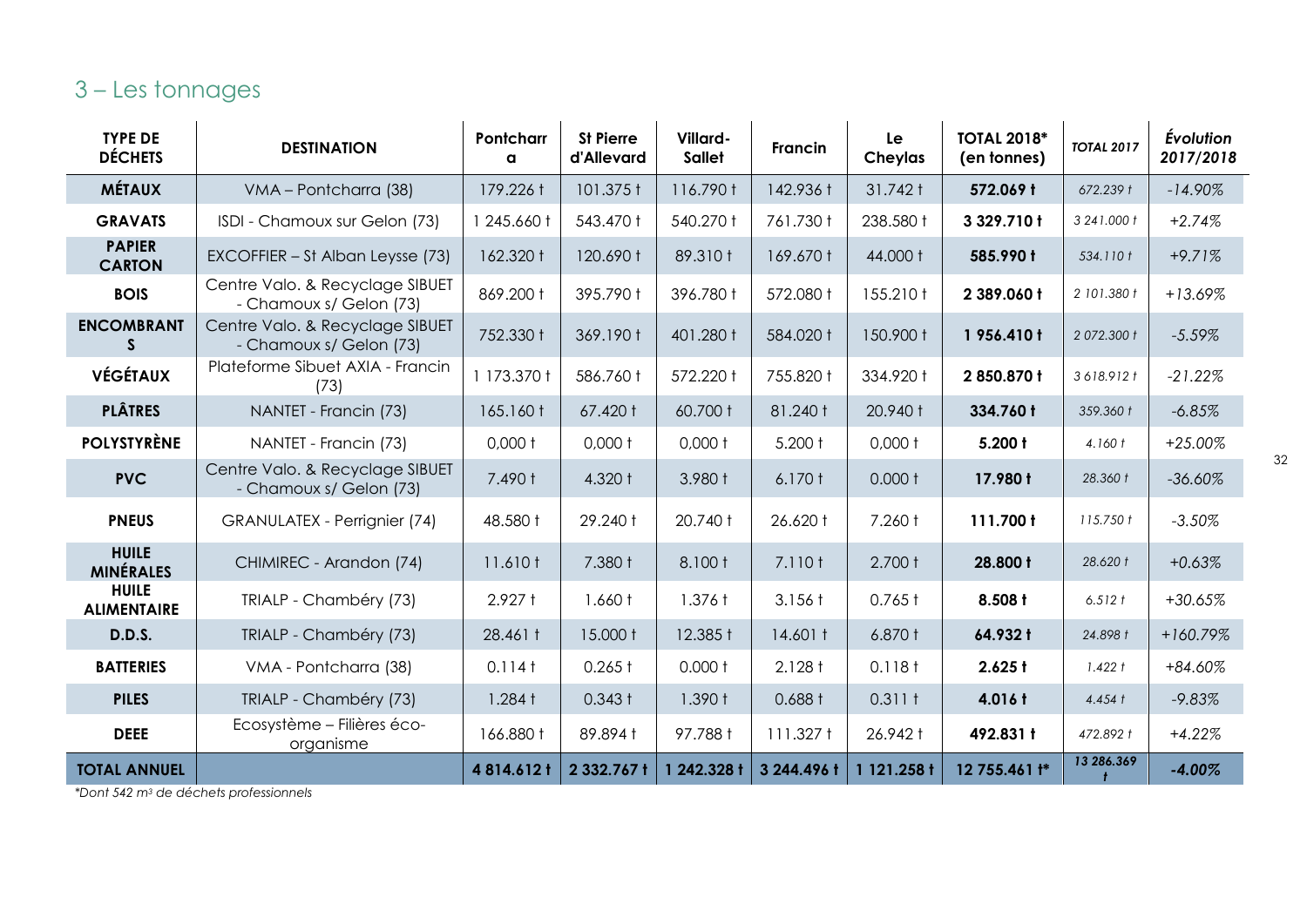#### Le tonnage par habitant est donc de **232.45 kg/hab/an** en 2018.



## <span id="page-32-0"></span>4 – Le coût de l'exploitation des déchèteries

| Pour les 5 déchèteries du<br><b>SIBRECSA</b> | 2018         | 2017         | Evolution<br>2017/2018 |
|----------------------------------------------|--------------|--------------|------------------------|
| Coût total en € HT                           | 866 592.00 € | 852 743.42 € | $+1.62%$               |
| Coût € HT par habitant                       | 16.39€       | 15.60        | $+5.06\%$              |
| Coût € HT à la tonne $*$                     | 67.94€       | 64.18        | +5.86%                 |
| Valorisable en %                             | 100%         | 100%         |                        |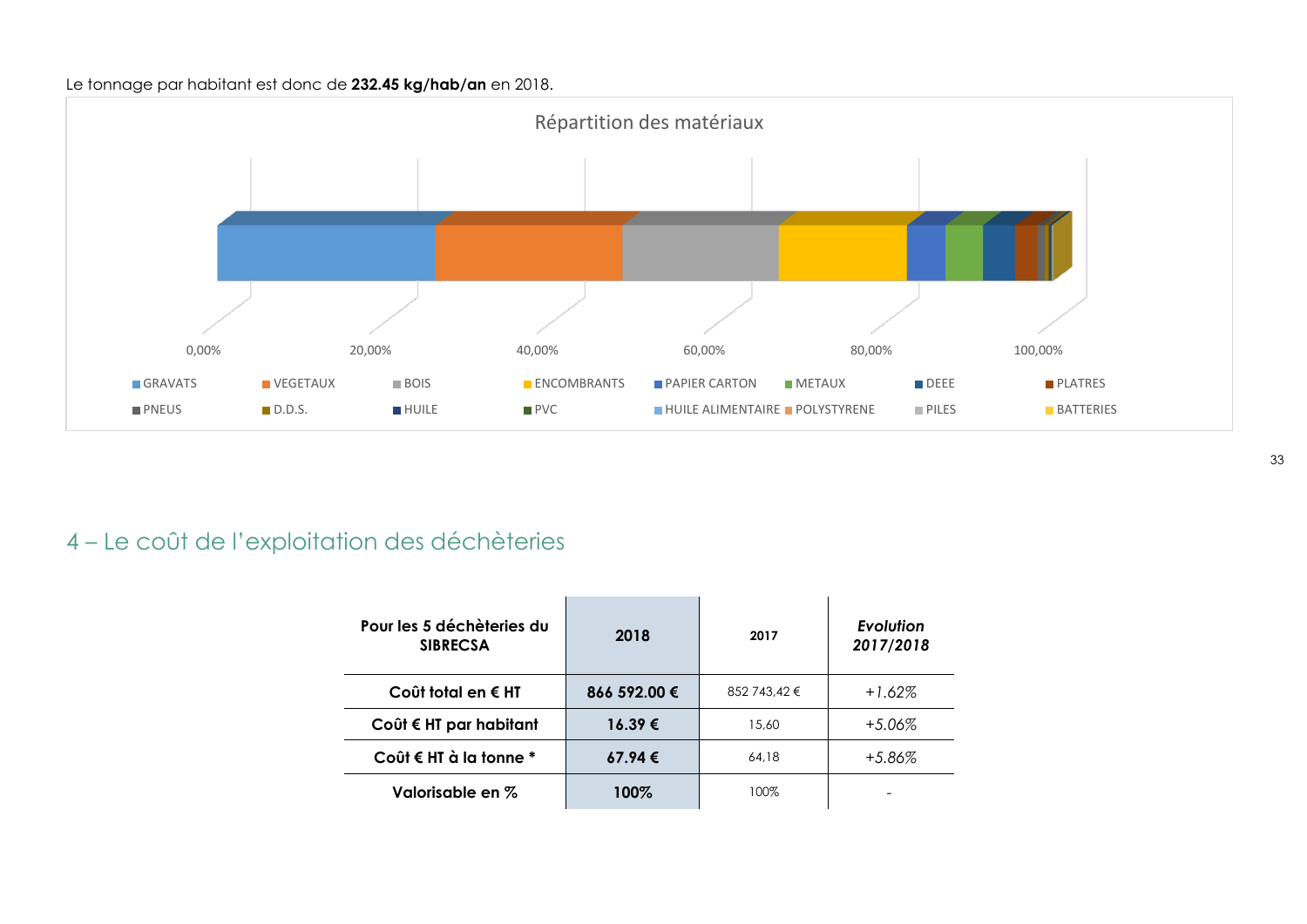## <span id="page-33-0"></span>VI LES AUTRES ACTIONS MENÉES SUR LE TERRITOIRE

## <span id="page-33-1"></span>1 – Le Relais

Depuis septembre 2006, des conteneurs à vêtements ont été installés par Le Relais, réseau d'entreprises à but socio-économique. Sont acceptés les vêtements propres, le linge de maison, la maroquinerie (sacs, chaussures, accessoires) et les peluches. Ils sont à présenter dans des sacs bien fermés car les conteneurs ne sont pas étanches. Les conteneurs sont vidés une fois par semaine au minimum.

Toutes les recettes issues de l'activité de récupération du Relais sont affectées à la création d'emplois.

Le devenir des textiles : réemploi à 40 %, recyclage à 40 %, 20 % de déchets.

Le territoire du SIBRECSA compte 73 conteneurs pour le textile "Le Relais" (71 conteneurs en 2017).

| Dép.         | Points de collecte                  | Nombre de<br>conteneurs | <b>TOTAL 2018</b><br>en kg | <b>Total 2017</b><br>en kg |
|--------------|-------------------------------------|-------------------------|----------------------------|----------------------------|
|              | <b>ALLEVARD</b>                     | $\overline{4}$          | 18 291                     | 13892                      |
|              | <b>BARRAUX</b>                      | $\overline{2}$          | 9847                       | 8 4 5 0                    |
|              | <b>CHAPAREILLAN</b>                 | 3                       | 10 142                     | 9 5 20                     |
|              | LA BUISSIÈRE                        |                         | 3 3 8 3                    | 3 0 0 5                    |
|              | LA CHAPELLE-DU-BARD                 |                         | 2725                       | 2 3 7 9                    |
|              | LE CHEYLAS                          | 3                       | 11 640                     | 13049                      |
| <b>ISERE</b> | LE MOUTARET                         |                         | 1 221                      | 1068                       |
|              | CRÊTS-EN-BELLEDONNE                 | 5                       | 18 055                     | 19255                      |
|              | <b>PONTCHARRA</b>                   | 13                      | 45 223                     | 43 061                     |
|              | SAINT-VINCENT-DE-<br><b>MERCUZE</b> | $\overline{2}$          | 13091                      | 12434                      |
|              | TENCIN                              | 3                       | 13 142                     | 12950                      |
|              | <b>THEYS</b>                        | $\overline{2}$          | 7032                       | 6755                       |
|              | <b>APREMONT</b>                     |                         | 2878                       | 2 5 9 1                    |
| SAVOIE       | <b>ARBIN</b>                        |                         | 2 5 8 3                    | 2218                       |
|              | ARVILLARD                           | $\overline{2}$          | 4 509                      | 3 2 9 4                    |

| La collecte des textiles a augmenté de 14.70 % entre 2017 et 2018. |  |
|--------------------------------------------------------------------|--|
|--------------------------------------------------------------------|--|

| Dép.          | Points de collecte      | Nombre de<br>conteneurs | <b>TOTAL 2018</b><br>en kg | <b>Total 2017</b><br>en kg |
|---------------|-------------------------|-------------------------|----------------------------|----------------------------|
|               | <b>BOURGET-EN-HUILE</b> |                         | 3515                       | 2090                       |
|               | <b>CHIGNIN</b>          | 1                       | 2 1 5 0                    | 1903                       |
|               | <b>FRANCIN</b>          | 3                       | 12830                      | 7 2 8 2                    |
|               | LA CHAPELLE-BLANCHE     | 1                       | 3014                       | 2063                       |
|               | LA CHAVANNE             | 1                       | 4891                       | 4 109                      |
|               | LA ROCHETTE             | 5                       | 24 440                     | 16 183                     |
|               | <b>LES MARCHES</b>      | 3                       | 9 589                      | 8 2 6 1                    |
| <b>SAVOIE</b> | LES MOLLETTES           | 1                       | 4 0 0 7                    | 2 5 8 4                    |
|               | <b>MONTMÉLIAN</b>       | 5                       | 15 4 21                    | 13 047                     |
|               | <b>MYANS</b>            | $\overline{2}$          | 11 928                     | 11 0 20                    |
|               | <b>PLANAISE</b>         | 1                       | 2 3 4 2                    | 2 0 0 1                    |
|               | <b>PRESLE</b>           | 1                       | 2010                       | 1250                       |
|               | SAINTE-HÉLÈNE-DU-LAC    | $\overline{2}$          | 4 903                      | 5 149                      |
|               | VILLARD-SALLET          |                         | 3 9 28                     | 3652                       |
|               | <b>VILLAROUX</b>        |                         | 1 534                      | 1141                       |
|               | <b>TOTAL</b>            | 73                      | 270 264                    | 235 637                    |

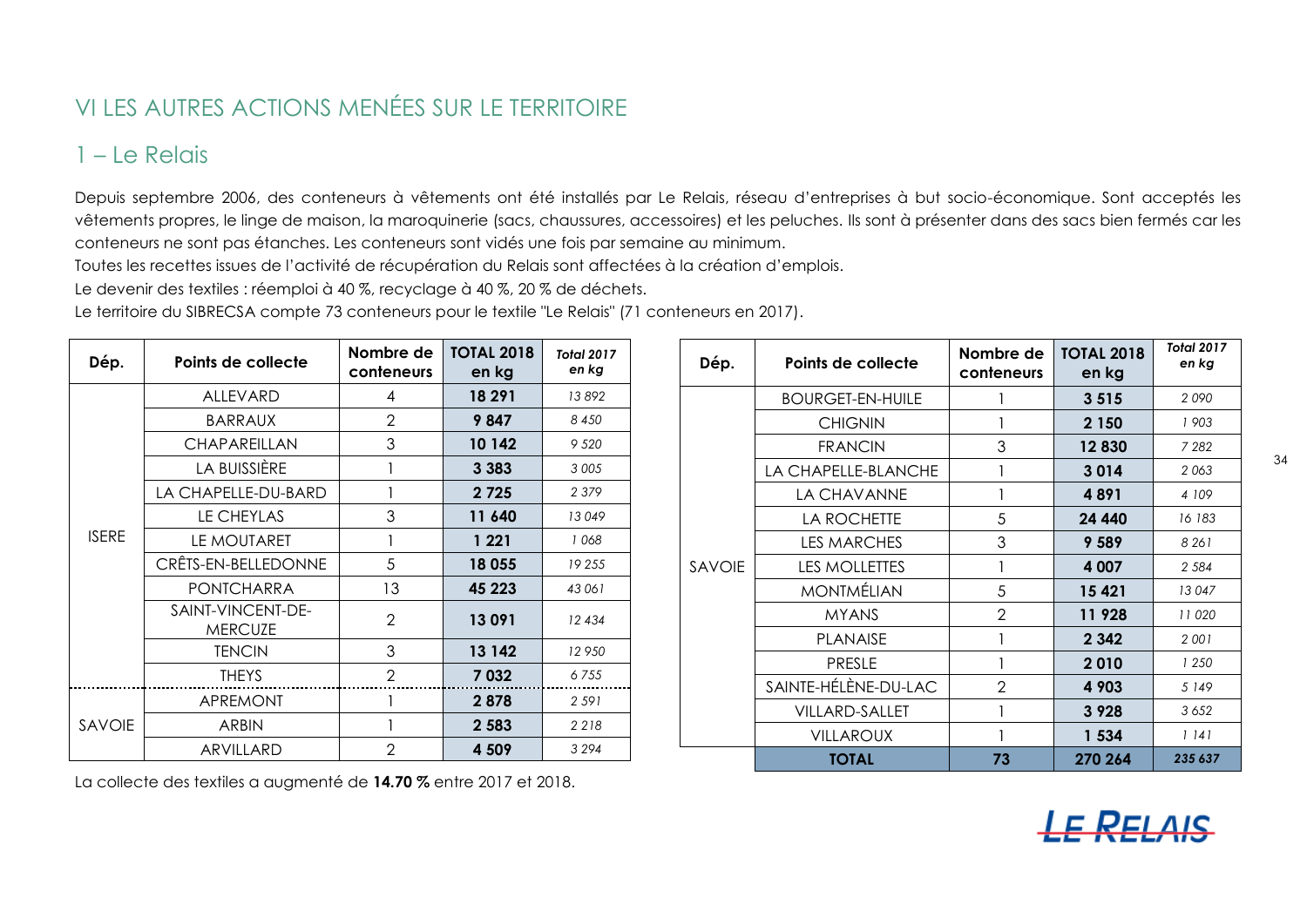### <span id="page-34-0"></span>2 – R de récup' – Recyclerie

Une recyclerie est un lieu où l'on récupère ce dont les gens n'ont plus l'utilité, pour être revalorisé afin d'entrer à nouveau dans un circuit de consommation. La recyclerie participe au tri, à la valorisation, et à la revente des produits, afin de leur donner une seconde vie. Les objets encore en l'état échappent alors à la destruction et à l'enfouissement.

Cette nouvelle forme de consommation participe à l'économie circulaire locale de différentes façons :

- Diminution des déchets d'un territoire
- Création d'emploi grâce aux déchets
- Sensibilisation des habitants

R de Récup' a ouvert en juin 2017, des agents valoristes sont présents dans les déchèteries du SIBRECSA :

Pontcharra : les mercredis matins de 9h à 11h30 Francin : les samedis matins de 9h à 11h30

En 2018, les tonnages collectés sur le territoire du SIBRECSA sont les suivants :

|                                                    | Tonnage 2018      | Tonnage de mai à<br>décembre 2017 |
|----------------------------------------------------|-------------------|-----------------------------------|
| Total déchèteries                                  | 14.62 t           | 15.87 t                           |
| Déchèterie de Pontcharra                           | 6.82 t            | 6.17 <sub>†</sub>                 |
| Déchèterie de Francin                              | 7.80 <sub>1</sub> | 9.70 <sub>0</sub>                 |
| <b>Apport volontaire</b><br>(communes du SIBRECSA) | 94.26 t           | 30.55 f                           |
| Enlèvement à domicile<br>(communes du SIBRECSA)    | $30.62 \text{ t}$ | 11.60 t                           |
| TOTAL                                              | 139.50 t          | 58.02 f                           |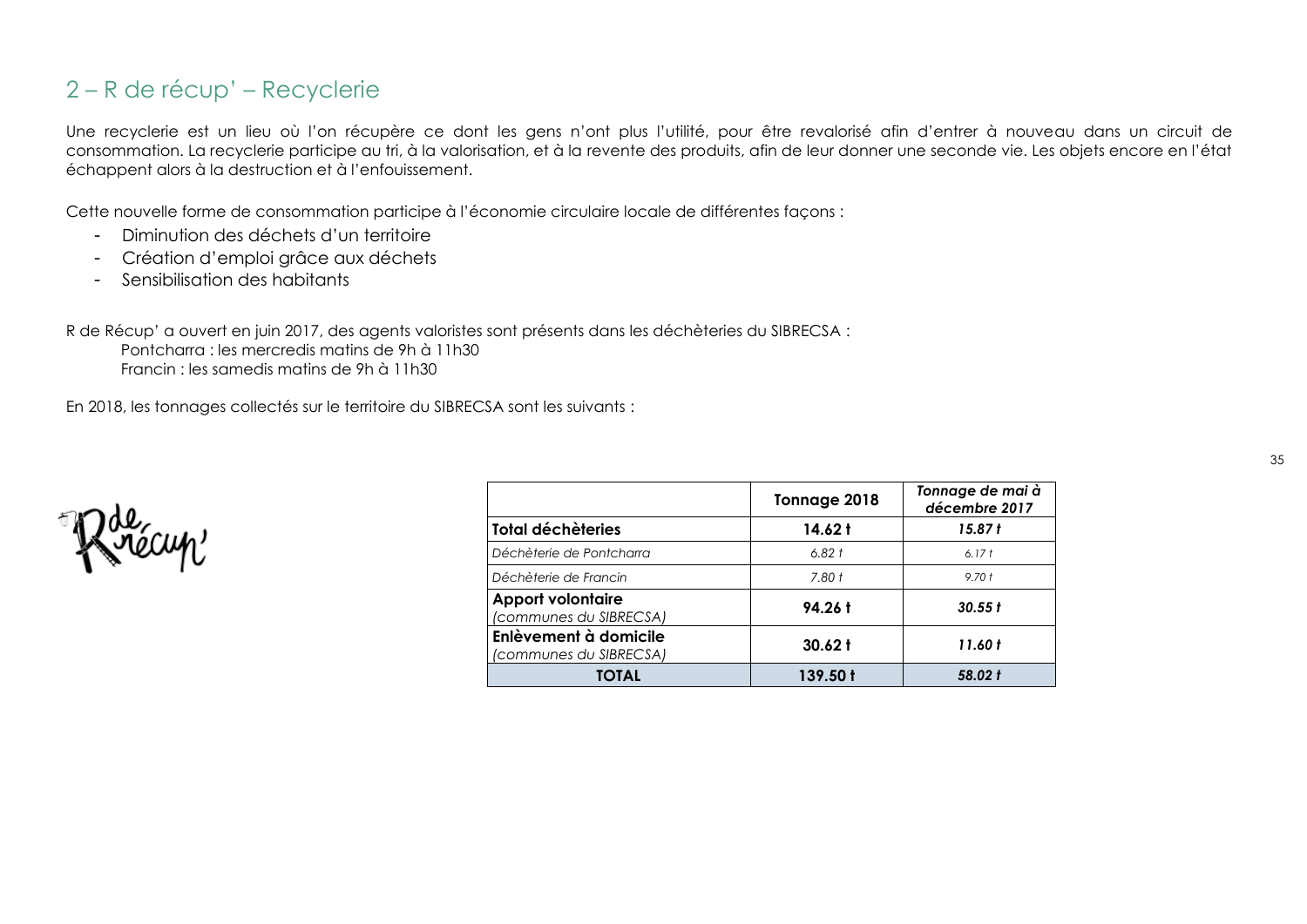## <span id="page-35-0"></span>VII LE FINANCEMENT DES SERVICES DU SYNDICAT

## <span id="page-35-1"></span>1 – Les soutiens des éco-organismes en 2018

|                     |                                       | <b>MONTANT DES SOUTIENS</b> |                      |              |
|---------------------|---------------------------------------|-----------------------------|----------------------|--------------|
| Eco-organismes      | Filière                               | aux tonnages                | à la communication   | <b>TOTAL</b> |
| <b>CITEO</b>        | emballages et papiers                 | 234 131,00 €                | 28 198,00 €          | 262 329,00 € |
| <b>OCAD3E</b>       | D3E et lampes                         | 37 879,81 €                 | 6 000,00 €           | 43 879,81 €  |
| <b>ECO-MOBILIER</b> | meubles usagés                        | 57 199,13 €                 | 200,00 €             | 58 399,13 €  |
| ECO-TLC             | textiles                              |                             | 5465,30€             | 5 465,30 €   |
| <b>ECO-DDS</b>      | déchets chimiques des<br>particuliers | 5 026,00 €                  | 1 646,22 €           | 6 672,22 €   |
|                     |                                       |                             | <b>SOUTIENS 2018</b> | 337 940,05 € |

<span id="page-35-2"></span>2 – Montant annuel global des dépenses liées aux investissements et au fonctionnement du service

|                            | 2017             | 2018           | <b>Évolution 2017/2018</b> |
|----------------------------|------------------|----------------|----------------------------|
| Dépenses de fonctionnement | $5218132.82 \in$ | 4975017.33 €   | -5%                        |
| Recettes de fonctionnement | 6 280 177.77 €   | 6 482 702.52 € | 3%                         |
| Dépenses d'investissement  | 1 704 456.36 €   | 1 330 304.95 € | $-22\%$                    |
| Recettes d'investissement  | 715 801.63 €     | 423 178.76€    | $-41%$                     |
| <b>SOLDE</b>               | + 73 390.22 €    | +600 559.00 €  | 718%                       |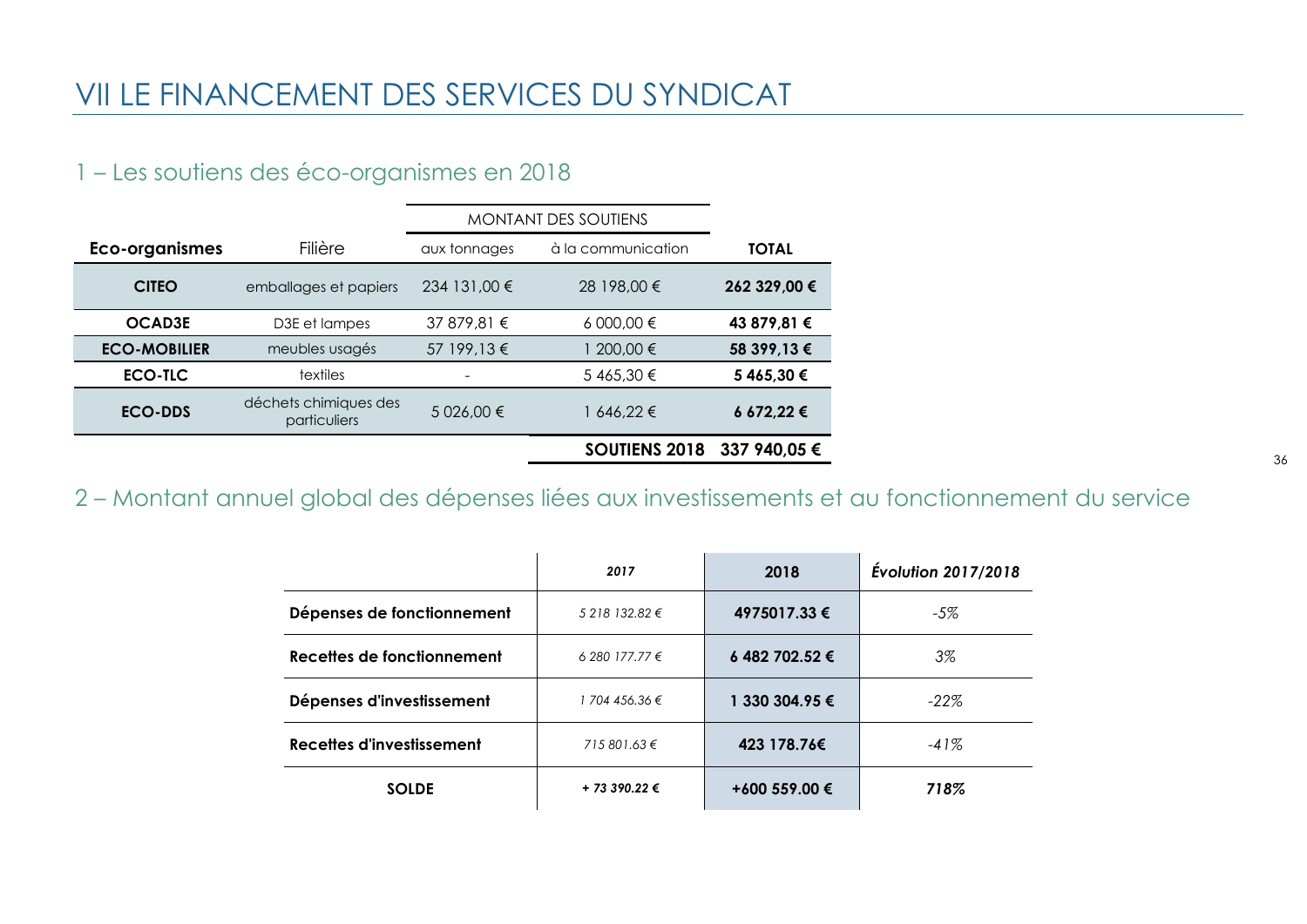#### <span id="page-36-1"></span><span id="page-36-0"></span>*Section de fonctionnement*





- **Incinération**
- Déchèteries
- Collecte CS
- $\blacksquare$  Tri CS + refus
- Lavage conteneurs
- **Divers**
- Autres charges de gestion courante
- Charges financières
- **Charges personnels autres**
- Charges personnels SIBRECSA
- **Amortissement**



#### **TEOM**

- **Soutiens éco-organismes**
- Revenus de l'incinération
- **Revente matériaux CS**
- Revente composteurs
- Redevance Spéciale
- Recettes électriques ORC
- **Divers**
- Amortissement

<span id="page-36-2"></span>*Section d'investissement*





- Remboursement d'emprunts
- Unité de valorisation
- Déchèteries (travaux)
- **Aquisition conteneurs de tri**
- **Divers**
- **Amortissements**





Réserves et fonds de compensation de la TVA

**Amortissements**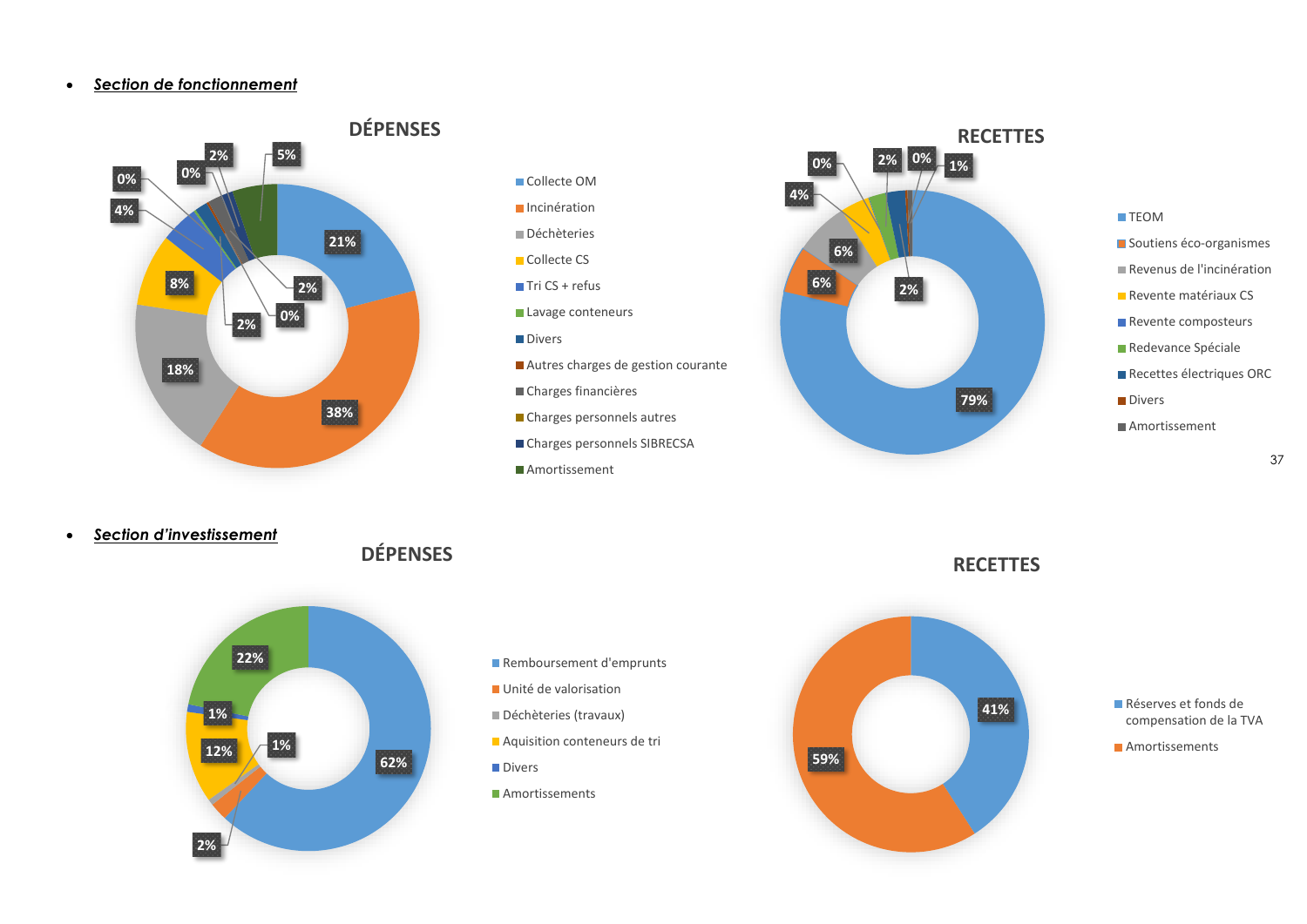## <span id="page-37-0"></span>3 – Coût aidé du service public

Le coût aidé du service public représente l'ensemble des charges qui affectent le service, déduction faite des produits (ventes matériaux, d'énergie, soutiens sociétés agréées, aides diverses).

Pour le SIBRECSA ce coût est de 27.48 €/habitant.

## <span id="page-37-1"></span>4 – Le mode de financement

L'article 85 de la loi nº 99.586 du 12 juillet 99 oblige le SIBRECSA a institué un mode unique de financement pour l'ensemble des communes adhérentes, la loi empêche dorénavant les communes à percevoir directement la taxe ou la redevance. Par délibération du 11 octobre 2002, le Comité Syndical a voté l'institution de la taxe d'enlèvement des ordures ménagères, à compter du 1er janvier 2003. Ce sont les communautés de communes adhérentes au SIBRECSA qui votent les taux.

|                                                             | Fréquence de collecte |      |
|-------------------------------------------------------------|-----------------------|------|
|                                                             |                       |      |
| Taux 2018 attendus par le SIBRECSA                          | 8.77                  | 9.22 |
| Taux 2018 voté par la Communauté de Communes Cœur de Savoie | 8.77                  | 9.22 |
| Taux 2018 voté par la Communauté de Communes Le Grésivaudan | Non connu             |      |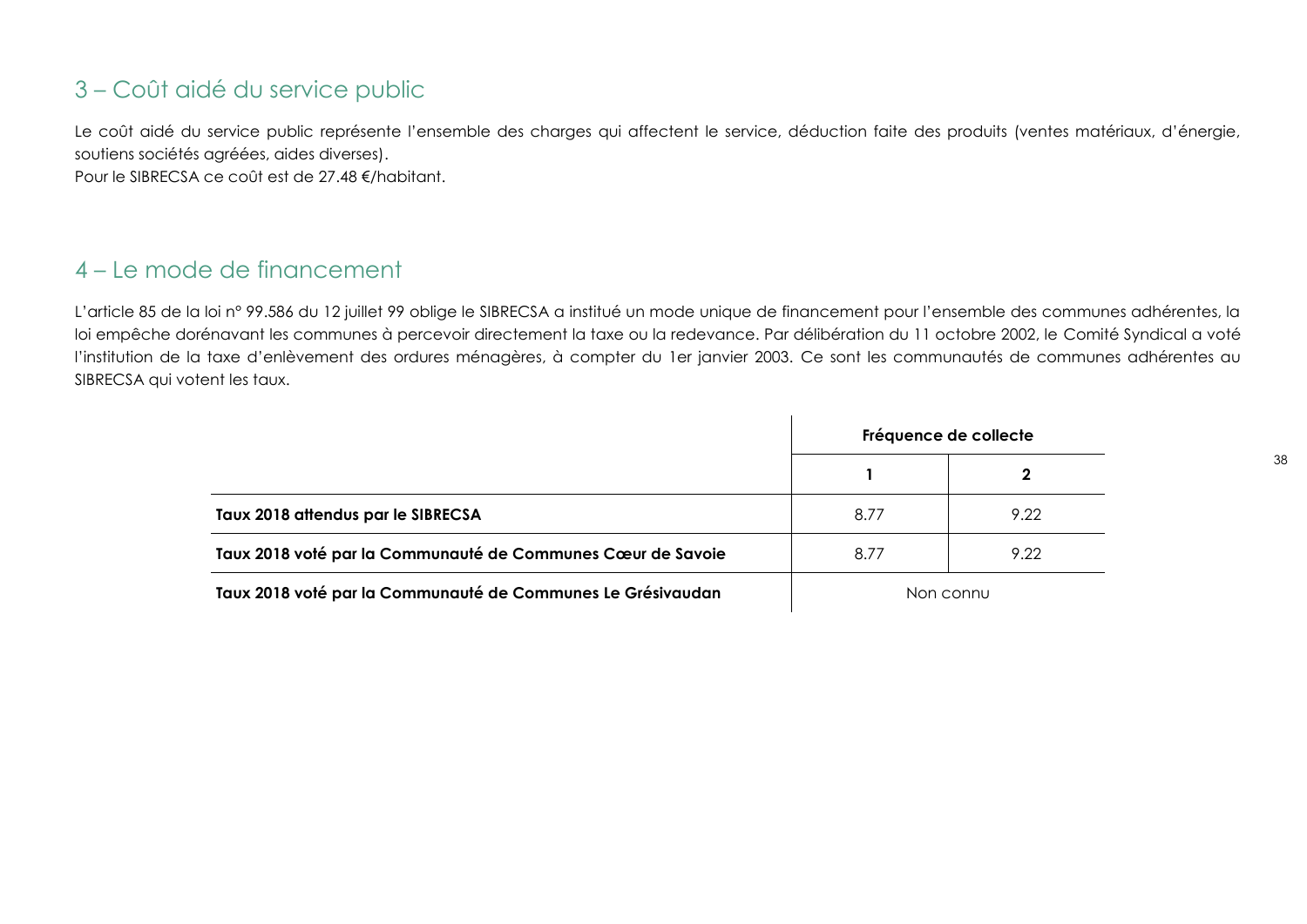#### <span id="page-38-0"></span>Contrôle d'accès en déchèterie

La mise en place d'un contrôle d'accès dans les déchèteries du SIBRECSA a été votée en 2017 en comité syndical. Au cours de l'année 2018, un groupement de commande a été mis en place avec la Communauté de Communes Cœur de Savoie et l'assistant à maitrise d'ouvrage a été choisi : bureau d'études MFC basé à Lyon.

#### Extension des consignes de tri

La candidature du SIBRECSA à l'appel à projet CITEO a recue une réponse positive en octobre 2018. En fin d'année 2018, plusieurs actions ont été réalisées : recrutement, préparation de la campagne de communication, présentation du projet en comité syndical. Début 2019, aura lieu la campagne de communication sur les nouvelles consignes de tri auprès des communes et des habitants. Au cours de l'année, la communication sera poursuivie et l'accent sera mis sur l'identification de nouveaux emplacements et l'installation de conteneurs de tri supplémentaires sur le territoire (densification des PAV).

#### Redevance spéciale pour les entités publiques

Votée au cours de l'année 2017, la mise en place de la redevance spéciale pour les entités publiques sera applicable au 1<sup>er</sup> janvier 2019. Au cours de l'année 2018, un questionnaire a été transmis aux communes et la convention type de redevance spéciale a été établie. Le questionnaire a permis d'identifier les différents points de collecte concernés (écoles, mairies, salles des fêtes…) ainsi que les volumes d'ordures ménagères mis à la collecte. Plusieurs points de questionnement ont pu être identifiés, en conséquence des modalités d'application ont été votées en comité syndical. En 2019, les communes seront à nouveau contactées afin de définir les volumes à prendre en compte et de proposer un accompagnement pour améliorer le tri et réduire les ordures ménagères produites.

#### Lettre d'information interne

Fin 2018 a démarré la diffusion d'une lettre d'information à l'attention des membres du comité syndical et des maires des communes. Cette lettre est transmise par mail chaque mois et retrace les réalisations du mois précédent : interventions pédagogiques, avancement des projets…

#### Collecte des cartons

Le projet n'a pu aboutir en 2018 faute de temps, il est reconduit en 2019.

#### Programme local de prévention

Les actions du programme local de prévention se poursuivent en 2019. *Annexe 4 : Plan de prévention – rapport annuel 2018*

#### Poursuite de l'expertise au TA relative aux désordres sur la chaudière de l'UIOM.